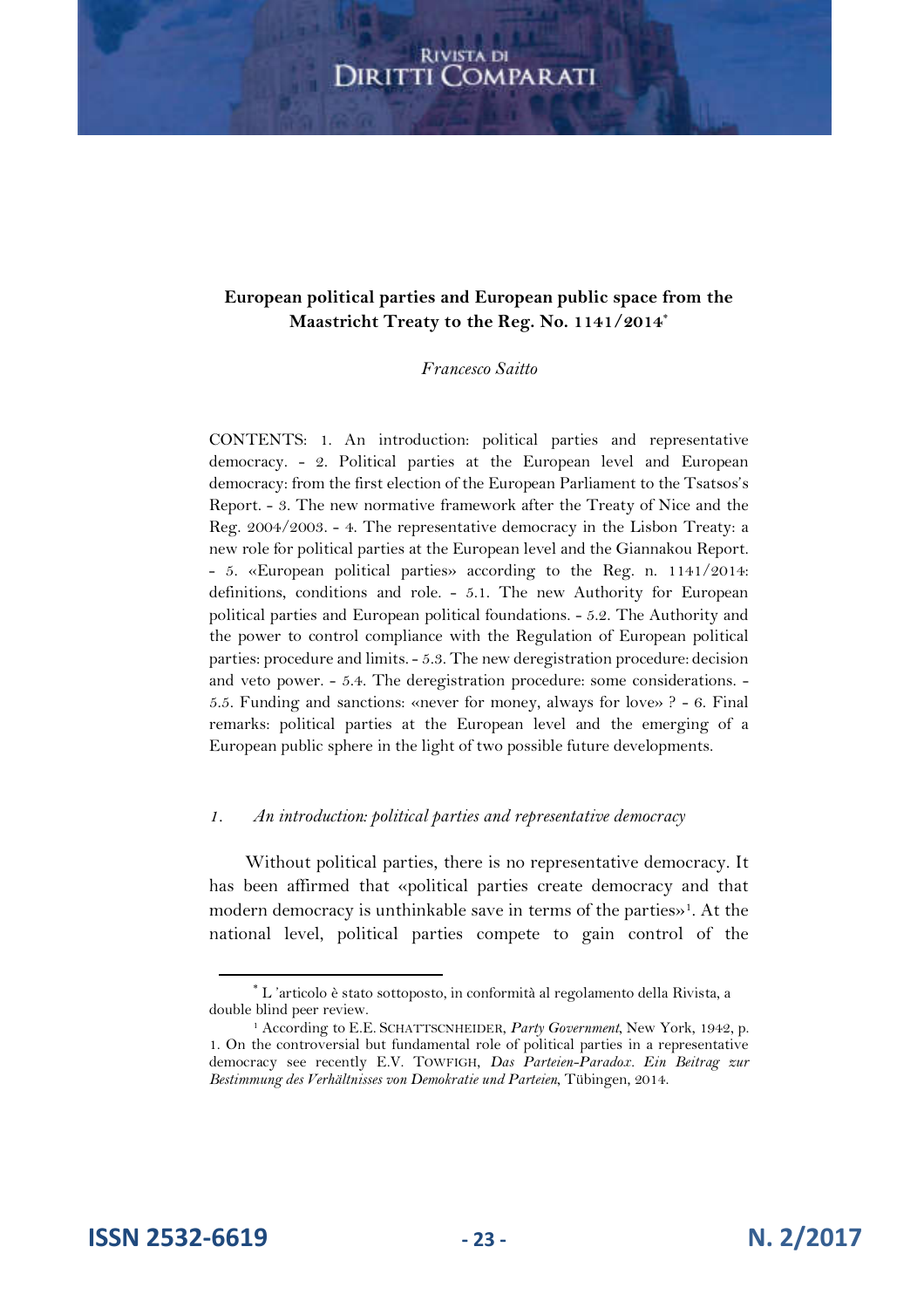Francesco Saitto *European political parties and European public space from the Maastricht Treaty to the Reg. No. 1141/2014*

Government. They should be classified and understood regarding their relationship with civil society<sup>2</sup>. From this perspective, they have historically played a crucial role to guarantee a correspondence between responsiveness and accountability. However, the question arises if the same holds true for political parties at the European level.

At the European level, the debate on the so-called "democratic deficit" is strictly connected with the absence of a true European demos and the uncertain soul of the European political community in the public sphere<sup>3</sup>. Coherently, Fritz W. Scharpf argued that the discussion on political legitimacy at the European level should be focused mainly on a functional perspective, rather than a democratic one<sup>4</sup>. Thus, Peter Lindseth considers that the European governance has not a constitutional nature, but only an administrative one, as «it has struggled to be seen as the embodiment or expression of a new political community ("Europe") capable of self-rule through institutions historically constituted for that purpose. In this critical regard, the EU is fundamentally administrative, with a ruling legitimacy still ultimately derived from the historically constituted bodies of representative government on the national level»<sup>5</sup> .

On the contrary, Habermas argued that «there will be no remedy for the legitimation deficit without a European-wide public sphere-a network that gives citizens of all member states an equal opportunity to take part in an encompassing process of focused political

<sup>2</sup> See R.S. KATZ, P. MAIR, *Changing Models of Party Organization and Party Democracy: The Emergence of Cartel Party*, in *Party Politics*, 1995, pp. 5 ff.

<sup>3</sup> See S. HIX*, A Supranational Party System and the Legitimacy of the European Union*, in *The International Spectator*, 2002, pp. 49 ff. On the connection between European political parties and the structural and the institutional democratic deficit, see T. SCHWEITZER, *Die Europäische Parteien und ihre Finanzierung durch die Europäische Union*, Berlin, 2014, pp. 71 ff.

<sup>4</sup> See recently F.W. SCHARPF, *Legitimacy in the Multi-Level European Polity*, in P. Dobner, M. Loughlin (eds.), *The Twilight of Constitutionalism*, Oxford, 2010, pp. 89 ff. and ID., *The Problem Solving Capacity of Multi-Level Governance* (1997), it. trans. *Governare l'Europa*, Bologna, 2000.

<sup>5</sup> P. LINDSETH, *Power and Legitimacy*, Oxford, 2010, p. 1. For another interesting point of view on how it is possible to defend the «political core» of European constitutionalism, see A. SOMEK, *The Cosmopolitan Constitution*, Oxford, 2014.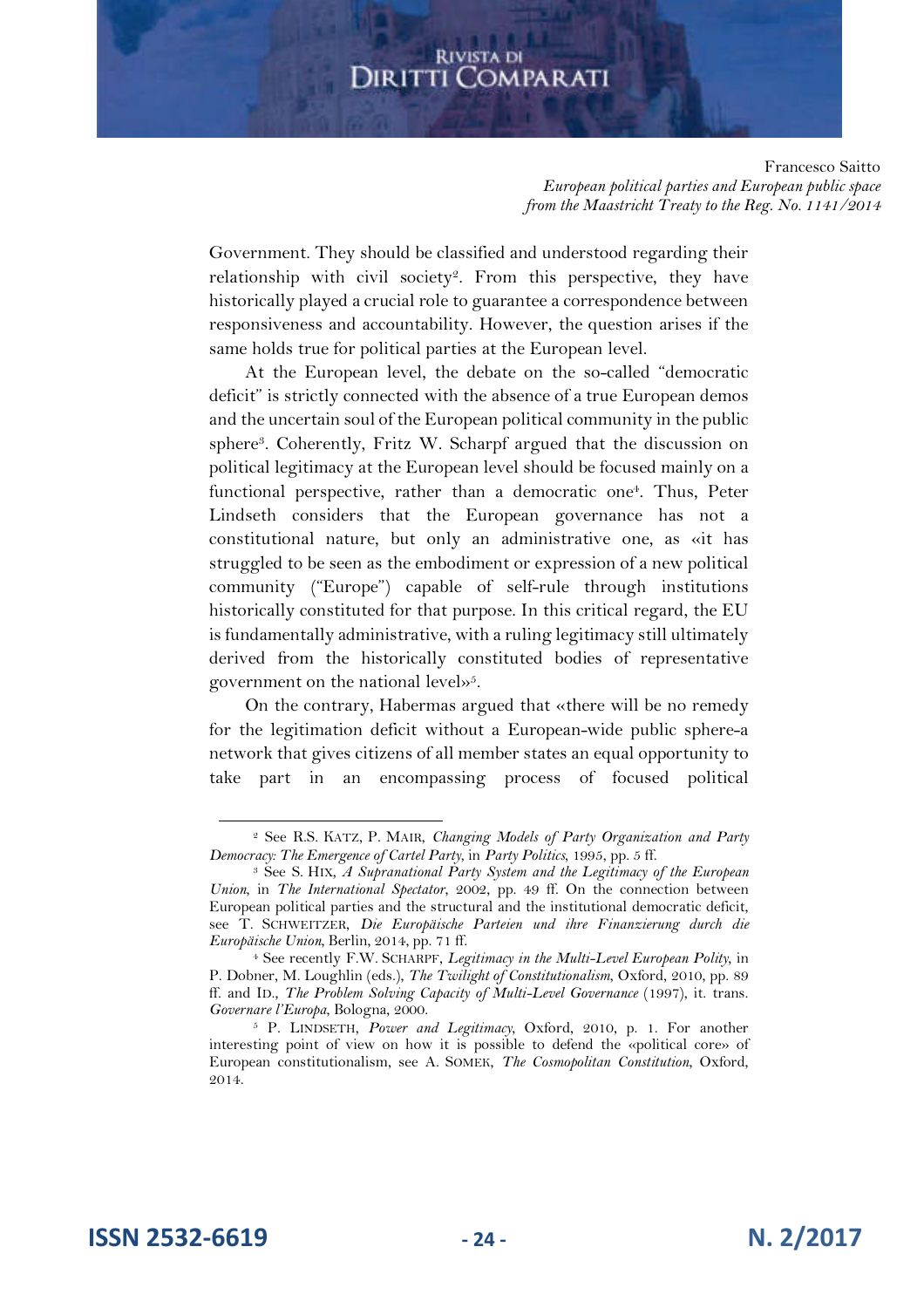Francesco Saitto *European political parties and European public space from the Maastricht Treaty to the Reg. No. 1141/2014*

communication»<sup>6</sup> . It was already clear to Larry Siedentop that the European Union (EU) needed "more democracy", claiming for federalism, popular participation and responsibility<sup>7</sup> . The problem, however, was how to achieve these goals, particularly in time of crisis<sup>8</sup>.

It is interesting to note that, from this perspective, the lack of a sound democratic legitimacy at the European level could be a problem for the states as well. Peter Mair, for instance, has denounced the "Tocqueville Syndrome". It affects the national level of the government producing a hiatus between the real power of decision (the capacity to be responsive) and the accountability towards the electors. If national political parties used to aid in the creation of an accountable relationship between civil society and political decision, they seem no better able to reduce the gap between «responsive and responsible government», representing «one of the principle sources of the democratic malaise»<sup>9</sup> . Weakening the electoral body's democratic power to verify and control, the "Tocqueville Syndrome" is, at the same time, another reason for the European political weakness<sup>10</sup>.

But what does "more democracy" mean and how can European political parties aid in the enhancing of a European democracy? It is likely that it would be erroneous to consider that participatory

**ISSN 2532-6619 - 25 - N. 2/2017**

<sup>6</sup> J. HABERMAS, *Why Europe needs a Constitution*, in *New Left Review*, 2001, pp. 5 ff., p. 17.

<sup>7</sup> L. SIEDENTOP, *Democracy in Europe* (2000), it. trans. *La democrazia in Europa*, Torino, 2001.

<sup>8</sup> And as noted by S. PUNTSCHER RIEKMANN*, In Search of Lost Norms: Is Accountability the Solution to the Legitimacy Problems of the European Union?*, in *Comparative European Politics*, 2007, pp. 121 ff. procedures enhancing accountability could be not enough because «a legitimate democratic system is more than that, it is also about shaping a polity and a society through policy-making, it is about ideas and actions bringing about something new, about creating added value compared to the status quo ante, about constructing a common vision and narrative» (134). On the debate on the legitimacy of the EU governance, see moreover C. PINELLI, *The Discourses on Post-National Governance and the Democratic Deficit Absent an EU Government*, in *European Constitutional Law Review*, 2013, pp. 177 ff.

<sup>9</sup> P.MAIR, *Representative versus Responsible Government*, in *MPIfG Working Paper*, 09/8, 2009, p. 5; on the «growing tension» between responsiveness and responsibility, pp. 13 ff.

<sup>10</sup> P. MAIR, *Ruling the Void. The Hollowing of Western Democracy* (2013), it. trans. *Governare il vuoto. La fine della democrazia dei partiti*, Soveria Mannelli, 2016.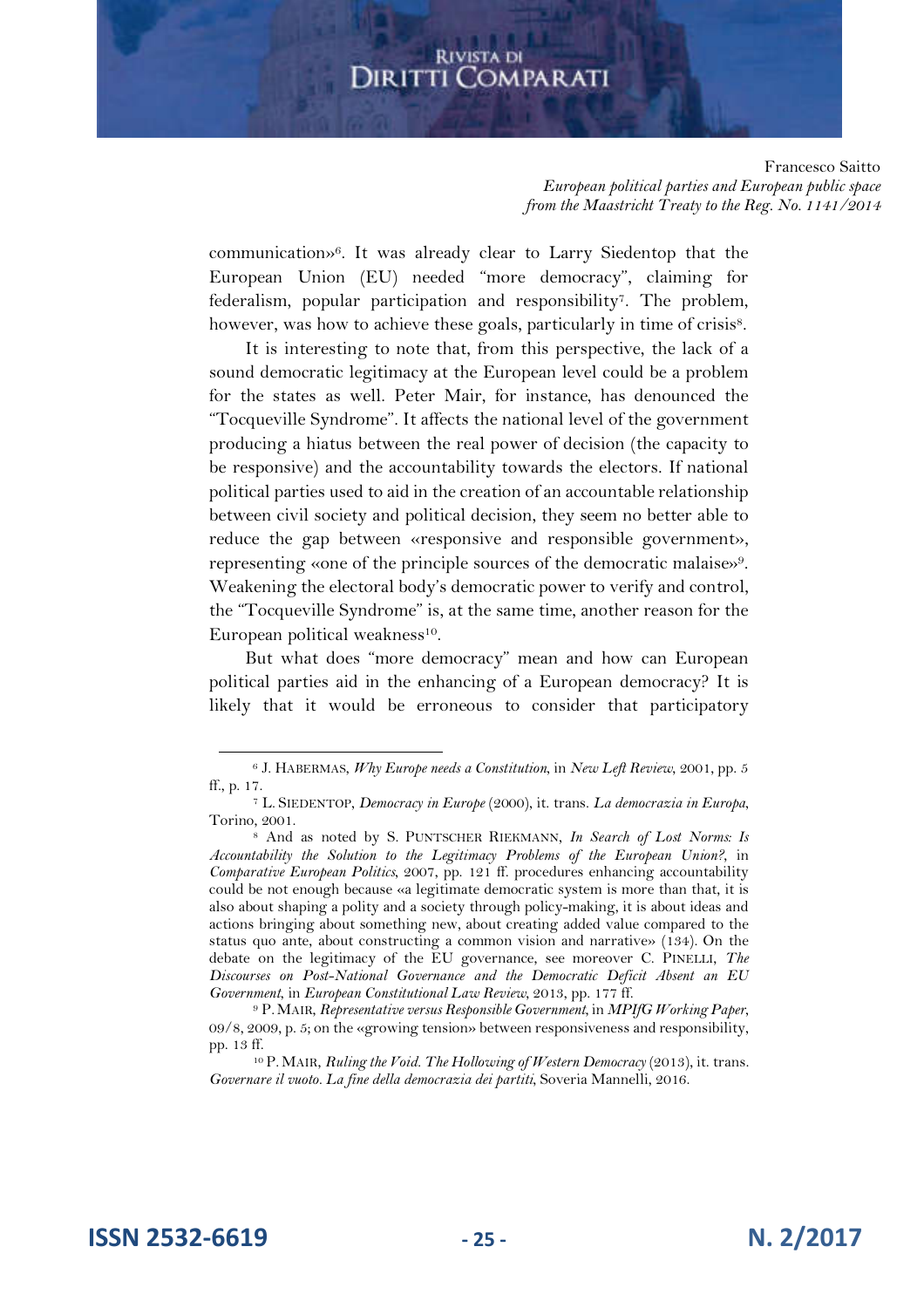Francesco Saitto *European political parties and European public space from the Maastricht Treaty to the Reg. No. 1141/2014*

democracy<sup>11</sup> or deliberative democracy<sup>12</sup> can be convincing as a real alternative. Rather, both can be useful to enhance and reshape representative democracy, forming an active citizenship and a strong political community, contributing to safe "democracy"<sup>13</sup>. Their contribution can be essential. However, it seems not possible, at least so far, to eliminate the role of political parties in a sound contemporary representative democracy. After all, political parties are still the main tool of political participation.

The Italian Constitution confirms that assumption: «citizens has the right to freely associate in parties to contribute to determining through democratic method national policies». The subject of the sentence is the citizen, whose political right is to take part to the political process either joining or creating political parties. Moreover, the Constitution defends political pluralism, not only providing, for example, the freedom of expression (Art. 21), but granting that the "democratic method" must be respected by political parties<sup>14</sup>. In this framework, political parties have the responsibility to contribute to determining national policies.

The current "crisis" of representative democracy at the national level is not an easy task and cannot be analysed here<sup>15</sup>. However, the

**ISSN 2532-6619 - 26 - N. 2/2017**

<sup>11</sup> See C. PATEMAN, *Participation and Democratic Theory*, Cambridge, 1970. See also, R. BELLAMY, A. WARLEIGH, *From an Ethics of Integration to an Ethics of Participation: Citizenship and the Future of the European Union*, in *Millennium*, 1997, pp. 447 ff.

<sup>12</sup> See B. BARBER, *Strong Democracy. Participatory Politics for a New Age*, London, 1984, J.M. BESSETTE, *Deliberative Democracy: The Majority Principle in Republican Government*, in R.A. Goldwin, W.A. Schambra (eds.), *How Democratic is the Constitution*, Washington, 1980, pp. 102 ff. and, more recently, S. BESSON, J.L. MARTÍ (eds.), *Deliberative Democracy and its Discontents*, Burlington, 2006 and J.S. FISHKIN, *When the People Speak. Deliberative Democracy and Public Consultation*, Oxford, 2011. On that issue from a European perspective, recently see G. GERAPETRITIS, *Deliberative Democracy Within and Beyond the State*, in L. Papadopoulou, I. Pernice, J.H.H. Weiler (eds.), *Legitimacy Issues of the European Union in the Face of Crisi*s, Baden Baden, 2017, pp. 25 ss.

<sup>13</sup> D. DELLA PORTA, *Can Democracy Be Saved?*, Malden, 2013.

<sup>14</sup> On political parties in Italy see at least P. RIDOLA, *Partiti politici,* in *Enciclopedia del diritto,* XXXII, Milano, 1982, pp. 66 ff.

<sup>&</sup>lt;sup>15</sup> See for recent developments and problems of representative democracies B. MANIN*, The Principles of Representative Government*, New York, 1997.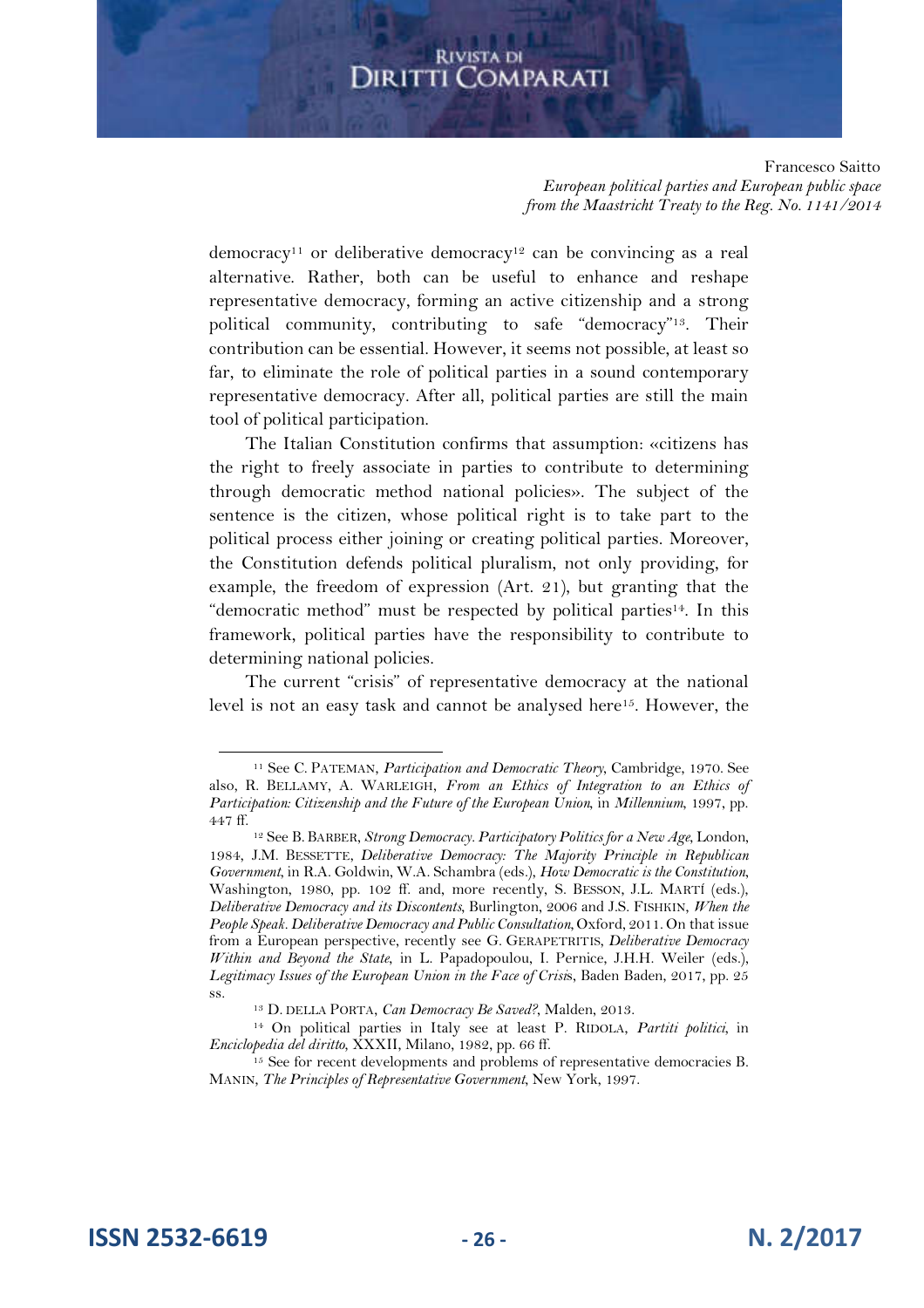Francesco Saitto *European political parties and European public space from the Maastricht Treaty to the Reg. No. 1141/2014*

role of political parties still appears crucial to assure a strong connection between *responsiveness* and *accountability.* Political parties at the national level are therefore a fundamental tool to link the civil society with the state in the public space<sup>16</sup>. Conversely, at the European level, political parties seem to play a drastically different role<sup>17</sup>.

The structure of this paper is as follows. Firstly, it describes how the debate on the functioning of the political parties at the European level developed. Subsequently, it analyses the first legal acknowledgment of their existence in the Treaties and Regulation (Reg.) n. 2004/2003. Furthermore, the new Reg. n. 1141/2014 is explained in the context of the Treaty of Lisbon. In conclusion, some final remarks are outlined.

#### *2. Political parties at the European level and European democracy: from the first election of the European Parliament to the Tsatsos's Report*

The debate on the role and on the nature of European political parties is not new. According to Peter Mair, at the national level, parties play a double role: they have a representative and a governing function<sup>18</sup>. At the European level, their contribution is different. Even if it is somehow possible to identify a representative function, it is not always clear. European elections take place mainly at the national level among national parties. Furthermore, it is difficult to see a direct link between European political parties and a governmental function.

Firstly, it must be noted that parties at the European level and Parliamentary groups are different, even if deeply connected. Members of the European Parliament sit in political groups, not organized by

**ISSN 2532-6619 - 27 - N. 2/2017**

<sup>16</sup> K. HESSE, *Die verfassungsrechtliche Stellung der politischen Parteien im modernen Staat* (1959), in Id., *Ausgewählte Schriften*, Heidelberg, 1984, pp. 59 ff.

<sup>17</sup> See T. SCHWEITZER, *Die Europäische Parteien und ihre Finanzierung durch die Europäische Union*, pp. 59 ff. [see *above* ft. 3]. However, on the functions of European political parties in the European institutional framework, see F. SHIRVANI, *Das Parteienrecht und der Strukturwandel im Parteiensystem: Staats- und europarechtliche Untersuchungen zu den strukturellen Veränderungen im bundesdeutschen und europäischen Parteiensystem*, Tübingen, 2010, pp. 318 ff.

<sup>18</sup> P. MAIR, *Representative versus Responsible Government*, p. 5. [see *above* ft. 9].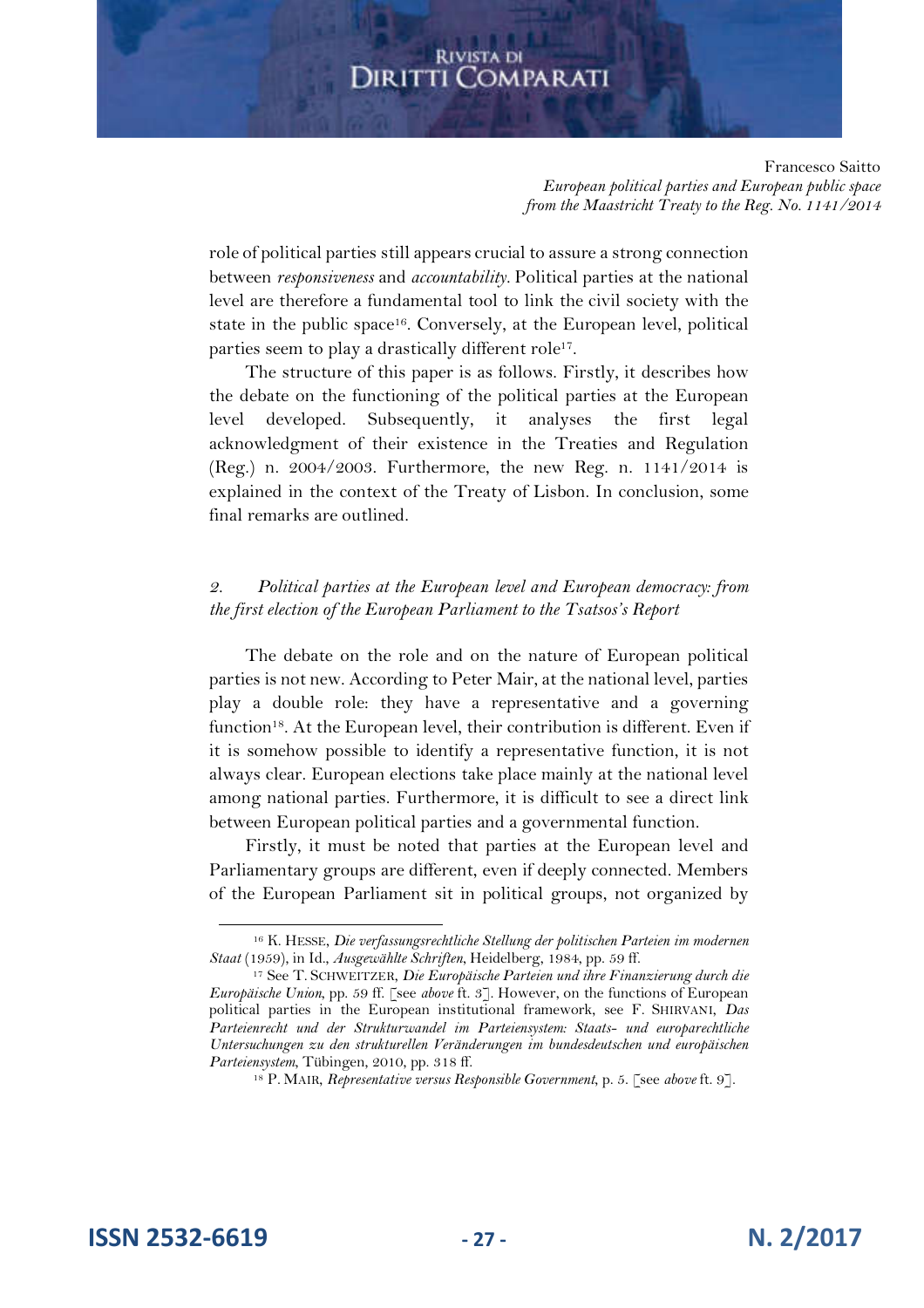Francesco Saitto *European political parties and European public space from the Maastricht Treaty to the Reg. No. 1141/2014*

nationality, but on the basis of political affiliation<sup>19</sup> . More precisely, it is not possible to establish a group without any political affinities among the members<sup>20</sup>. It is possible that some members do not belong to any political group. They are known as non-attached members. Therefore, parliamentary groups and political parties, no matter how connected practically, must be considered different juridical entities. This was confirmed in the Les Verts judgment by the Court of Justice<sup>21</sup>.

It is well known, however, that since the first direct election of the European Parliament in  $1979^{22}$ , the possibility to regulate political parties at the European level has been highly discussed. Nevertheless, only with the Maastricht Treaty (Art. 138A), it was finally foreseen that «political parties at European level are important as a factor for integration within the Union. They contribute to forming a European awareness and to expressing the political will of the citizens of the Union». Political parties at the European level were therefore explicitly considered as «an important factor for integration» and their role was

<sup>20</sup> First Instance, Joined cases T-222/99, T-327/99 and T-329/99.; Judgment of the Court (Grand Chamber) of 29 June 2004 *Front national v. European Parliament*.

**ISSN 2532-6619 - 28 - N. 2/2017**

<sup>19</sup> On the juridical regulation of political groups in the European Parliament see at least, M. CARTABIA, *Gruppi politici e interna corporis del Parlamento europeo*, in *Quad. Cost*., 2000, pp. 191 ff., A. CIANCIO, *Partiti politici e gruppi parlamentari nell'ordinamento europeo*, in *Pol. dir*., 2007, pp. 153 ff. and more recently A. CIANCIO, *European parties and the process of political integration in Europe*, in *Dirittifondamentali.it*, 2016, pp. 3 ff. See art. 32 ff. of the Rule of Procedure of the European Parliament. On the relationships between political groups and political parties at the European level see M.R. ALLEGRI, *I partiti politici a livello europeo fra autonomia politica e dipendenza dai partiti nazionali*, in *federalismi.it*, 2013 and G. Grasso, *Partiti politici europei*, in *Digesto discipline pubblicistiche*, III, Milano-Torino, 2008, pp. 609 ff., § 2 and § 7.

<sup>21</sup> In 1986, in the Judgement *Parti écologiste "Les Verts" v. European Parliament* (Judgment of the Court 23 april 1986 C-294/83) the decision of the Bureau of the European Parliament concerning the allocation of the appropriations was considered void.

<sup>22</sup> On the "party system" in this first phase, see S. HIX*, A Supranational Party System and the Legitimacy of the European Union*, p. 52 [see *above* ft. 3]. On the relations between political groups, political parties at the European level and political parties at the national level until the nineties, see R. LADRECH, *Political Parties in the European Parliament*, in J. Gaffney (ed.), *Political Parties and the European Union*, London, 1996, pp. 291 ff. In the same book, see moreover, on the three phases of transnational party cooperation until the Maastricht Treaty (1. «optimism – the birth of federations»; 2. «stagnation – the European electoral campaign»; 3. «renaissance – the negotiation and ratification of Maastricht»), S. HIX, *The transnational Party Federations*, pp. 308 ff.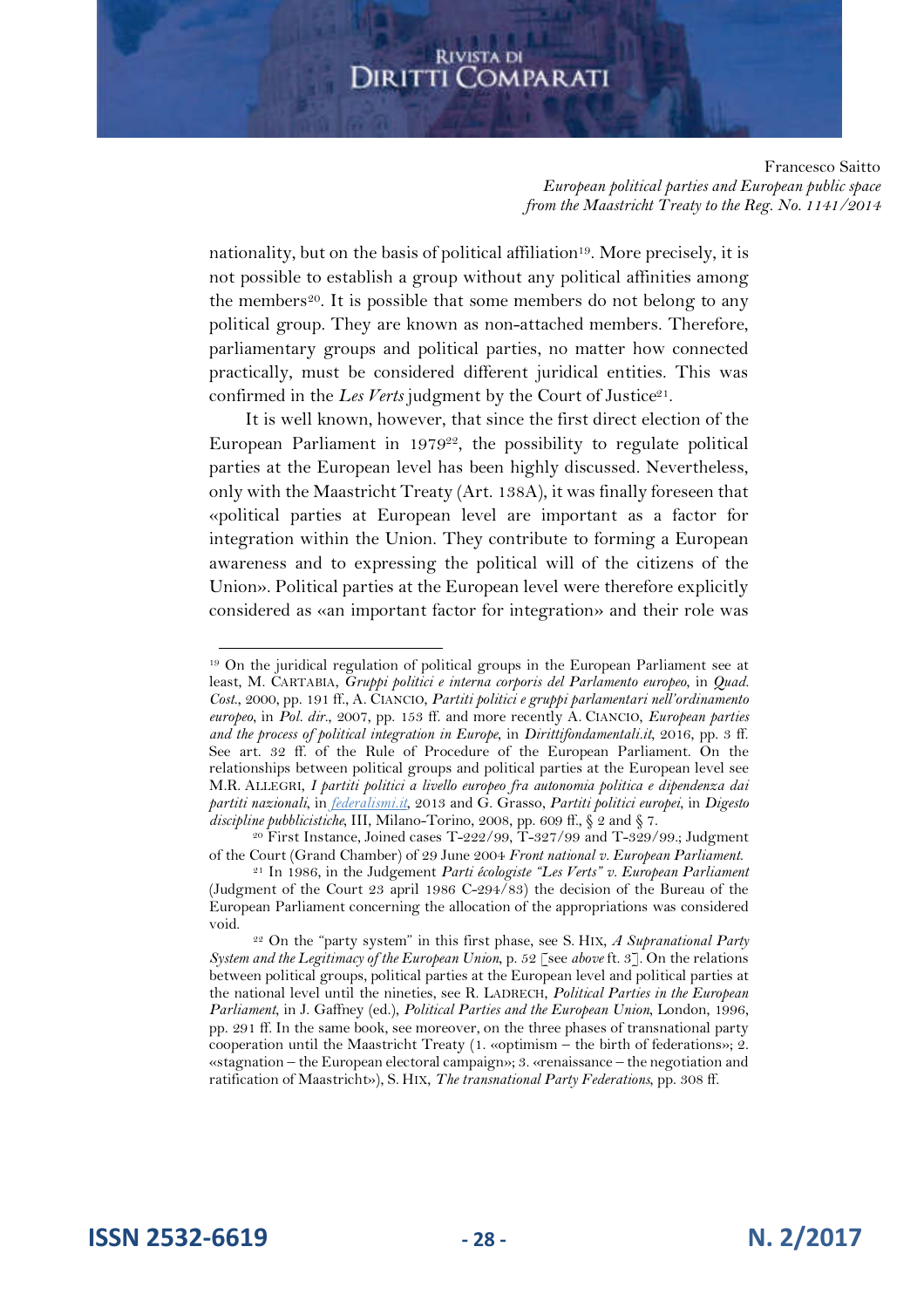Francesco Saitto *European political parties and European public space from the Maastricht Treaty to the Reg. No. 1141/2014*

«to forming a European awareness and to expressing the political will of the citizens of the Union»<sup>23</sup>. Nothing specifically, however, was foreseen to establish a European competence to define a European political party or to regulate the procedure to apply for funding. Therefore, Art. 138A was considered an insufficient legal basis to regulate such issues<sup>24</sup>.

Following the Maastricht Treaty, political parties at the European level still fought for legal acknowledgment. However, they were already at the centre of the political stage. Gehlen found four steps in the development of political parties at the European level. Three of them placed before the Maastricht Treaty:<sup>25</sup>. Thus, during the nineties, European political parties, often confused with political groups, were an old reality. However, they still needed a legal implementation of their autonomous existence.

Dimitris Tsatsos argued that the new Art. 138A was immediately binding and that it was possible to imagine three different kinds of parties at the European level. They could have been conceivable as confederations of national parties (as *Dachorganisation* of national parties, following the *konföderatives Modell*), as associations of citizens (a *Mitgliedschaft von Unionsbürgern*, following the *föderatives Modell*) or as supranational parties such as the European Union (*supranationales Modell*).<sup>26</sup>

<sup>23</sup> The *BVerfG* already affirmed that assumption in the Maastricht Urteil: «Parteien, Verbände, Presse und Rundfunk sind sowohl Medium als auch Faktor dieses Vermittlungsprozesses, aus dem heraus sich eine öffentliche Meinung in Europa zu bilden vermag (vgl. Art. 138 a EGV)» (BVerfGE 89, 155, Rn. 99).

<sup>24</sup> Following the principle of conferral: now art. 5 TEU.

<sup>25</sup> A. GEHLEN, *Europäische Parteiendemokratie? Institutionelle Voraussetzungen und Funktionsbedingungen der europäischen Parteien zur Minderung des Legitimationsdefizits der EU*, Berlin, 2005, pp. 335 ff.: «die internationalen Kooperationen seit Gründung der I. Sozialistischen Internationale, die Gründungsphase der europäischen Parteien, ihre Etablierung nach den ersten unmittelbaren Wahlen zum Europäischen Parlament und ihre Professionalisierung infolge des Maastrichter Vertragswerks». See on this historical process G. LÓPEZ DE LA FUENTE, *Pluralismo Político y Partidos Políticos Europeos*, Granada, 2014, pp. 193 ff. and T. SCHWEITZER, *Die Europäische Parteien und ihre Finanzierung durch die Europäische Union*, pp. 20 ff. [see *above* ft. 3]. For a partially different reconstruction, see G. GRASSO, *Partiti politici europei*, § 2 [see *above* ft. 19].

<sup>26</sup> D. TSATSOS, *Europäische politische parteien?*, in *EuGRZ*, 1994, pp. 45 ff.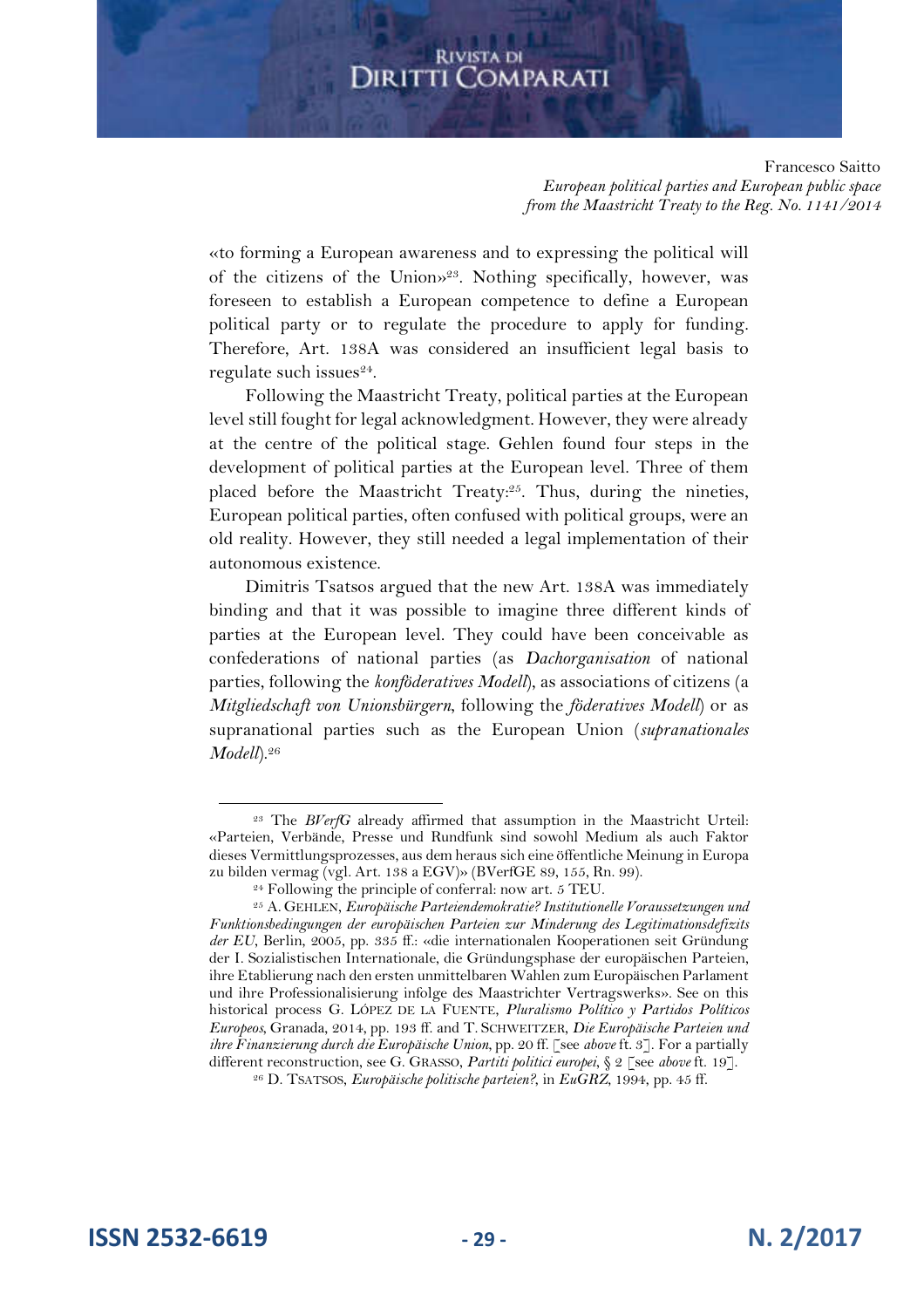Francesco Saitto *European political parties and European public space from the Maastricht Treaty to the Reg. No. 1141/2014*

Subsequently, in 1996, the Committee on Institutional Affairs, in the so called "Tsatsos' Report", suggested the regulation of European political parties. The Committee believed that they could have been a central tool to support the European integration process<sup>27</sup>. Tsatsos, the rapporteur, endorsed a real "constitutional" view of the political parties, which were considered useful to cement the constitutional status of the European citizenship. The Committee expressly considered that it was necessary «to strengthen the instruments for democratic participation by citizens in the determination of Union policy» and that «without a functioning party system, a strong and robust democracy in which the citizen participates actively is inconceivable». European political parties were therefore considered necessary to guarantee «that a genuine European citizenship may emerge which monitors, discusses and influences the expression of political will at European level». With that aim, the Committee on Institutional Affairs proposed to pass a framework regulation on the legal status of European political parties and a regulation on the financial circumstances of European political parties, even without an express legal basis for that development<sup>28</sup>.

Tsatsos spoke of a «challenge» and underlined that «political parties in the variety of forms that we encounter in Europe and all parts of the world are the outcome of a long tradition of progress towards democracy, an historical development that is still not complete even today». He added, «they are undeniably a component of European political culture. Without a functioning party system, a strong and robust democracy in which the citizen participates actively is inconceivable». It is clear from the report that without political parties, it would have been impossible to think of a European democracy. The idea of the Committee is strictly connected to the ambition that the

**ISSN 2532-6619 - 30 - N. 2/2017**

<sup>27</sup> *Report on the constitutional status of the European political parties*, 30 October 1996.

<sup>28</sup> The Committee on Institutional Affairs advocates that the EU should define the constitutional mission referred to in Art. 138A of the EC Treaty by means of two legal acts: a framework regulation on the legal status of European political parties and a regulation on financial support for European political parties from budget resources. Nevertheless, the Committee proposed to amend Art. 138A in order to allow a better EU Regulation.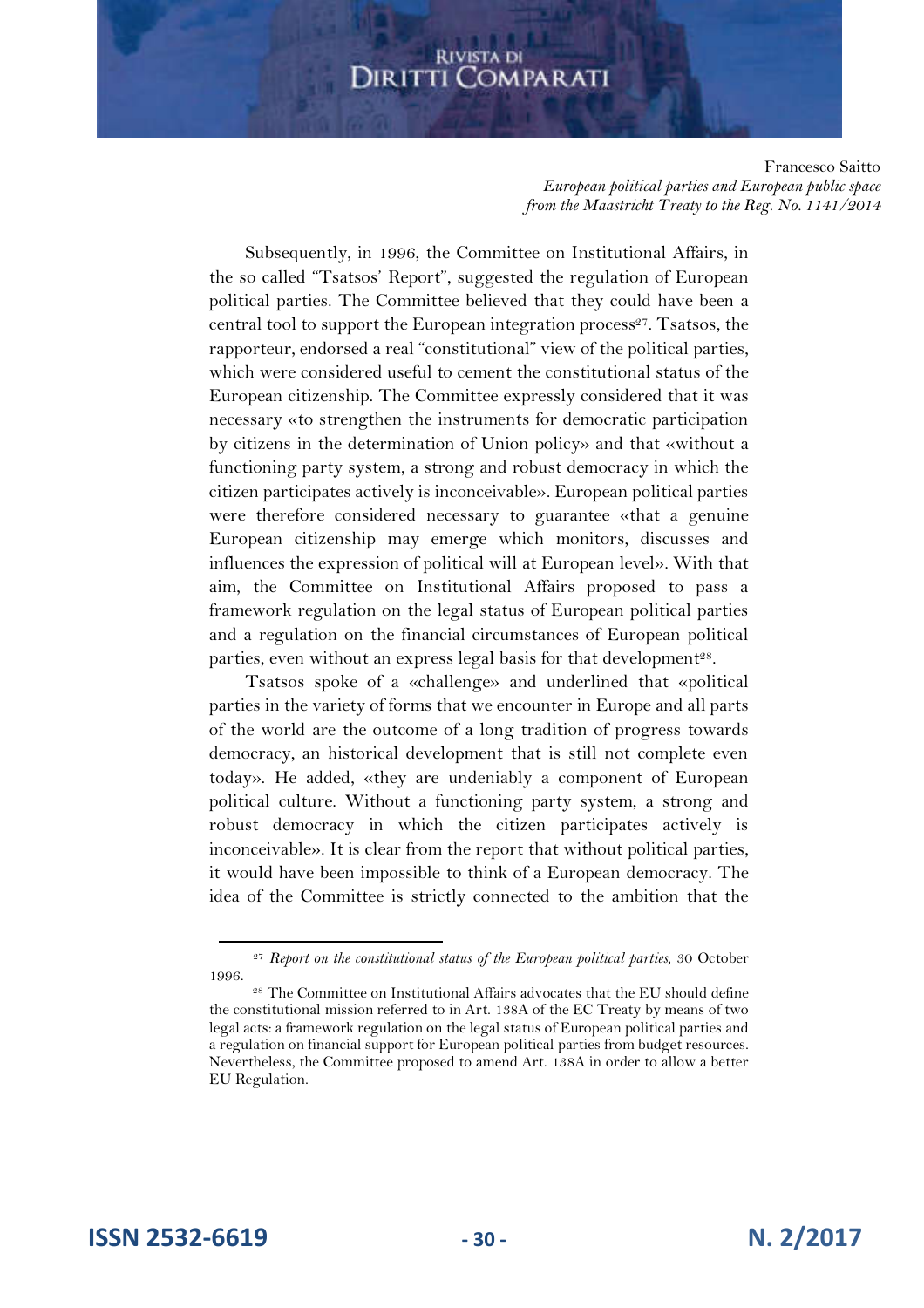Francesco Saitto *European political parties and European public space from the Maastricht Treaty to the Reg. No. 1141/2014*

European integration process in the end would have generated, forging a European *demos*, a federal state or at least a real federal Union<sup>29</sup>.

Hence, political parties were considered a necessary means not only to solve the European democratic deficit, but also to contribute «to the establishment of an ever-closer union of the peoples of Europe» and of a real supranational democracy. However, the limits of this conception were immediately evident. Firstly, it implied a top-down creation of the European political parties. They seemed not to be a genuine expression of a European civil society, but an artificial outcome of a political assessment.

Secondly, the institutional framework of the EU is different from the national one. It does not have its cornerstone in the European Parliament. The *Bundesverfassungsgericht*, for instance, has on two occasions strongly pointed out<sup>30</sup> that the European Parliament is neither linked by a confidence relation with the European Commission nor works following a majority/opposition scheme<sup>31</sup>. The idea behind this is that the European Party System is highly "collusive", even if some studies demonstrated quantitatively that this is not always so true<sup>32</sup>.

**ISSN 2532-6619 - 31 - N. 2/2017**

<sup>29</sup> See J.J. WEILER, *The Constitution of Europe: "Do the New Clothes Have an Emeperor" and Other Essays on European Integration*, Cambridge, 1998 and P. RIDOLA, *Diritto comparato e diritto costituzionale europeo*, Torino, 2010, *passim*.

<sup>30</sup> See BVerfG 2 BvC 4/10 9th November 2011 and BVerfG 2 BvE 2/13 26th February 2014.

<sup>&</sup>lt;sup>31</sup> Critically on how the European democracy currently works and some possible developments, see A. HATJE, *Demokratie in der Europäische Union. Plädoyer für eine parlamentarisch verantwortliche Regierung der EU*, in *EuR*, 2015, pp. 39 ff. On the essential features of national democracy as a representative democracy see E.-W. BÖCKENFÖRDE, *Mittelbare/repräsentative Demokratie als eigentliche Form der Demokratie*, in G. Müller, R.A. Rhinow, G.Schmid, L. Wildhaber (Hrsg.), *Staatsorganisation und Staatsfunktionen im Wandel. Festschrift für Kurt Eichenberger zum 60.Geburstag*, Basel, 1982, pp. 301 ff. On the governmental structure of the EU, see R. SCHÜTZE, *European Constitutional Law*, Cambridge, 2016, pp. 148 ff. and N. LUPO, *La rappresentanza politica oggi: sfide esistenziali e nodi concettuali*, in *Percorsi costituzionali*, 2017, spec. Pp. 39 ff.

<sup>32</sup> See S. HIX*, A Supranational Party System and the Legitimacy of the European Union*, pp. 54 [see *above* ft. 3] ff. Hix affirms, however, that «whereas a grand coalition may have dominated the third parliament, since the mid-1990s (after the EP gained considerable power in the Maastricht Treaty), the party system in the EP has become increasingly competitive». That is why, like in a Presidential system, «the executive (European Commission) does not require the support of a majority in the EP to govern» and therefore «the parties that make up the Commission must build coalitions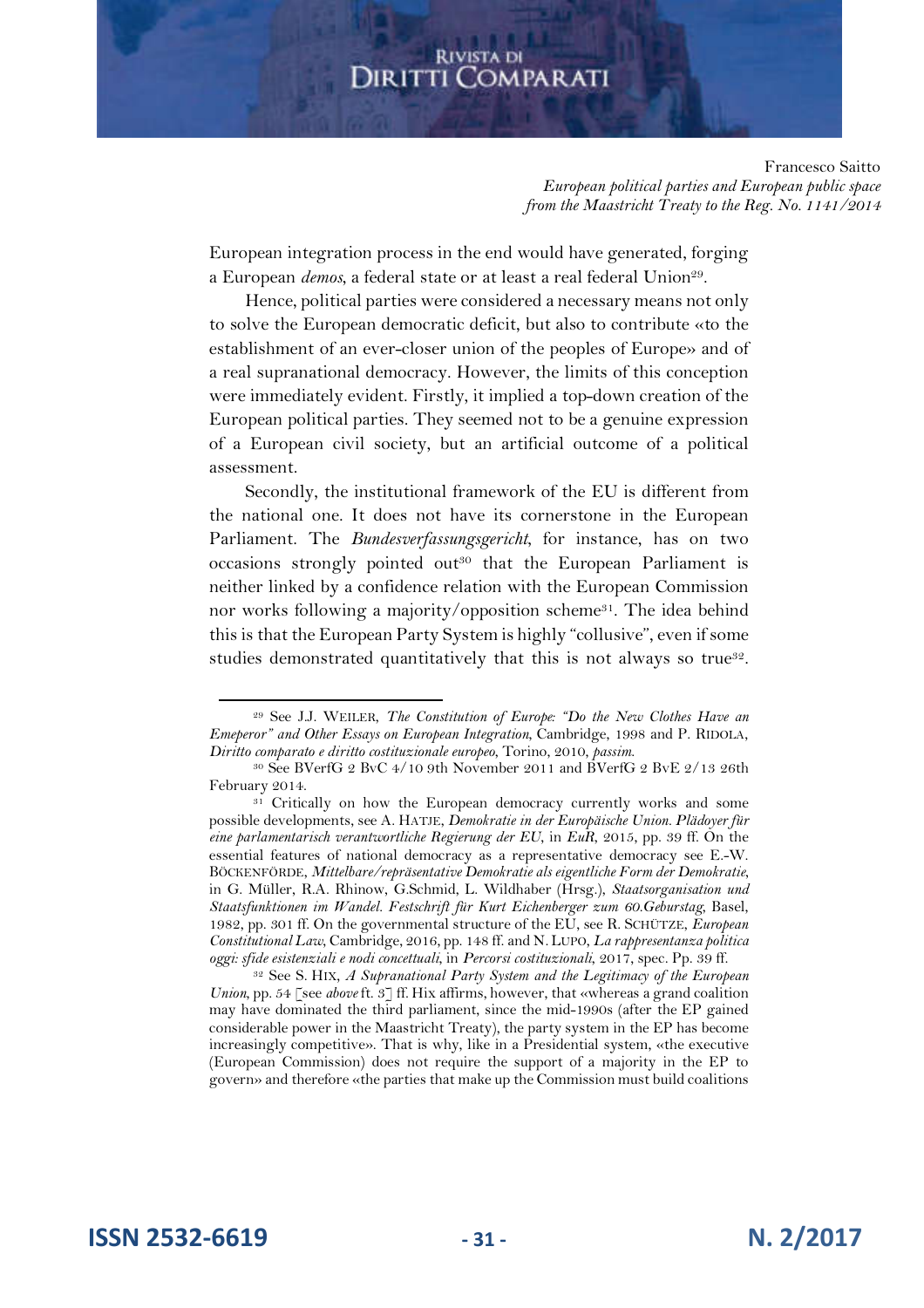Francesco Saitto *European political parties and European public space from the Maastricht Treaty to the Reg. No. 1141/2014*

Consequently, it has been argued that «the main factors behind voting in the European Parliament are the policy positions of national parties»<sup>33</sup>.

Finally, the idea that «there is only one set of institutions in Europe, which is strong enough to engage in polity building – national parliaments» was highly persuasive. They «continue to be the only structures in town which enjoy the hegemony necessary both to generate new collective visions and to bring about the corresponding transformations in the political identities of sufficient numbers of citizenry in Europe»<sup>34</sup>. This is coherent with the vision that EU is mainly legitimised by a «democratic intergovernamentalism», rather than a true representative democracy<sup>35</sup>.

This reasoning still has an important echo on the reflections on the future developments of European integration. For instance, the idea of a European *demoicracy* is to reconcile the construction of a European

**ISSN 2532-6619 - 32 - N. 2/2017**

in the EP on a case-by-case basis» (56). See S. HIX, A. KREPPEL, A. NOURY, *The Party System in the European Parliament: Collusive or Competitive*, in *JCMS*, 2003, pp. 309 ff. Critically, W. GAGATEK, *The Treaty of Lisbon, the European Parliament Elections, and Europarties: A New Playing Field for 2014?*, in *Yearbook of Polish European Studies*, 14/2011, p. 203 considers European political parties electorally «irrelevant». On that topic, see moreover G. RIZZONI, *Opposizione parlamentare e democrazia deliberative*, Bologna, 2012, pp. 307 ff.

<sup>33</sup> S. HIX, *Parliamentary Behaviour with two Principles: Preferences, Parties, and Voting in the European Parliament*, in *AJPS*, 2002, pp. 688 ff., 696. On European political groups and their relationship with national party, see E.BRESSANELLI, *National Parties and Group Membership in the European Parliament: Ideology or Pragmatism?*, in *JEPP*, 2012, pp. 737 ff.

<sup>34</sup> See D. CHALMERS, *The Reconstitution of European Public Spheres*, in *European Law Journal*, 2003, pp. 127–189, 146. On the role of Parliaments connecting a weak and a strong public sphere, see N. FRASER, *Rethinking the Public Sphere: A Contribution to the Critique of Actually Existing Democracy*, in *Social Text*, 1990, pp. 56 ff., pp. 74 ff. On the way European parliamentarism works see moreover S. PUNTSCHER RIEKMANN, *Constitutionalism and Representation*, in P. Dobner, M. Loughlin (eds.), *The Twilight of Constitutionalism*, pp. 120 ff. [see *above* ft. 4].

<sup>35</sup> See critically M. PATBERG, *Against Democratic Intergovernamentalism: The case for a Theory of Constitutent Power in the Global Realm*, in *ICON*, 2016, pp. 622 ff. and K.D. WOLF, *The New Raison d'État as a Problem for Democracy in World Society*, in *European Journal of International Relations*, 1999, pp. 333 ff. For an interesting reconstruction of the European institutional framework, see J. POLLACK, *Compounded Representation in the EU. No Countries for Old Parliaments*, in S. Kröger (ed.), *Political Representation in the European Union. Still democratic in times of crisis?*, London, 2014, pp. 19 ff.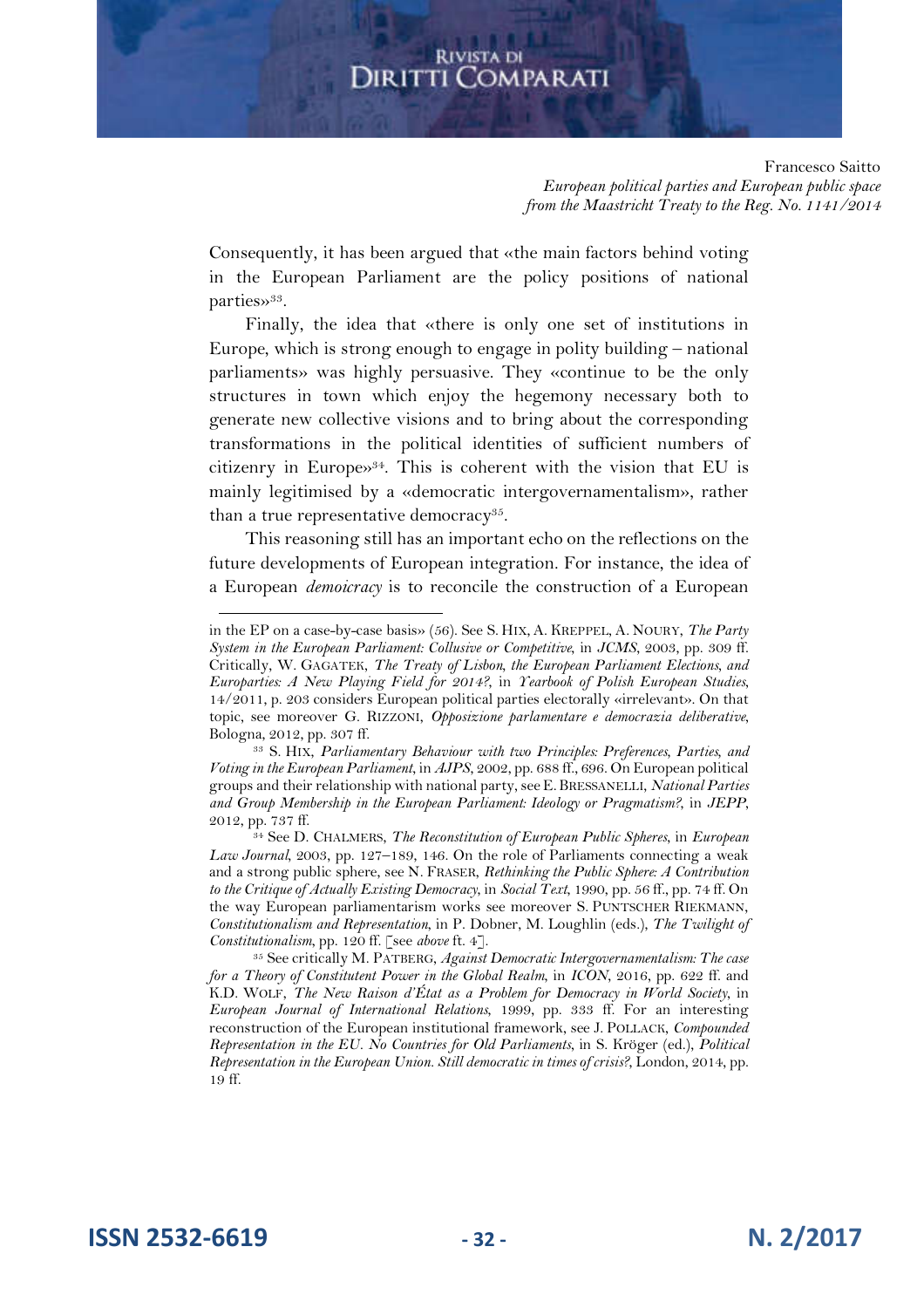Francesco Saitto *European political parties and European public space from the Maastricht Treaty to the Reg. No. 1141/2014*

political integration with the Nation State. It means that it is necessary to accept that currently «we are not creating a united Europe»<sup>36</sup>, considering as impossible in the next future the creation of a European Federal State<sup>37</sup>. This is not to imply that it is not possible to enhance and defend a European public and political space, for example giving importance to the interactions of National Parliaments or developing the concept of *demoicracy*. Jan-Werner Müller, for example, focused his attention to the concept of "European constitutional patriotism", arguing that national states will continue to have a central role. He claimed for a «supranational democratic experimentalism», considering it «as the very "multilevel" political architecture of today's Europe». According to Müller, «a European constitutional patriotism would find a fixed point in such a Constitution, but, more importantly, constitutional patriotism would also be a continuous engagement with its meaning as a project»<sup>38</sup>.

Looking at that debate, it seems interesting to consider that European political parties can be helpful in the process of mutual and conflictual acknowledgment between a national and a supranational level, mirroring and respecting the peculiarities of the European institutional framework.

**ISSN 2532-6619 - 33 - N. 2/2017**

<sup>36</sup> See K. NICOLAÏDIS, *The Idea of a European Demoicracy*, in J. Dickson, P. Eleftheriadis (eds.), *Philosophical foundations of European Union law*, Oxford, 2002, pp. 247 ff., p. 274. For the theoretical implications of the concept of *demoi*, see J. BOHMAN, *Democracy Across Borders: From Demos to Demoi*, London, 2007.

<sup>37</sup> For an interesting reconsideration of that problem see C. SCHÖNBERGER, *Die Europäische Union als Bund*, in *AöR*, 2004, pp. 81 ff. For the idea that the European integration process must be considered from the perspective of state transformation, see C.J. BICKERTON, *European Integration. From Nation-States to Member States*, Oxford, 2012.

<sup>38</sup> J.W. MÜLLER, *Constitutional Patriotism*, Oxford, 2007, pp. 136 ff. On possible paths of development of a European constitutional patriotism see M. KUMM, *The Idea of Thick Constitutional Patriotism and its Implication for the Role and Structure of European Legal History*, in *German Law Journal*, 2005, pp. 319 ff. On the idea that it is possible to construct the *demos* «via "democratic praxis"», see by S. HIX, *The Study of European Union II: the "New Governance Agenda and its Rival"*, in *Journal of European public Policy*, 1998, p. 53.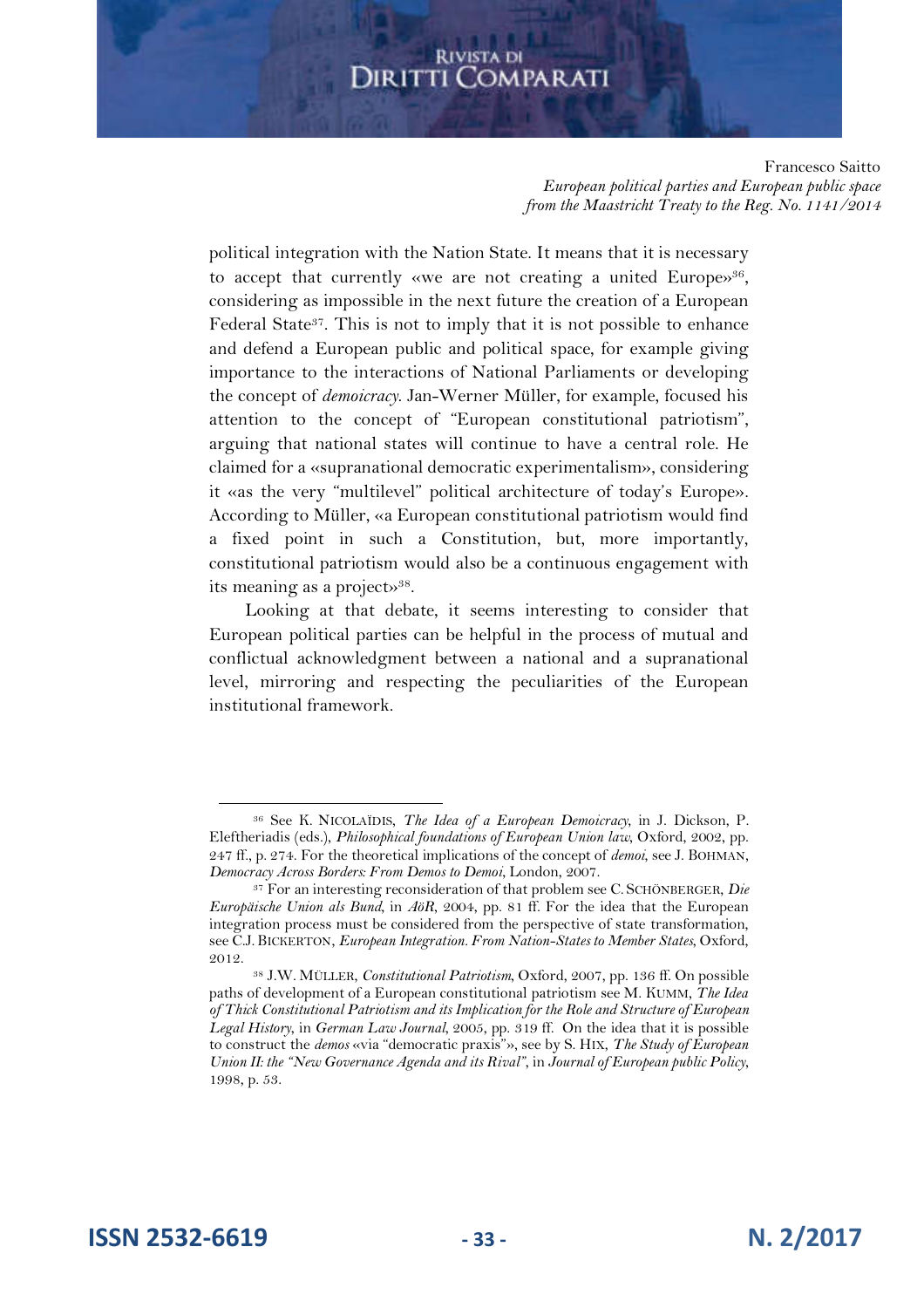Francesco Saitto *European political parties and European public space from the Maastricht Treaty to the Reg. No. 1141/2014*

*3. The new normative framework after the Treaty of Nice and the Reg. 2004/2003*

In 1997, the Amsterdam Treaty did not amend Art. 138A of the Maastricht Treaty. Therefore, the lack of a positive basis for a Regulation on European political parties was still considered a good reason to wait. The new Art. 191 incorporated Art. 138A as it used to be. With the Treaty of Nice, there was a change. It added a second paragraph to the Art. 191 providing that «the Council, acting in accordance with the procedure referred to in Art. 251, shall lay down the regulations governing political parties at European level and in particular the rules regarding their funding».

Meanwhile, the absence of a regulation was a problem after an important decision of the Court of Auditors<sup>39</sup>, which followed the quoted judgment on the funding of European political groups<sup>40</sup>. Funding was an old problem, but it still needed to be solved. The Court of Auditors denounced «significant anomalies» in the funding system. There was not enough transparency in the financing methods and in the appropriation rules.

More specifically, it was found that some groups used part of their appropriations to finance European political parties. Even if the Court was aware that the Treaty acknowledges a certain importance to

<sup>39</sup> The Court of Auditors special report 13/2000 condemned and found illegal the funding mechanism of the European Political Parties through the Groups of the European Parliament. It was clearly stated that «The Court is aware that, since the entry into force of the Treaty of Amsterdam, Art. 191 of the Treaty establishing the European Community recognises the importance of political parties at the European level and that thought is currently being given to a legal statute for European political parties. Nevertheless, the Court considers that aid for the financing of European political parties, as for other similar groupings, cannot be taken from appropriations which are intended for the activities of the groups» (point 47). It was further added that «In view of the role ascribed to political parties at the European level by Art. 191 of the Treaty establishing the European Community and in view of the inclusion in the budget of a heading specifically for contributions to European political parties, consideration should also be given to drawing up transparent rules to be applied to the financing of these parties. This opportunity should also be used to clarify the role and activities of the groups while reaffirming that they are, primarily, internal parliamentary structures» (point 64).

<sup>40</sup> See *above* ft. 21.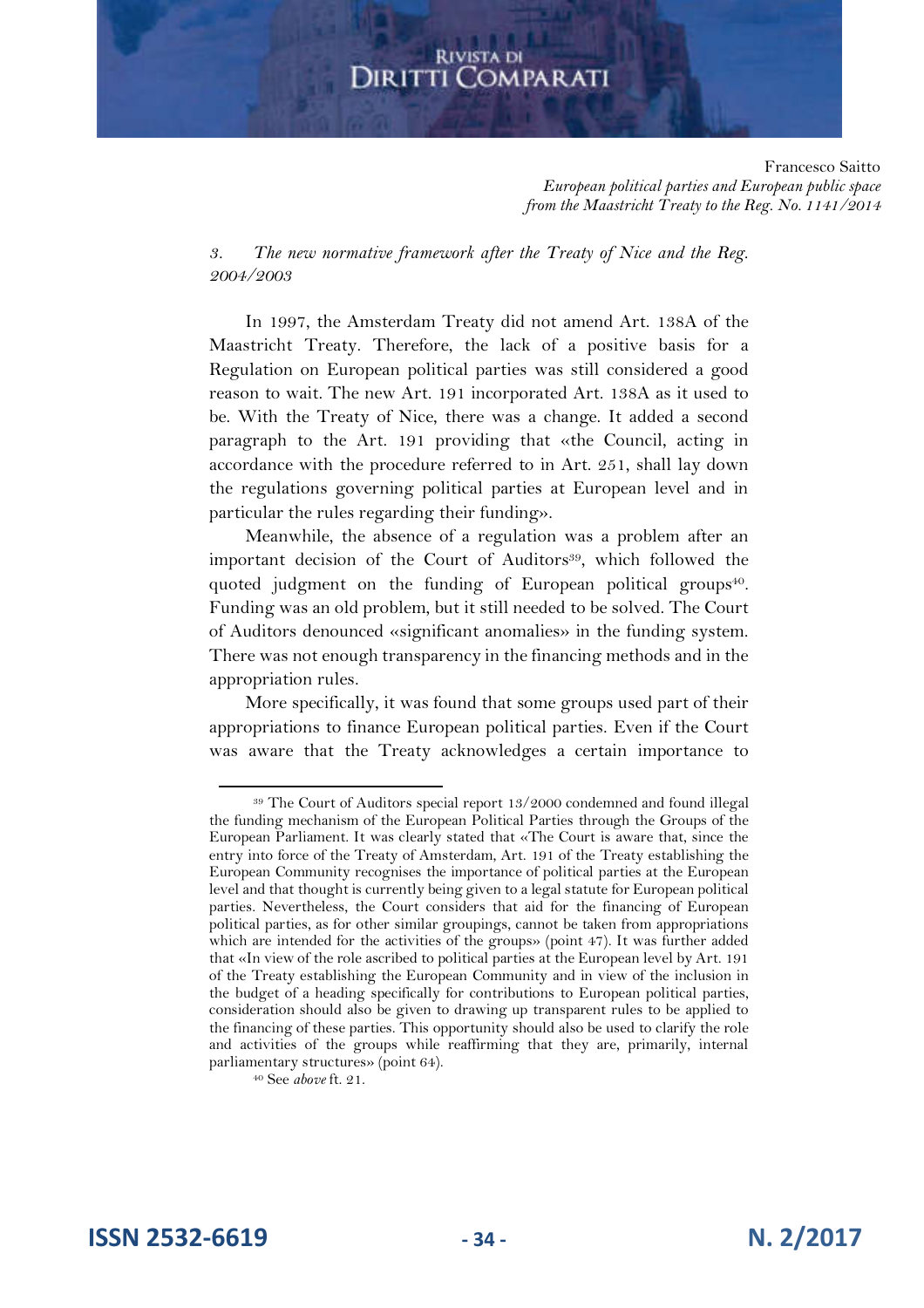Francesco Saitto *European political parties and European public space from the Maastricht Treaty to the Reg. No. 1141/2014*

political parties at the European level, a real statute concerning their funding was still missing. Therefore, the Court considered that appropriations that are intended for the activities of the groups could not be used to finance European or national political parties.

A first proposal for a regulation was finally presented on March 22, 2001. In 2002, the European Parliament restated that it was not possible to continue avoiding to lay down a specific regulation on the funding of political parties at the European level<sup>41</sup>. However, two years after the publication of Special Report No. 13/2000, a proper regulation for a transparent financing system of European political parties was still not approved.

Eventually, however, Reg. 2004/2003 foresaw a regulation for political parties at the European level<sup>42</sup>. It was not very detailed and was mainly conceived to cope with the funding task. The democratic function in the public sphere and their role in the integration process seemed secondary. In 2005, for example, Reg. 2004/2003 was considered a clear proof of the *Demokratiedefizit* of the EU<sup>43</sup>. Art. 2 defined what a political party at the European level is, introducing two different types of European parties. It is foreseen that a «political party

<sup>41</sup> European Parliament decision concerning discharge in respect of the implementation of the general budget of the EU for the 2000 financial year

<sup>42</sup> See S. ARMBRECHT, *Politische Parteien im europäischen Verfassungsverbund*, Baden Baden, 2008, pp. 201 ff.

<sup>43</sup> H.H. VON ARNIM, *Die neue EU-Parteienfinanzierung*, NJW, 2005, p. 253. Interesting judgments were delivered to contest the validity of that regulation. See Order of the Court of First Instance of 11 July 2005 in Case T-13/04: *Jens-Peter Bonde and Others v. European Parliament and Council of the European Union*; Case T-40/04 *Bonino and Others v Parliament and Council*; and Case T-17/04 *Front national and Others v Parliament and Council* (under appeal, Case C-338/05 P); *Case C-338/05* - Appeal brought on 19 September 2005 - *le Front National, M.F. Stirbois, B. Gollnisch, C. Lang, J.C. Martinez, Ph. Claeys, K. Dillen and M. Borghezio against the judgment delivered on 11 July 2005 by the Court of First Instance of the European Communities* (Second Chamber) in Case T-17/04 between *Le Front National and Others and the European Parliament and the Counsel of the European Union***.** On these case law see, G. LÓPEZ DE LA FUENTE, *Pluralismo Político y Partidos Políticos Europeos*, p. 205 [see *above* ft. 25] and F. SHIRVANI, *Das Parteienrecht und der Strukturwandel im Parteiensystem. Staats- und europarechtliche Untersuchungen zu den strukturellen Veränderungen im bundesdeutschen und europäischen Parteiensystem*, pp. 313 ff. [see *above* ft. 17]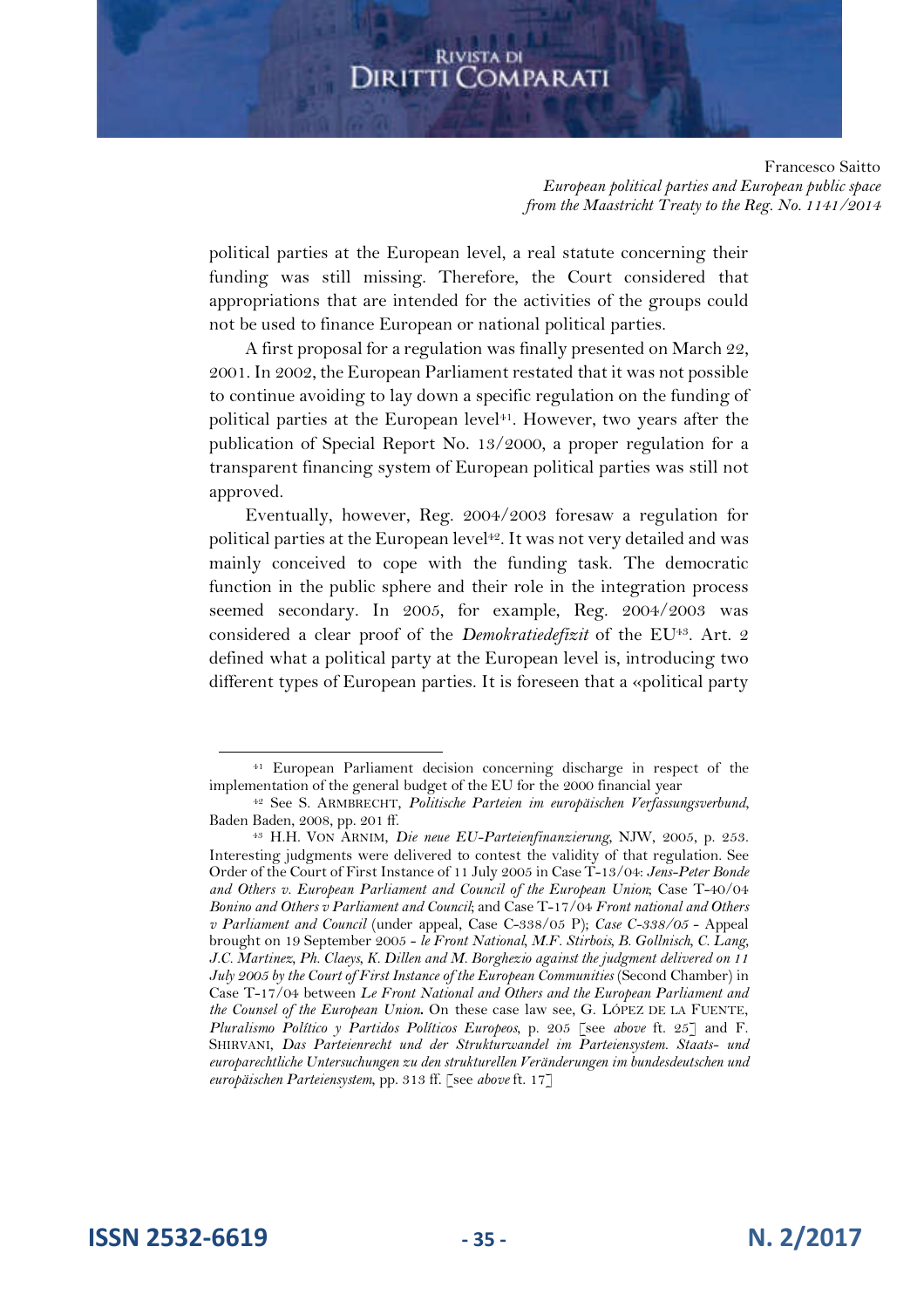Francesco Saitto *European political parties and European public space from the Maastricht Treaty to the Reg. No. 1141/2014*

at European level» means «a political party or an alliance of political parties which satisfies the conditions referred to in Art. 3».

It was clarified that, on the one hand, a «political party» means «an association of citizens which pursues political objectives, and which is either recognized by, or established in accordance with, the legal order of at least one Member State». On the other hand, an «alliance of political parties» was defined as a «structured cooperation between at least two political parties»<sup>44</sup> .

Conditions that should have been met by a political party or an alliance of political party to be considered a political party at the European level were not strict. Firstly, the organizational statute and a program had to be explicitly laid down. Then, a political party at the European level should have had legal personality in the Member State in which its seat was located. Thirdly, a political party should have been represented, in at least one quarter of Member States or have received, in minimum one quarter of the Member States, at least three per cent of the votes cast in each of those Member States at the most recent European Parliament elections. Moreover, political parties had to observe in their program and in their activities, the principles on which the EU is founded, namely the principles of liberty, democracy, respect for human rights and fundamental freedoms, and the rule of law. Finally, a political party should have participated in elections to the European Parliament or have expressed the intention to do so<sup>45</sup>.

The European Parliament had the power to verify if political parties at the European level continue to meet the conditions to receive the funding from the general budget of the EU. In 2007, Reg. n. 2004/2003 was amended by Reg. n. 1524/2007, acknowledging a new legal entity named political foundations at the European level and

**ISSN 2532-6619 - 36 - N. 2/2017**

<sup>44</sup> See G. LÓPEZ DE LA FUENTE, *Pluralismo Político y Partidos Políticos Europeos*, pp. 200 ff. [see *above* ft. 25], T. SCHWEITZER, *Die Europäische Parteien und ihre Finanzierung durch die Europäische Union*, pp. 147 ff. [see *above* ft. 3] and on the *Rechtsbegriff* of political parties at the European level F. SHIRVANI, *Das Parteienrecht und der Strukturwandel im Parteiensystem. Staats- und europarechtliche Untersuchungen zu den strukturellen Veränderungen im bundesdeutschen und europäischen Parteiensystem*, pp. 305 ff. [see *above* ft. 17].

<sup>45</sup> See T. SCHWEITZER, *Die Europäische Parteien und ihre Finanzierung durch die Europäische Union*, pp. 147 ff. [see *above* ft. 3].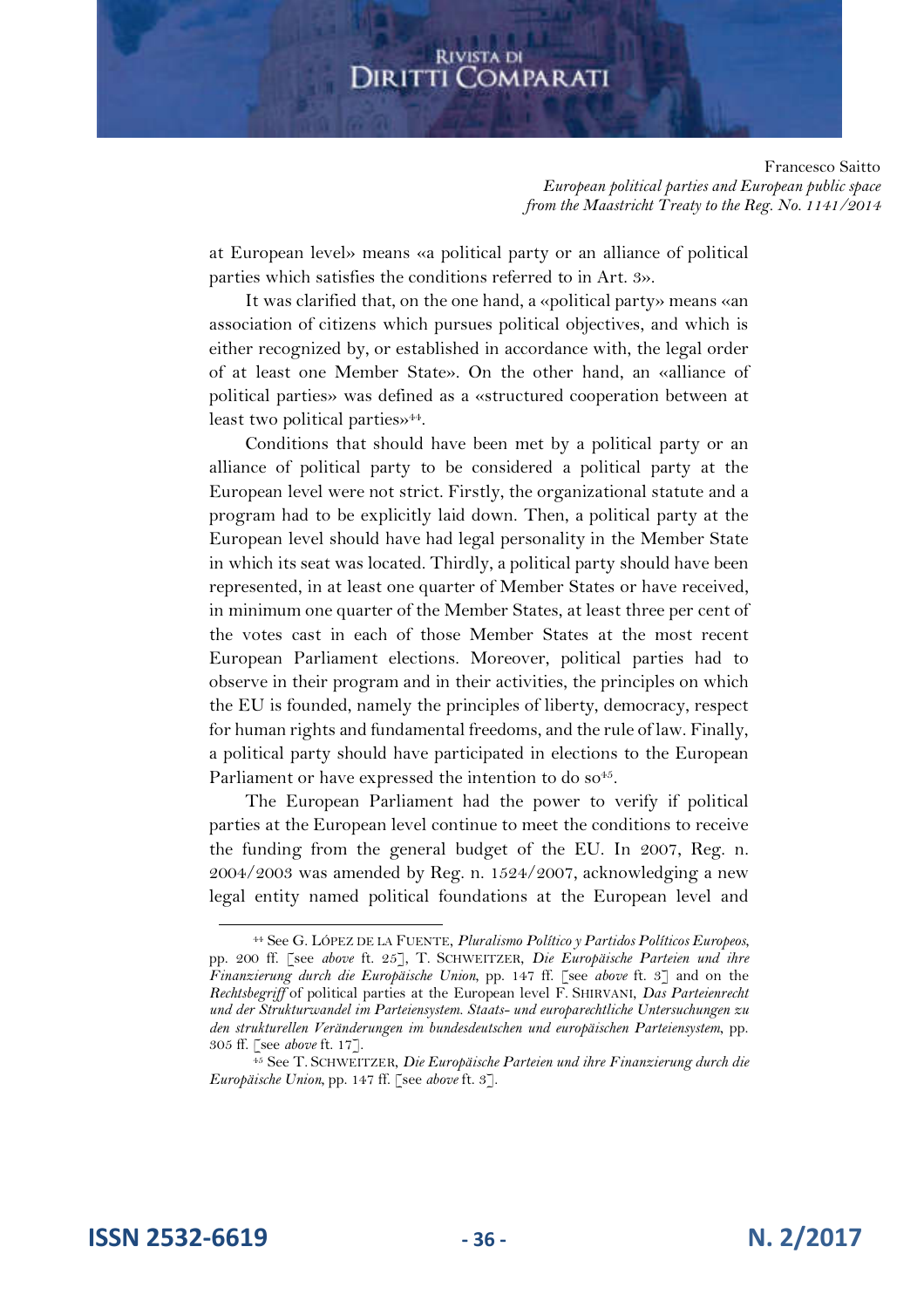Francesco Saitto *European political parties and European public space from the Maastricht Treaty to the Reg. No. 1141/2014*

introducing some other changes<sup>46</sup>. European political foundations must be affiliated with a political party at the European level<sup>47</sup>. The Regulation's shortcomings were immediately evident. Political parties at the European level failed in their aim to be a pivotal tool for the expression of the European citizens' political will, as the Charter of Fundamental Rights of the European Union foresaw in 2000<sup>48</sup>.

#### *4. The representative democracy in the Lisbon Treaty: a new role for political parties at the European level and the Giannakou Report*

With the Treaty of Lisbon, Art. 10(1) TEU establishes that the «functioning of the Union shall be founded on representative democracy». Representative democracy at the European level, however, has a twofold nature. On the one hand, «Citizens are directly represented at Union level in the European Parliament». On the other hand, «Member States are represented in the European Council by their Heads of State or Government and in the Council by their governments, themselves democratically accountable either to their national Parliaments, or to their citizens» (Art. 10(2)).

Moreover, it is foreseen that «Every citizen shall have the right to participate in the democratic life of the Union. Decisions shall be taken

<sup>46</sup> An important amendment was Art. 8 affirming that European political parties can finance European electoral campaigns: «The expenditure of political parties at European level may also include financing campaigns conducted by the political parties at European level in the context of the elections to the European Parliament, in which they participate as required in Art.  $3(1)(d)$ . In accordance with Art. 7, these appropriations shall not be used for the direct or indirect funding of national political parties or candidates».

<sup>47</sup> On this development, G. LÓPEZ DE LA FUENTE, *Pluralismo Político y Partidos Políticos Europeos*, pp. 222 ff. [see *above* ft. 25] and A. CIANCIO, *European parties and the process of political integration in Europe*, pp. 13-14 [see *above* ft. 19]. The new Art. 2 pointed out that a political foundation at the European level means an entity or network of entities which has legal personality in a Member State, is affiliated with a political party at the European level, and which through its activities, within the aims and fundamental values pursued by the EU, underpins and complements the objectives of the political party at the European level.

 $48$  Art. 12(2): «Political parties at Union level contribute to expressing the political will of the citizens of the Union».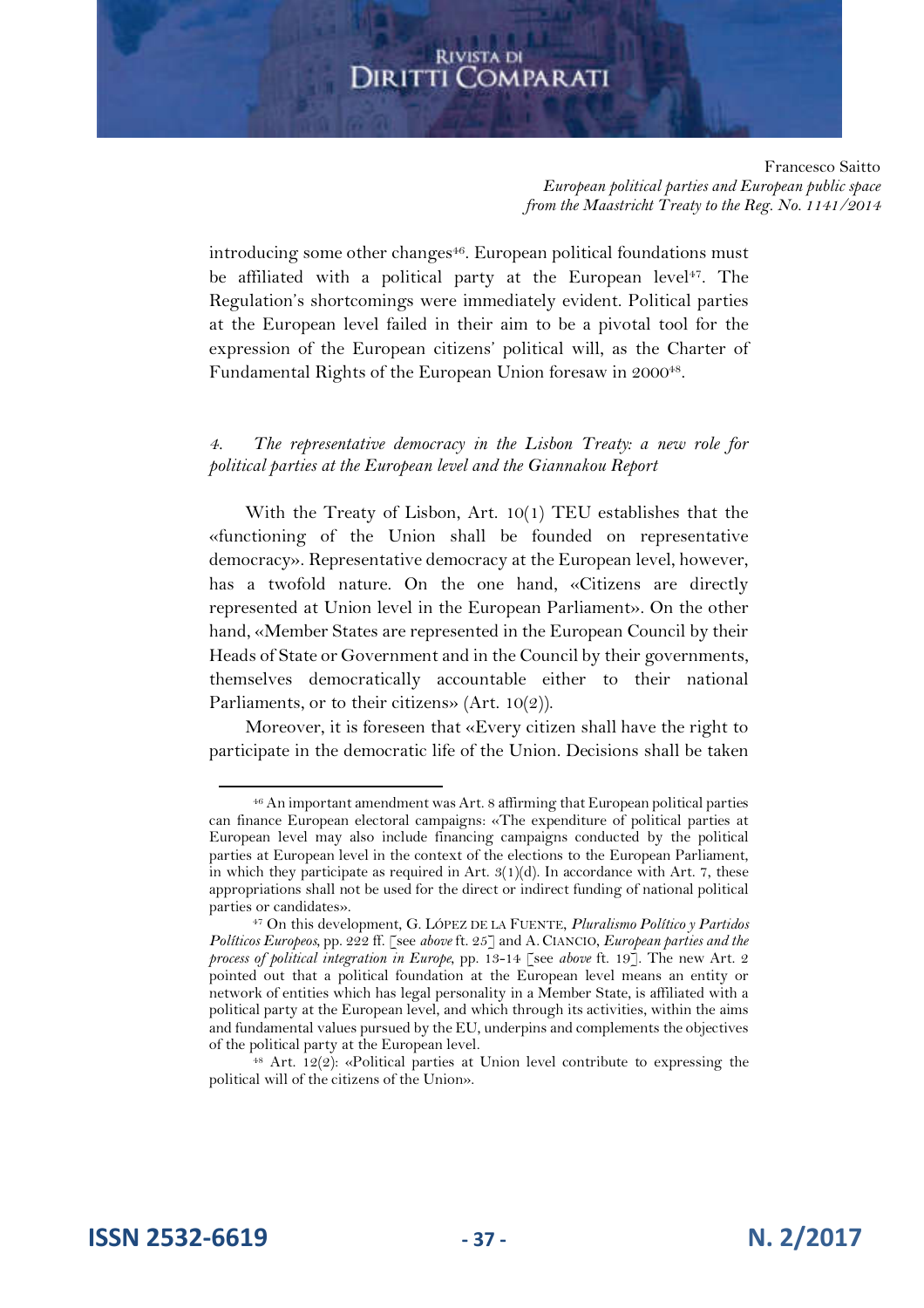Francesco Saitto *European political parties and European public space from the Maastricht Treaty to the Reg. No. 1141/2014*

as openly and as closely as possible to the citizen». It is a clear reference to some forms of participatory democracy, such as the right to petition (Art. 20; Art. 227 TFEU) or the citizens' initiative on matters where citizens consider that a legal act of the EU is required for implementing the Treaties $49$  (Art. 11(4) TEU; Art. 24 TFEU).

More specifically, the new Art. 10(4) TEU and Art. 224 TFEU regulate political parties at the European level. Art. 10(4) specifies that «political parties at European level contribute to forming European political awareness and to expressing the will of citizens of the Union», whereas Art. 224 foresees that «the European Parliament and the Council, acting in accordance with the ordinary legislative procedure, by means of regulations, shall lay down the regulations governing political parties at European level referred to in Art. 10(4) of the Treaty on EU and in particular the rules regarding their funding» 50 .

It is interesting to underline one significant difference from the original version of Art. 138A. As abovementioned, Art. 138A of the Maastricht Treaty used to foresee not only that political parties at the European level contribute to forming a European awareness and to expressing the political will of the citizens of the Union, but also that they were *a factor for integration*. The new Art. 10(4), otherwise, does not make any reference to their role as a factor for the integration process. This choice is probably due to the idea that some European parties are clearly and openly against the integration process. However, as discussed below, political parties still have to comply with the principle affirmed by the Art. 2 TEU.

The path to Reg. n. 1141/2014 was long. Clear and motivated reasons to amend Reg. 2004/2003 were affirmed by the Giannakou

<sup>49</sup> On these tools of participatory democracy, see M. MEZZANOTTE, *La democrazia diretta nei trattati dell'Unione europea*, Padova, 2015 and on the European citizens' legislative initiative A. TH. MÜLLER, *Die Europäische Bürgerinitiative als Instrument direktdemokratischer Legitimation – und die (problematische) Ausgestaltung ihrer materiellen Schranken im Sekundärrecht*, in *EuR*, 2015, pp. 169 ff.

<sup>50</sup> According to T. SCHWEITZER, *Die Europäische Parteien und ihre Finanzierung durch die Europäische Union*, p. 108 [see *above* ft. 3], Art. 224 TFEU does not introduce a duty to foresee a system of public funding in favour of European political parties, rather it allows the Union to regulate it.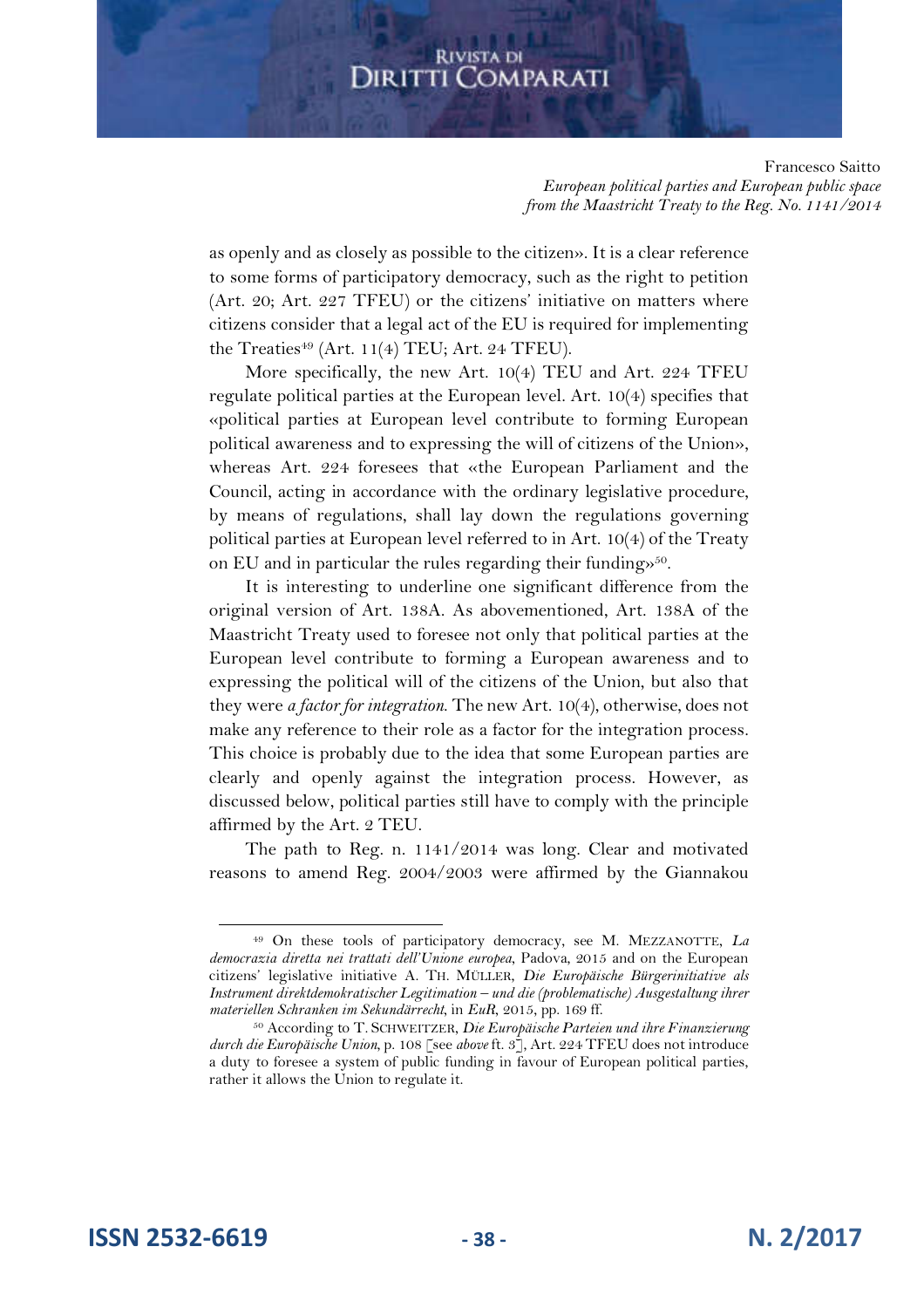Francesco Saitto *European political parties and European public space from the Maastricht Treaty to the Reg. No. 1141/2014*

Report<sup>51</sup>. It was re-affirmed that political parties – and their linked political foundations – are essential instruments of a parliamentary democracy, holding parliamentarians to account, helping to shape the political will of citizens, drawing up political programs, training and selecting candidates, maintaining dialogue with citizens and enabling citizens to express their views. Political parties and their foundations were then connected with the aim to create a «European polis».

However, it was also clear that «European political parties, as they stand, are not in a position to play this role to the full because they are merely umbrella organizations for national parties and not directly in touch with the electorate in the Member States». The Giannakou Report called for internal democracy, more detailed responsibilities and «an authentic legal status for the European political parties and a legal personality of their own, based directly on the law of the EU». According to the Report, that solution would «enable the European political parties and their political foundations to act as representative agents of the European public interest».

A first draft of a new regulation was finally presented. Moreover, a specific article was devoted to the internal democracy of political parties at the European level<sup>52</sup>. It was probably considered a possible strategy to cope with the democratic deficit of the  $EU^{53}$ . Subsequently, Reg. n. 1141/2014 was approved with interesting innovations, but without such important references to the internal democracy of political parties.

*5. «European political parties» according to the Reg. n. 1141/2014: definitions, conditions and role* 

<sup>51</sup> Delivered on 18 March 2011.

<sup>52</sup> Art. 4 - Governance and internal democracy of European political parties of the Draft to amend the regulation on political parties - Brussels, 12.9.2012 COM(2012) 499 final. On this proposal, G. LÓPEZ DE LA FUENTE, *Pluralismo Político y Partidos Políticos Europeos*, pp. 230 ff. [see *above* ft. 25].

<sup>&</sup>lt;sup>53</sup> On the first draft and the relevance of the problem concerning the internal democracy, find remarks in G. GRASSO, *Partiti politici europei e disciplina costituzionale nazionale*, in *Nomos*, 2017, pp. 6 ff.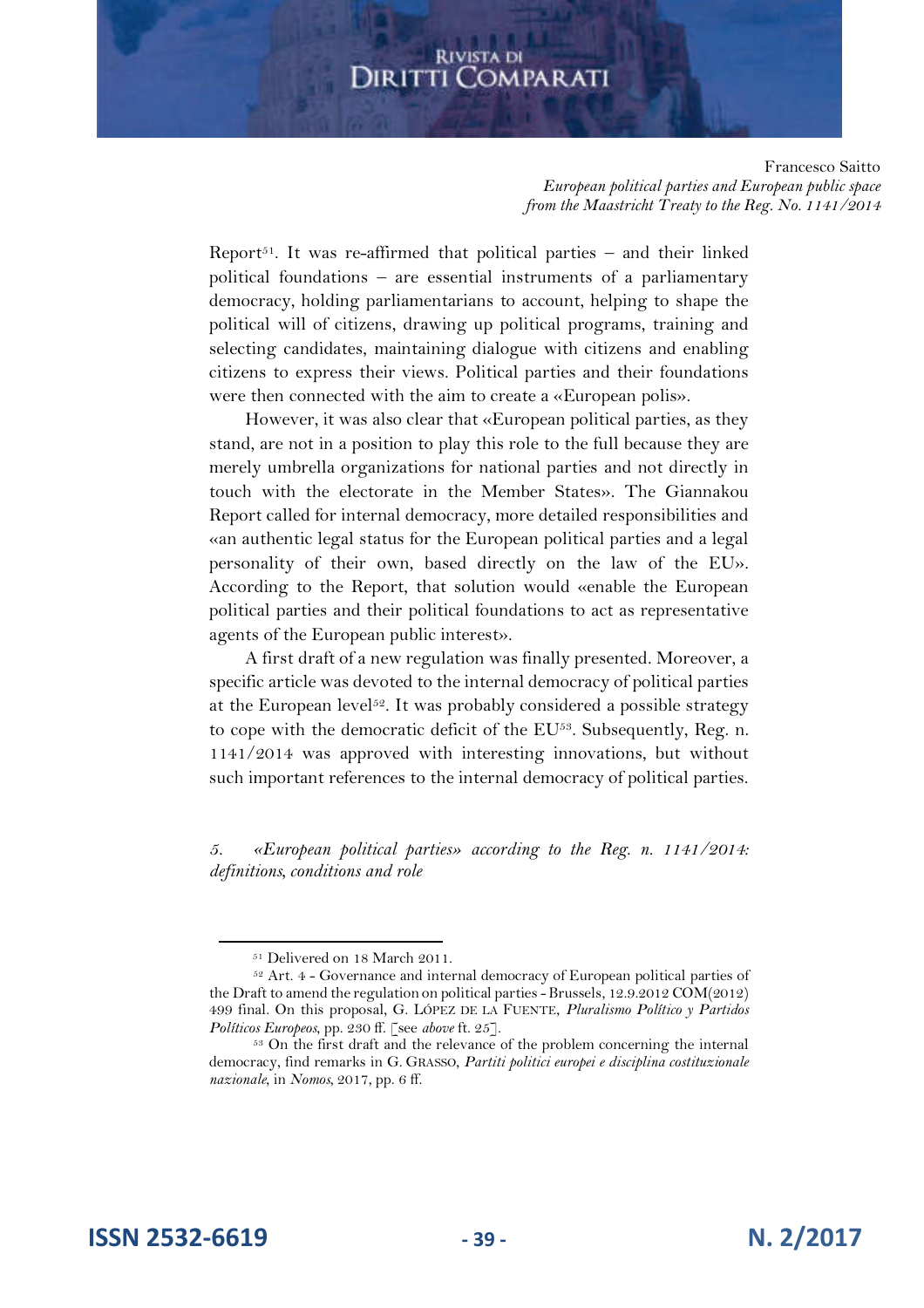Francesco Saitto *European political parties and European public space from the Maastricht Treaty to the Reg. No. 1141/2014*

In 2014, a new regulation was finally approved. It repealed Reg. 2004/2003, entering into force on 1 January 2017. The new Reg. n. 1141/2014 provides for interesting innovations. It speaks explicitly of «European political parties» and no longer merely of «political parties at European level» even if in the Treaty the second expression is the only that it is possible to find. Moreover, it explicitly foresees that political parties have the duty to respect the values indicated in the Art. 2 TEU. Subsequently, a specific European legal personality was shaped for European political parties (art.  $12)^{54}$ .

More precisely, the new Regulation creates a registration procedure, conditions for the acknowledgment and establishes an Authority for European political parties and European political foundations. As discussed below, the Authority has substantial powers to verify the compliance of the European political parties to the European values and has the power to de-register European political parties (Art.  $6)^{55}$ .

The definition of political party at the European level has partially changed with respect to Reg. 2004/2003. Tackling the concept of the European political party, the new Regulation affirms that it is «a political alliance which pursues political objectives and is registered with the Authority for European political parties and foundations established in Art. 6, in accordance with the conditions and procedures laid down in this Regulation».

It is specified that a «political alliance is a structured cooperation between political parties and/or citizens» and a political party is still considered an «association of citizens which pursues political objectives, and which is either recognized by, or established in accordance with, the legal order of at least one Member State». It is important to underline

<sup>54</sup> Art. 15 regulate how the European legal personality can be acquired and Art. 16 how it can be terminated.

<sup>55</sup> See the website http://www.appf.europa.eu/appf/en/home/welcome.html where it specified that «The Authority for European Political Parties and European Political Foundations (the "Authority") has been established for the purpose of registering, controlling and imposing sanctions on European Political Parties and European Political Foundations pursuant to Regulation (EU, Euratom) No. 1141/2014 of the European Parliament and of the Council of 22 October 2014 on the statute and funding of European political parties and European political foundations».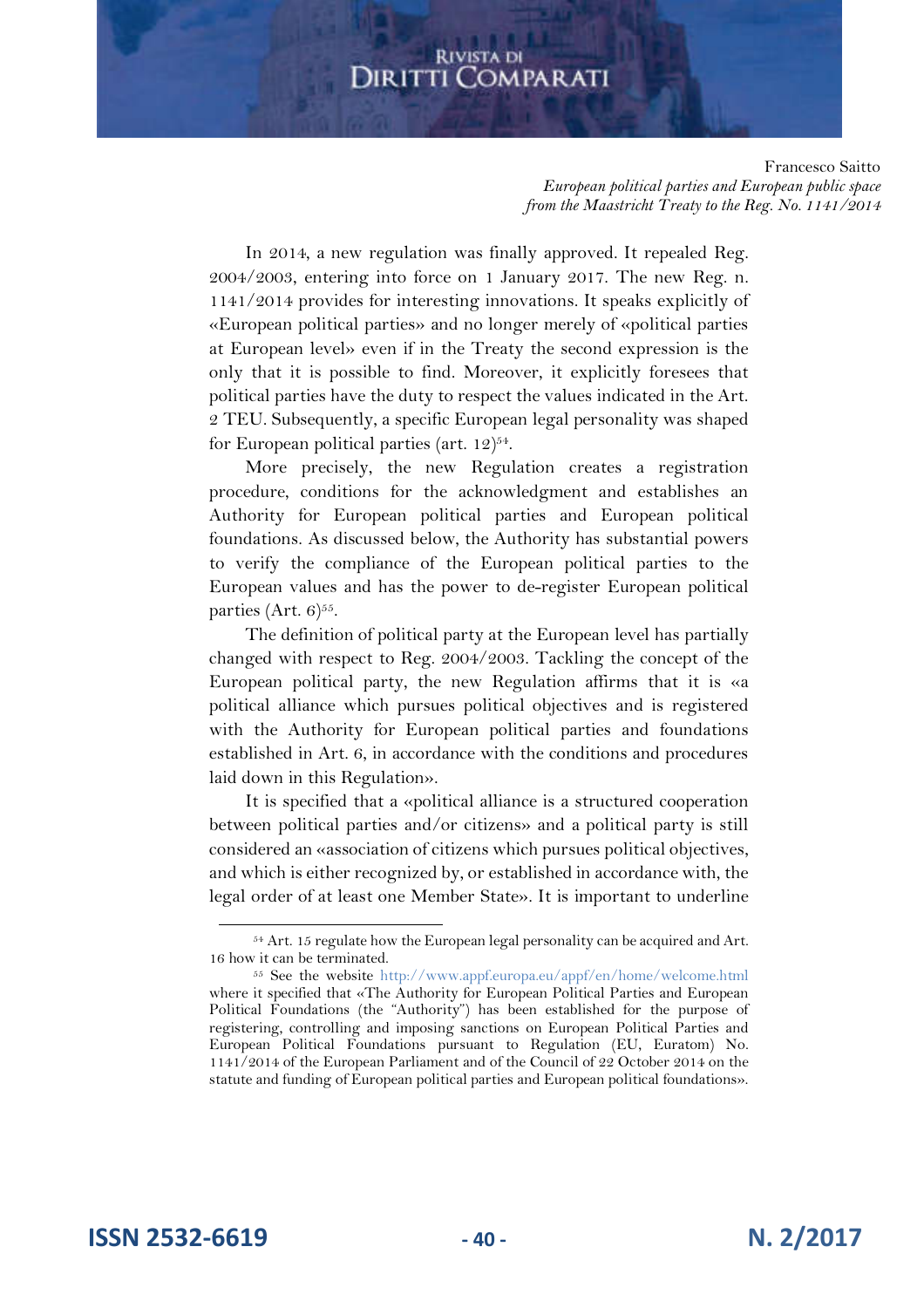Francesco Saitto *European political parties and European public space from the Maastricht Treaty to the Reg. No. 1141/2014*

that to be considered a European political party, it is necessary to be registered by the Authority and therefore to have a European legal status.

According to Art. 3, to be registered, some conditions must be met<sup>56</sup>, whereas Art. 4 regulates the governance of European political parties. Here, it is foreseen that the statute of a European political party shall comply with the applicable law of the Member State in which it has its seat.

It shall include provisions covering mandatory requirements (for example, the program and the name) and some rules on the internal party organization (such as modality for admission resignation exclusion of its member and powers, responsibilities and composition of its governing bodies). Art. 4(3) establishes that «the Member State of the seat may impose additional requirements for the statutes, provided those additional requirements are not inconsistent with this Regulation». This provision is important because it is linked to Art. 14(2) and therefore to Art. 16(3). Thus, it is relevant for the special deregistration procedure delivered at national level (see *infra* § 5.2-5.3- 5.4).

The new system appears rather complicated. Furthermore, the relationship among European political parties and national political parties still seems highly controversial. It is possible to see the purpose to foster the creation of a genuine transnational party system. However, it seems still predominant the connection with the national level. It is

 $56 \times 1$ . A political alliance shall be entitled to apply to register as a European political party subject to the following conditions: (a) it must have its seat in a Member State as indicated in its statutes; (b) it or its members must be, or be represented by, in at least one quarter of the Member States, members of the European Parliament, of national parliaments, of regional parliaments or of regional assemblies, or it or its member parties must have received, in at least one quarter of the Member States, at least three per cent of the votes cast in each of those Member States at the most recent elections to the European Parliament; (c) it must observe, in particular in its programme and in its activities, the values on which the Union is founded, as expressed in Art. 2 TEU, namely respect for human dignity, freedom, democracy, equality, the rule of law and respect for human rights, including the rights of persons belonging to minorities; (d) it or its members must have participated in elections to the European Parliament, or have expressed publicly the intention to participate in the next elections to the European Parliament; and (e) it must not pursue profit goals».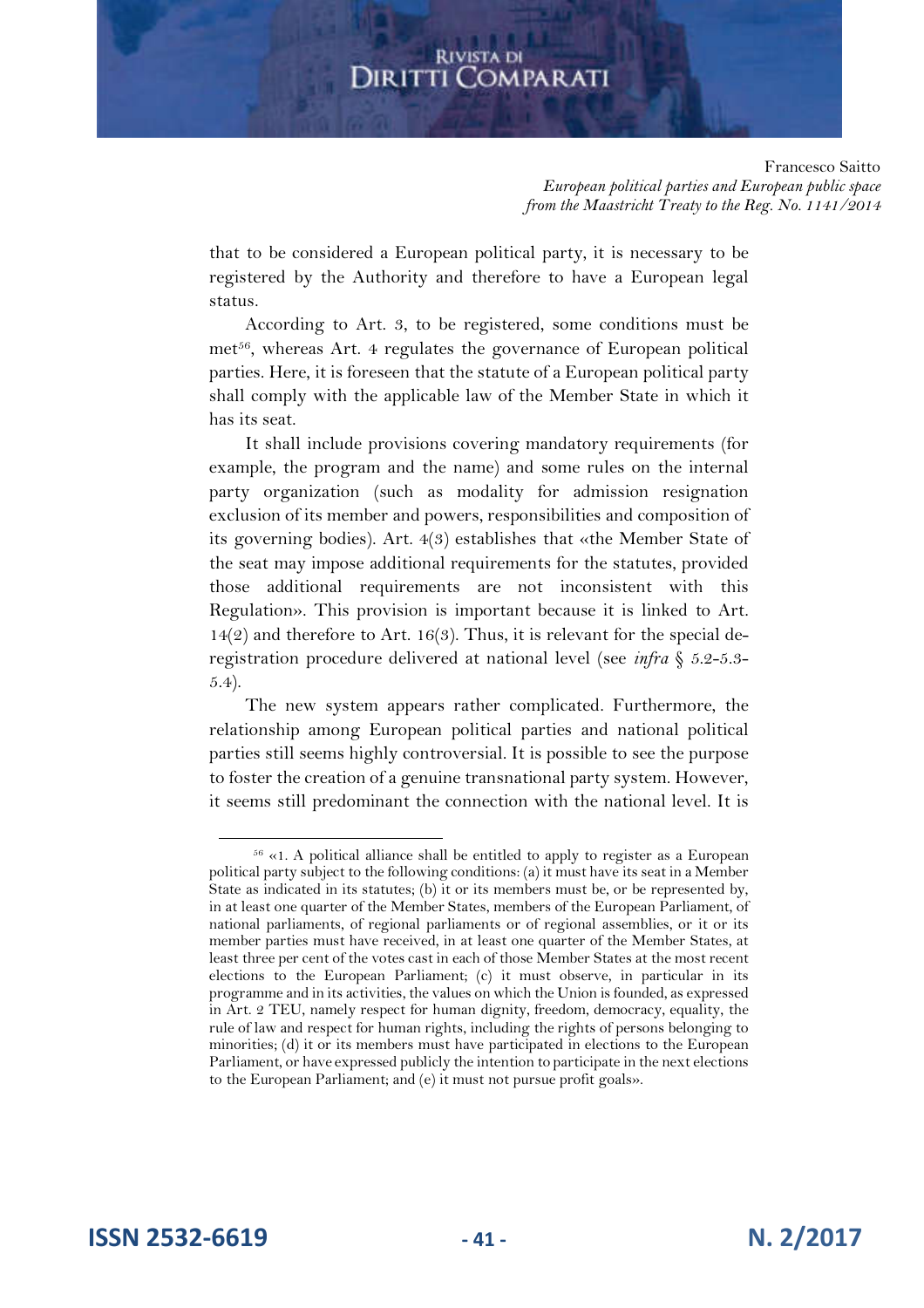Francesco Saitto *European political parties and European public space from the Maastricht Treaty to the Reg. No. 1141/2014*

clear that this is not an easy task. European parties still seem to be mainly top-down parties and "umbrella organizations", not fully accountable towards electors, who continue voting at national level for national parties. The new Authority will probably play a pivotal role. Thus, the powers and functions of this new European institution must be clarified.

*5.1. The new Authority for European political parties and European political foundations*

The Authority for European political parties has been established by Art. 6 of Reg. n.  $1141/2014^{57}$ . It is represented by its director<sup>58</sup>, appointed for five years by the European Parliament, the Council and the Commission on a proposal made by a committee. Its seat is located in the European Parliament. The Authority shall establish and manage a register of European political parties.<sup>59</sup> It is independent and has a legal personality. The Court of Justice has the power to review the legality of the decisions of the Authority<sup>60</sup>. It has important powers. More specifically, it shall decide on registration and de-registration of European political parties and political foundation, regularly verifying whether the registration conditions continue to be met.

<sup>57</sup> G. GRASSO, *Partiti politici europei e disciplina costituzionale nazionale*, p. 9 [see *above* ft. 53].

<sup>58</sup> Michael Adam is the Director of the Authority, appointed by the European Parliament, the Council and the European Commission (see http://www.appf.europa.eu/appf/en/legal-background.html). The Authority has been set up since the 1<sup>st</sup> September 2016.<br>See parties

<sup>&</sup>lt;sup>59</sup> See parties registered here: http://www.appf.europa.eu/appf/en/transparency/registered-parties-and-

foundations.html). Application to the Authority can be presented here http://www.appf.europa.eu/appf/en/application.html.

<sup>60</sup> Art. 6(11): «The Court of Justice of the European Union shall review the legality of the decisions of the Authority in accordance with Art. 263 TFEU and shall have jurisdiction in disputes relating to compensation for damage caused by the Authority in accordance with Art. 268 and 340 TFEU. Should the Authority fail to take a decision where it is required to do so by this Regulation, proceedings for failure to act may be brought before the Court of Justice of the European Union in accordance with Art. 265 TFEU».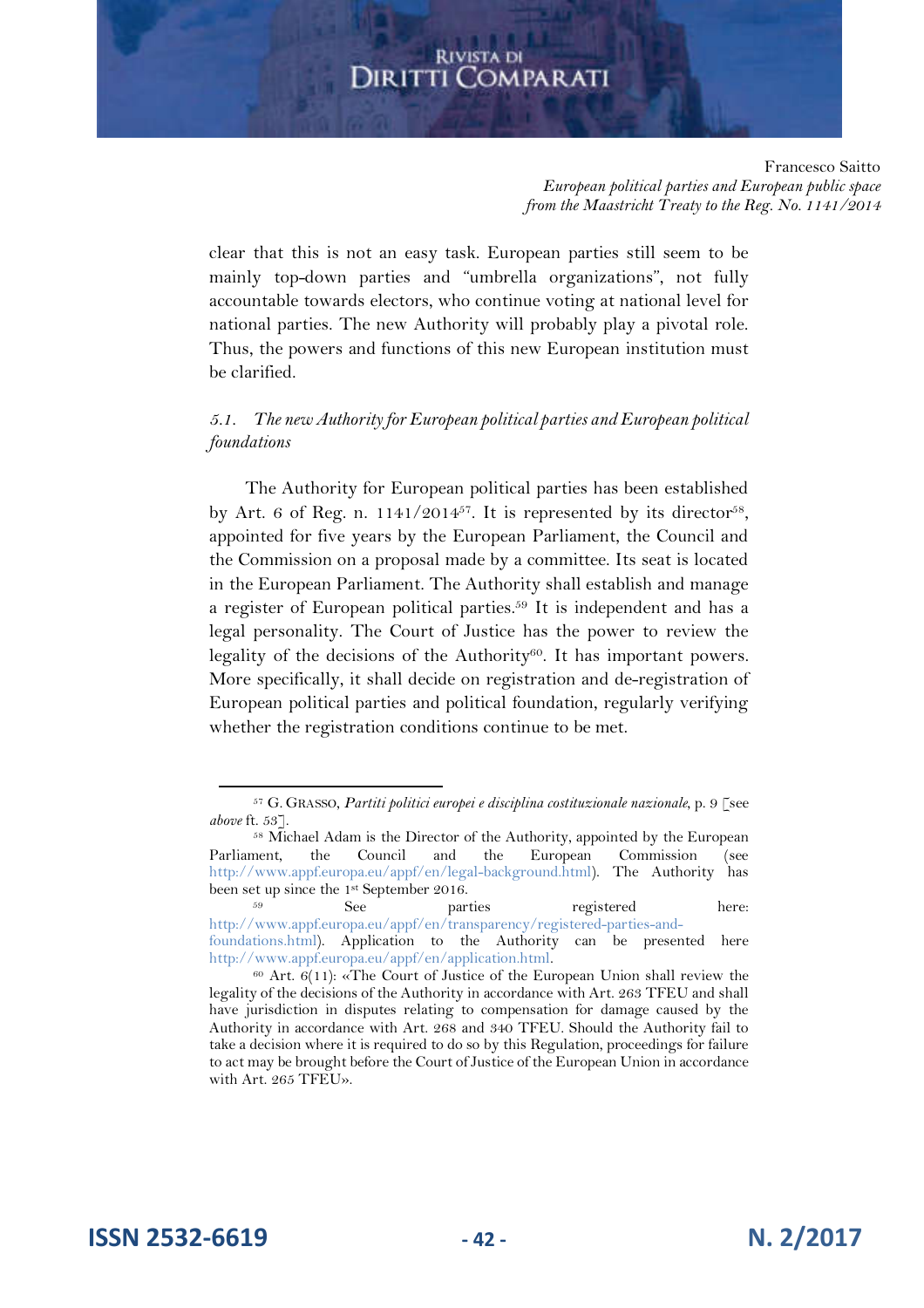Francesco Saitto *European political parties and European public space from the Maastricht Treaty to the Reg. No. 1141/2014*

According to Art. 6, the Authority shall verify whether a European political party continues to comply with conditions laid down in Art. 3 and the governance provisions set out in accordance with points (a), (b), (d), (e) and (f) of Art. 4(1). Moreover, Art. 7(2) and Art. 8(3) Reg. n. 1141/2014 foresee that the Commission is empowered to enact delegated acts, approved in the end of 2015, concerning the Register, which shall be established and managed by the Authority<sup>61</sup>. Art. 8 provides for the application for registration, establishing which documents shall accompany the request. Art. 9 describes how the Authority shall examine the application and make its decision: «the application shall be examined by the Authority in order to determine whether the applicant satisfies the conditions for registration laid down in Art. 3 and whether the statutes contain the provisions required by Art. 4 and 5». The decision, must be published. It is interesting to note that according to Art. 9(3), a standard formal declaration that the applicant satisfies the conditions laid down in Art. 3 shall be considered sufficient to ascertain that the applicant complies with the conditions specified in Art.  $3(1)(c)$ .

Moreover, Art. 9(6) imposes that «the updated list of member parties of a European political party, annexed to the party statutes in accordance with Article 4(2), shall be sent to the Authority each year». Any changes in that sense shall be communicated to the Authority within four weeks. As a matter of fact, it is important to verify any

**ISSN 2532-6619 - 43 - N. 2/2017**

 $61$  See Commission delegated regulation (EU, Euratom) 2015/2401 - 2 October 2015 on the content and functioning of the Register of European political parties and foundations http://www.epgencms.europarl.europa.eu/cmsdata/upload/97e72f3a-57974918-af4b-

<sup>38</sup>c1b8232d79/2015\_COM\_Delegated\_Act\_Register\_documents.pdf. Moreover, on the Register, the Commission, authorised by Art.  $7(3)$ , decided to approve an implementing regulation in accordance with the opinion of the Committee established by Art. 37 of Regulation (EU, Euratom) No. 1141/2014: Commission implementing regulation (EU) 2015/2246 of 3 December 2015 on detailed provisions for the registration number system applicable to the register of European political parties and European political foundations and information provided by standard extracts from the register.

http://www.epgencms.europarl.europa.eu/cmsdata/upload/0118a659-6abf4515- 8f1e734f1b80122e/2015\_COM\_Implementing\_Act\_Register\_numbers\_extracts.pdf.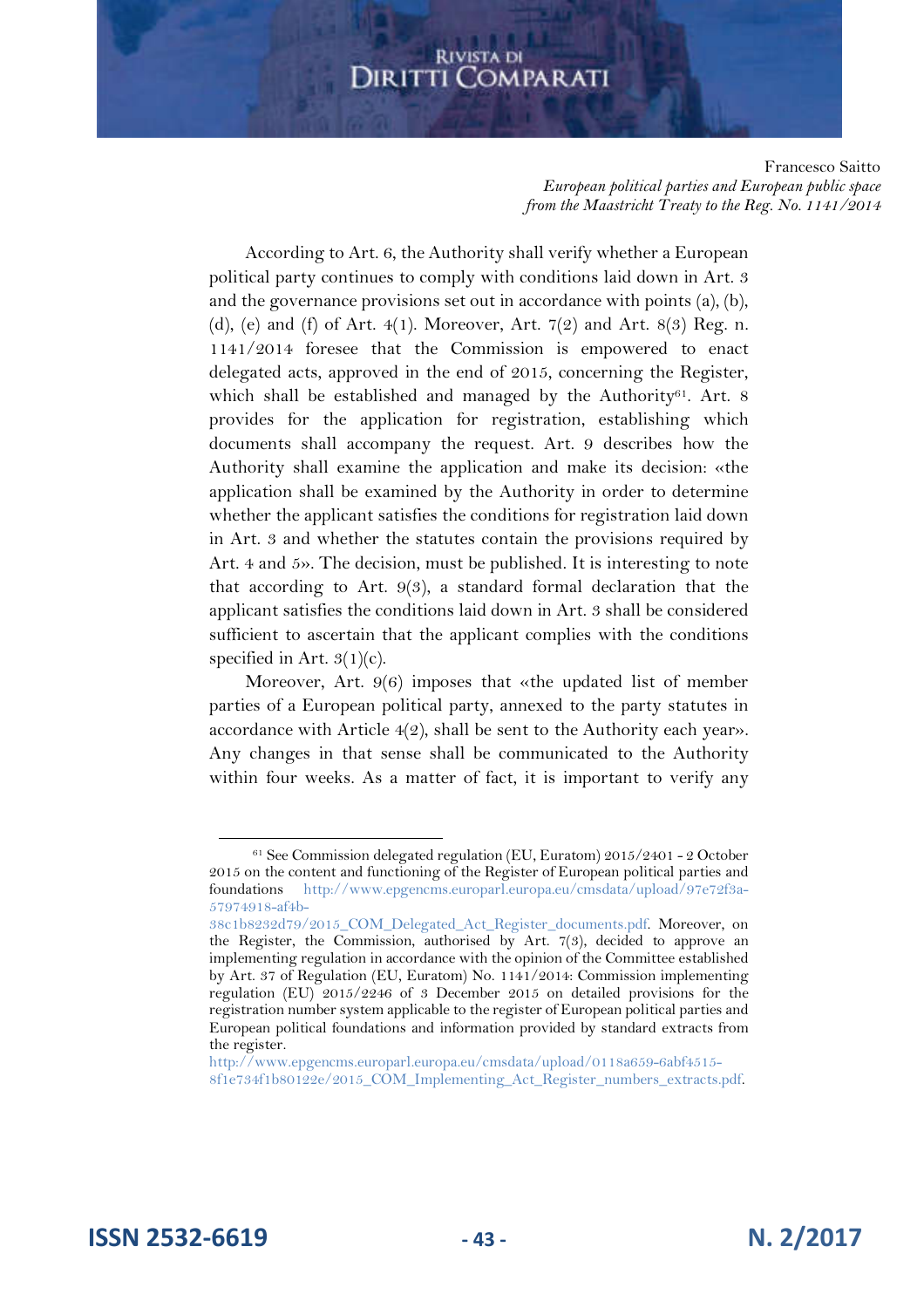Francesco Saitto *European political parties and European public space from the Maastricht Treaty to the Reg. No. 1141/2014*

changes following which the European political party might no longer satisfy the condition laid down in Art.  $3(1)(b)$ .

Other powers and duties shall be exercised in cooperation with the Authorising Officer of the European Parliament and with the competent Member States (Art. 24 and Art. 28). In addition, the Authority has to respect the protection of personal data (Art. 33). Art. 34 and Art. 35 establish a right to be heard and a right to appeal.

#### *5.2. The Authority and the power to control compliance with the Regulation of European political parties: procedure and limits*

As abovementioned, the Authority shall continuously verify whether any of the conditions for registration laid down in Art. 3 or the governance provisions set out in points (a), (b), (d), (e) and (f) of Art.  $4(1)$ continue to be complied with. Art. 10, however, distinguishes two different procedures. On the one hand, according to Art. 10(2), whether the Authority finds that «that any of the conditions for registration or governance provisions referred to in paragraph 1, with the exception of the conditions in Art.  $3(1)(c)$  and Art.  $3(2)(c)$ , are no longer complied with, it shall notify the European political party or foundation concerned». On the other hand, a special procedure to verify the compliance of a European political party with the values of the Art. 2 TEU is provided. Art.  $3(1)(c)$ , in fact, establishes that a European political party «must observe, in particular in its programme and in its activities, the values on which the Union is founded, as expressed in Art. 2 TEU, namely respect for human dignity, freedom, democracy, equality, the rule of law and respect for human rights, including the rights of persons belonging to minorities».

In that case, the procedure is highly and cautiously regulated. It must be considered, firstly, that Art. 10 foresees a temporal limit, providing that this control shall not be initiated within a period of two months prior to elections to the European Parliament. Secondly, the Regulation establishes that decisions can only be adopted in the event of «manifest and serious breach» of the values on which the Union is founded, as expressed in Art. 2 TEU. No specific definition of «manifest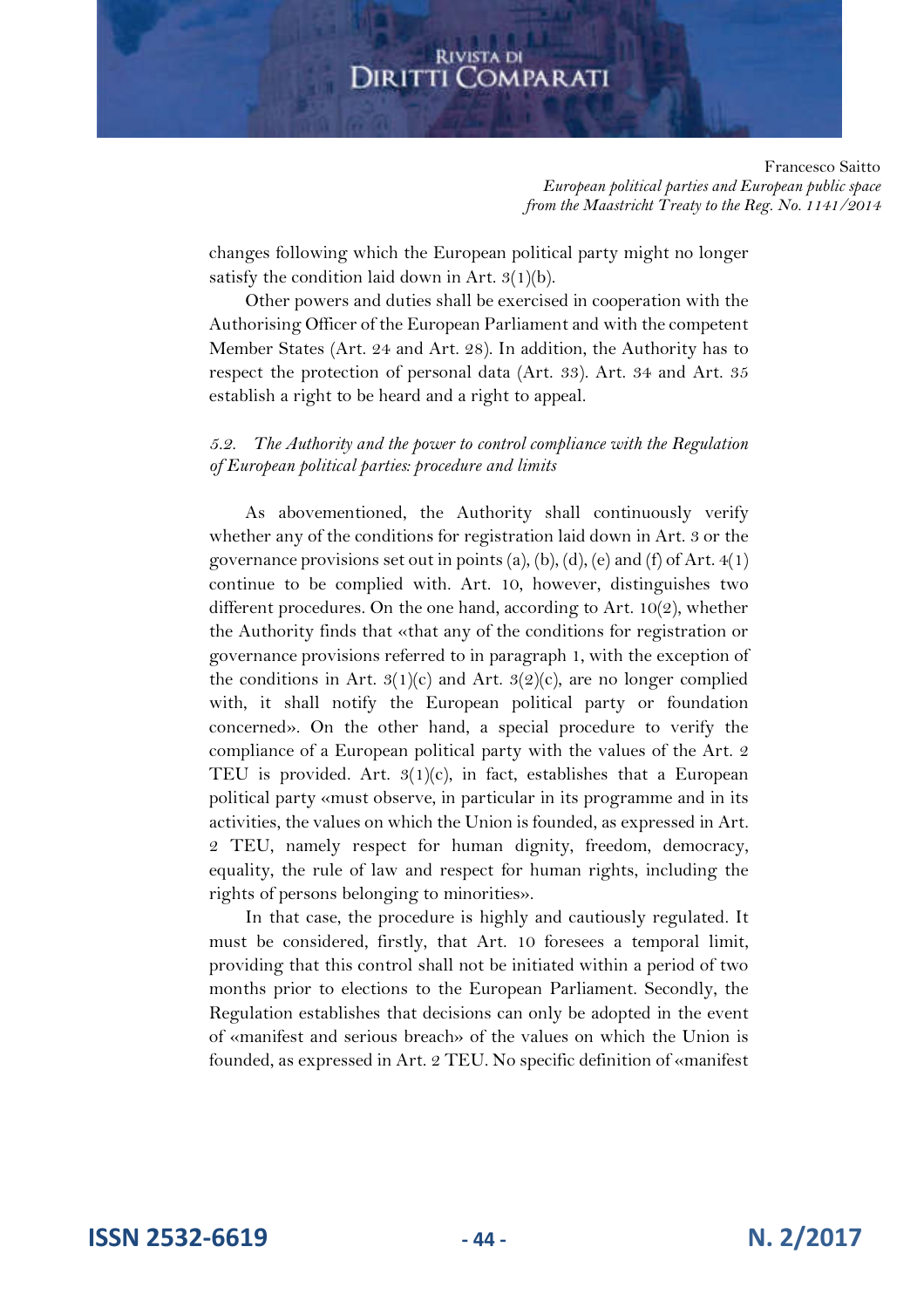Francesco Saitto *European political parties and European public space from the Maastricht Treaty to the Reg. No. 1141/2014*

and serious breach» is provided, but it seems to recall the words used by the Art. 7 TEU<sup>62</sup>. Subsequently, the Regulation foresees that the verification procedure may be initiated only by the European Parliament, the Council or the Commission. More specifically, either the European Parliament<sup>63</sup>, the Council or the Commission may lodge with the Authority a request for verification. Alternatively, the Authority shall inform the European Parliament, the Council and the Commission with a view to allowing them to lodge a request for verification if there are facts that may give rise to doubts concerning compliance by a specific European political party or European political foundation with the conditions laid down in Art.  $3(1)(c)$  (Art. 10 (3)).

Another case in which that procedure of deregistration can be followed is regulated by Art.  $16(3)(a)$ . According to that provision, «if a European political party or a European political foundation has seriously failed to fulfil relevant obligations under national law

**ISSN 2532-6619 - 45 - N. 2/2017**

 $62$  On the one hand, Art. 7(1) provides the concept of «clear risk of a serious breach by a Member State of the values referred to in Art. 2» and, on the other, Art. 7(2) uses the formula: «existence of a serious and persistent breach by a Member State of the values referred to in Art. 2». An interesting essay on the juridical meaning of Art. 7 before the entry into force of the Lisbon Treaty was delivered by F. SCHORKOPF, *Homogenität in der Europäischen Union. Ausgestaltung und Gewährleistung durch Art. 6 Abs. 1 und Art. 7 EUV*, Berlin, 2000. On the procedures foreseen after the Lisbon Treaty by the new Art. 7, see recently the debate on *Verfassungsblog* about Poland at the link http://verfassungsblog.de/tag/art-7-teu/. Moreover, on the connections between Art. 7 and the safeguards of the values of Art. 2 TEU with references to European political parties, see G. LÓPEZ DE LA FUENTE, *Pluralismo Político y Partidos Políticos Europeos*, pp. 103 ff. [see *above* ft. 25]. On the EU as the guardian of the rule of law, see M. PARODI, *L'Unione europea nel ruolo di garanzia dello stato di diritto. Prime riflessioni sul nuovo quadro giuridico introdotto dalla commissione europea*, in *federalismi.it*, 2014 and D. STRAZZARI, *La clausola di omogeneità dell'UE: connotazione costituzionale o internazionale? Riflessioni da un'analisi comparata*, in *federalismi.it*, 2014. For an interesting proposal, see A. VON BOGDANDY, C. ANTPÖHLER, J. DICKSCHEN, S. HENTREI, M. KOTTMANN, M. SMRKOLJ, *A European Response to Domestic Constitutional Crisis: Advancing the Reverse-Solange Doctrine,* in A. von Bogdandy, P. Sonnevend (eds.), *Constitutional Crisis in the European Constitutional Area*, Oxford; Portland, 2015, pp. 235 ff.

 $63$  Art.  $223(a)(2)$  of the European Parliament's Rules of Procedure establishes how the European Parliament shall proceed. It is specified that the new regulation «shall only apply to European political parties and European political foundations within the meaning of Art.  $2(3)$  and  $(4)$  of Regulation (EU, Euratom) No. 1141/2014. See also footnotes to Rules 224 and 225».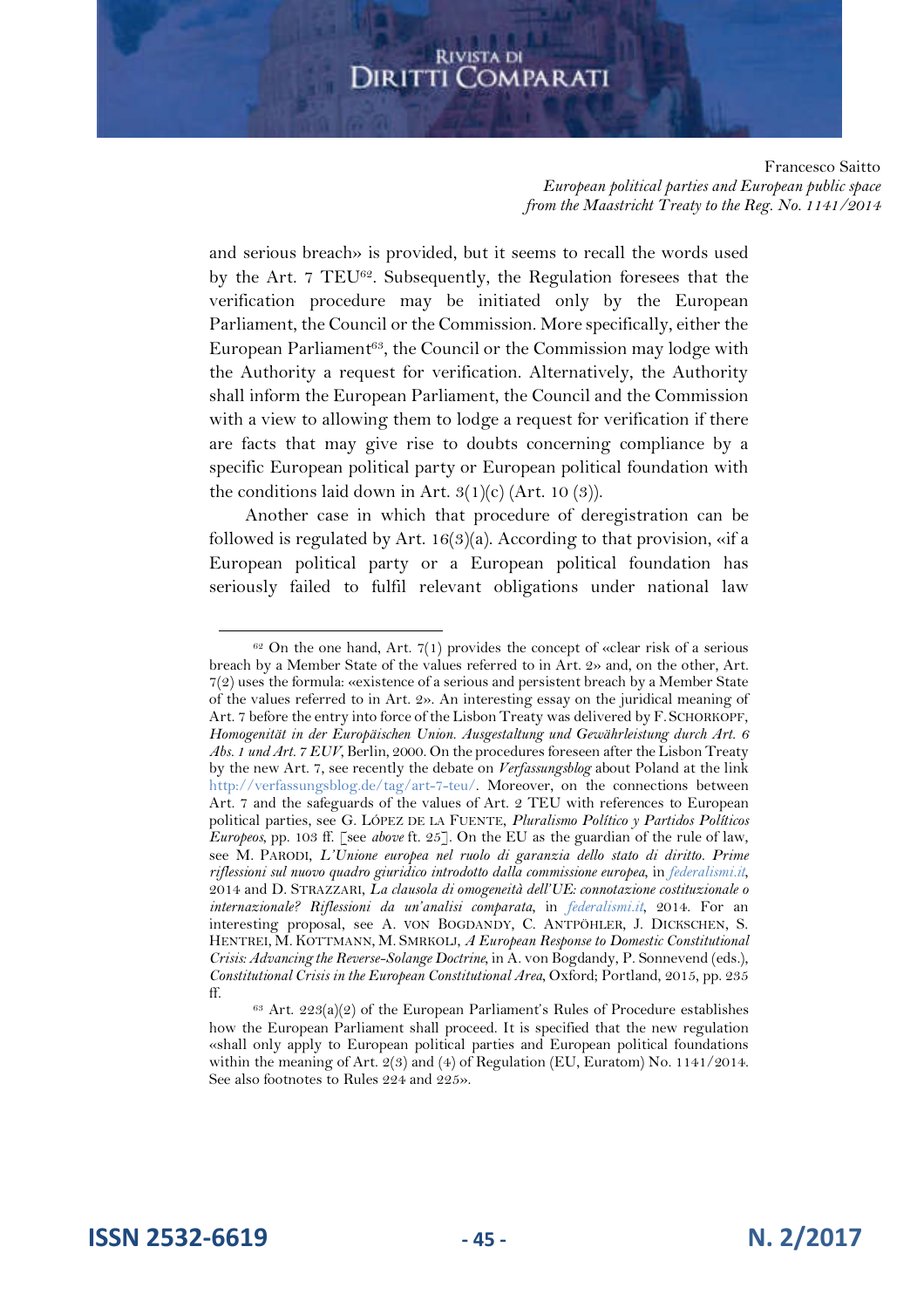Francesco Saitto *European political parties and European public space from the Maastricht Treaty to the Reg. No. 1141/2014*

applicable by virtue of the first subparagraph of Art. 14(2), the Member State of the seat may address to the Authority a duly reasoned request for de-registration which must identify precisely and exhaustively the illegal actions and the specific national requirements that have not been complied with»<sup>64</sup>. Subsequently, the Authority asks a committee of independent eminent persons, which has two months to deliver its point of view $65$ .

#### *5.3. The new deregistration procedure: decision and veto power*

Once the Authority has evaluated the committee's opinion, it shall decide whether to deregister a European political party for a breach of the conditions set out in Art.  $3(1)(c)$ . Nevertheless, a «duly reasoned» decision to deregister a political party is still not enough. The Authority must communicate that decision to the European Parliament and the Council. It is foreseen that it can «enter into force only if no objection is expressed by the European Parliament and the Council within a period of three months of the communication of the decision to the European Parliament and the Council or if, before the expiry of that period, the European Parliament and the Council have both informed the Authority that they will not object».

If the European Parliament or the Council object, the European political party cannot be de-registered. Therefore, the Regulation confers to the European Parliament and the Council an important veto

<sup>64</sup> However, it must be said that there is an important distinction to be made here. Art. 16(3)(a) affirms that the procedure delivered by Art. 10 must be followed for matters relating exclusively or predominantly to elements affecting respect for the values on which the Union is founded, as expressed in Art. 2 TEU. On the other hand, point (b) establishes that for any other matter, and when the reasoned request of the Member State concerned confirms that all national remedies have been exhausted, the Authority shall decide to remove the European political party or European political foundation concerned from the Register. Art. 14(2) foresees that «For matters not regulated by this Regulation or, where matters are only partly regulated by it, for those aspects which are not covered by it, European political parties and European political foundations shall be governed by the applicable provisions of national law in the Member State in which they have their respective seats» (see *infra* § 5.3).

<sup>&</sup>lt;sup>65</sup> The committee is regulated by Art. 11 and it consists of six members. The European Parliament, the Council and the Commission each appoint two members.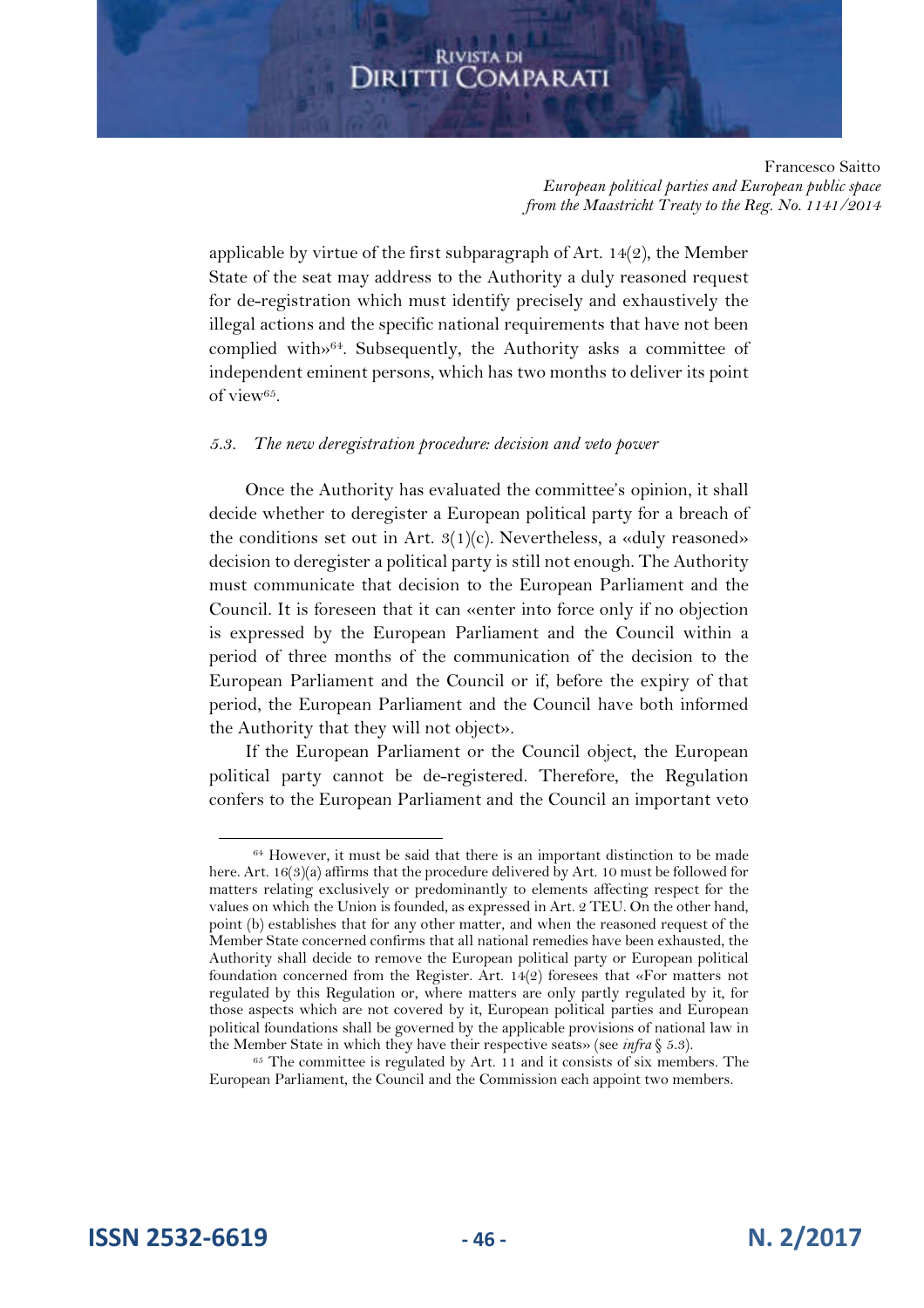Francesco Saitto *European political parties and European public space from the Maastricht Treaty to the Reg. No. 1141/2014*

power, considering that a deregistration decision is a highly political issue and cannot be completely neutralized. With the aim to balance this veto power, the Regulation demands that any objection shall be duly reasoned and shall be made public. It is an interesting balancing and seems to confirm the struggle towards the construction of a communicative arena and a real public space in Europe. However, the procedure appears still too complex.

If there are no objections, the decision of the Authority shall be published in the Official Journal of the European Union. Detailed grounds for deregistration shall be alleged. Art. 10(6) provides that «a European political foundation shall automatically forfeit its status as such if the European political party with which it is affiliated is removed from the Register». If deregistered, a European political party loses its European legal personality and will be removed from the Register by a decision of the Authority.

It must be taken into account that there is another possible reason to deregister a European political party. Art. 14(2) foresees that «for matters not regulated by this Regulation or, where matters are only partly regulated by it, for those aspects which are not covered by it, European political parties and European political foundations shall be governed by the applicable provisions of national law in the Member State in which they have their respective seats».

As abovementioned, Art. 16(2) affirms that «if a European political party or a European political foundation has seriously failed to fulfil relevant obligations under national law applicable by virtue of the first subparagraph of Art. 14 $(2)$ , the Member State of the seat may address to the Authority a duly reasoned request for de-registration which must identify precisely and exhaustively the illegal actions and the specific national requirements that have not been complied with». If the violation concern the breach of Art. 2 TEU, the Authority shall follow the procedure provided by Art. 10 (Art. 16(3)(a)). Alternatively, Art. 16(2)(b) affirms that the Authority can directly decide to remove the European political party or European political foundation concerned from the Register «for any other matter, and when the reasoned request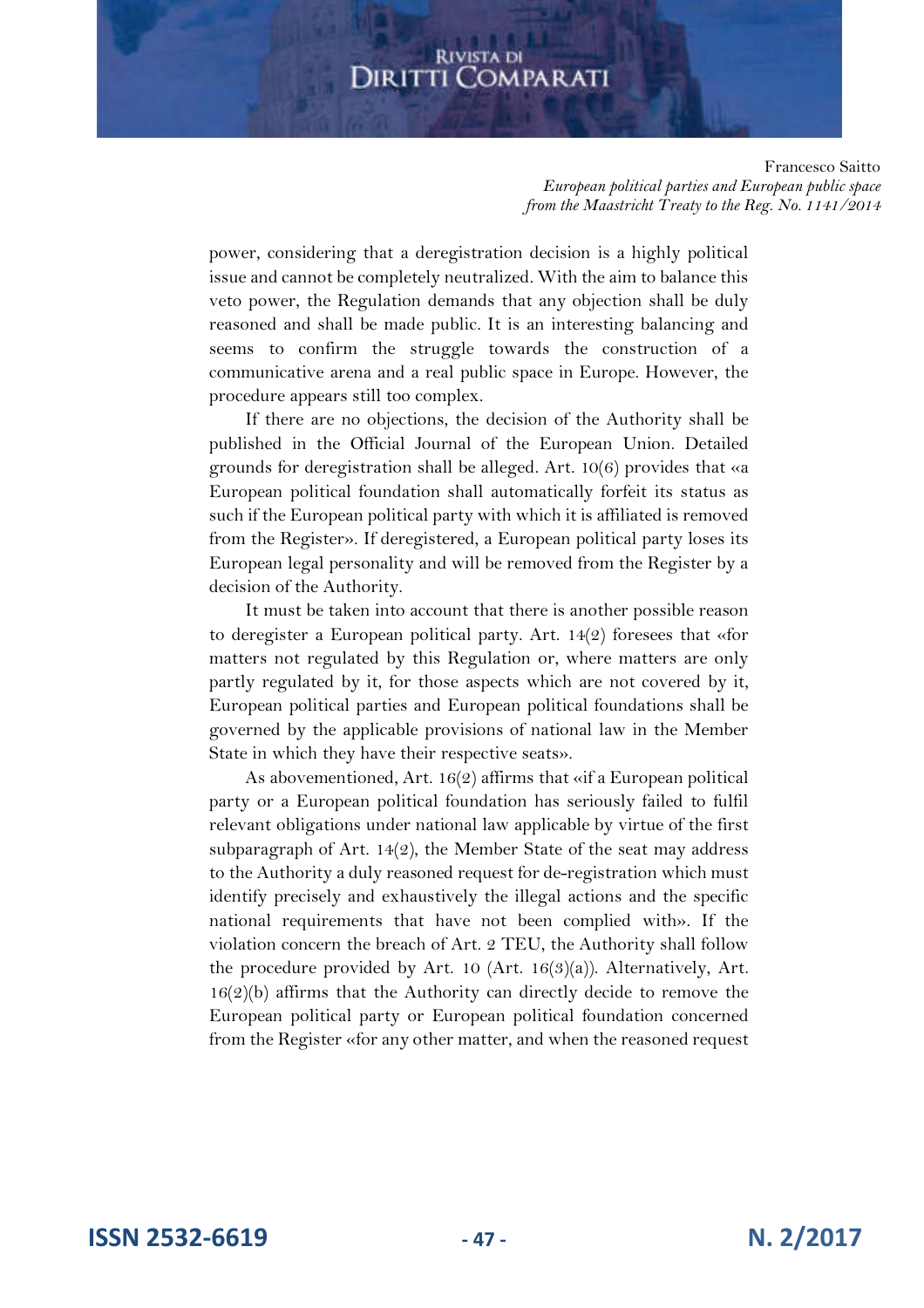Francesco Saitto *European political parties and European public space from the Maastricht Treaty to the Reg. No. 1141/2014*

of the Member State concerned confirms that all national remedies have been exhausted».

#### *5.4. The deregistration procedure: some considerations*

Before analysing the new funding system of Reg. n. 1141/2014, it can be useful to compare the new deregistration procedure with the old one and try to draw some reflections on the new system. The Reg. 2004/2003 foresaw that a political party at the European level should observe, in its program and in its activities, the principles on which the EU is founded, namely the principles of liberty, democracy, respect for human rights and fundamental freedoms, as well as the rule of law (Art.  $3(c)$ ). Therefore, Art. 5 used to regulate the verification procedure. There was no Authority and the European Parliament had the power to verify that the conditions laid down in Art. 3(a) and (b) continued to be  $met^{66}$ .

The verification procedure related to the condition sub point (c) was different. It foresaw that the European Parliament had to verify «by a majority of its members, that the condition in question continues to be met», but only «at the request of one quarter of its members, representing at least three political groups in the European Parliament». Moreover, there were other procedural constraints. The Regulation used to affirm that it was necessary to hear «the representatives of the relevant political party at European level and ask a committee of independent eminent persons to give an opinion on the subject within a reasonable», before carrying out such verification. The main implication of the procedure was that the European political party should have been excluded from funding.

 $66$  According to them, a political party at the European level «(a) must have legal personality in the Member State in which its seat is located; (b) it must be represented, in at least one quarter of Member States, by Members of the European Parliament or in the national Parliaments or regional Parliaments or in the regional assemblies, or it must have received, in at least one quarter of the Member States, at least three per cent of the votes cast in each of those Member States at the most recent European Parliament elections».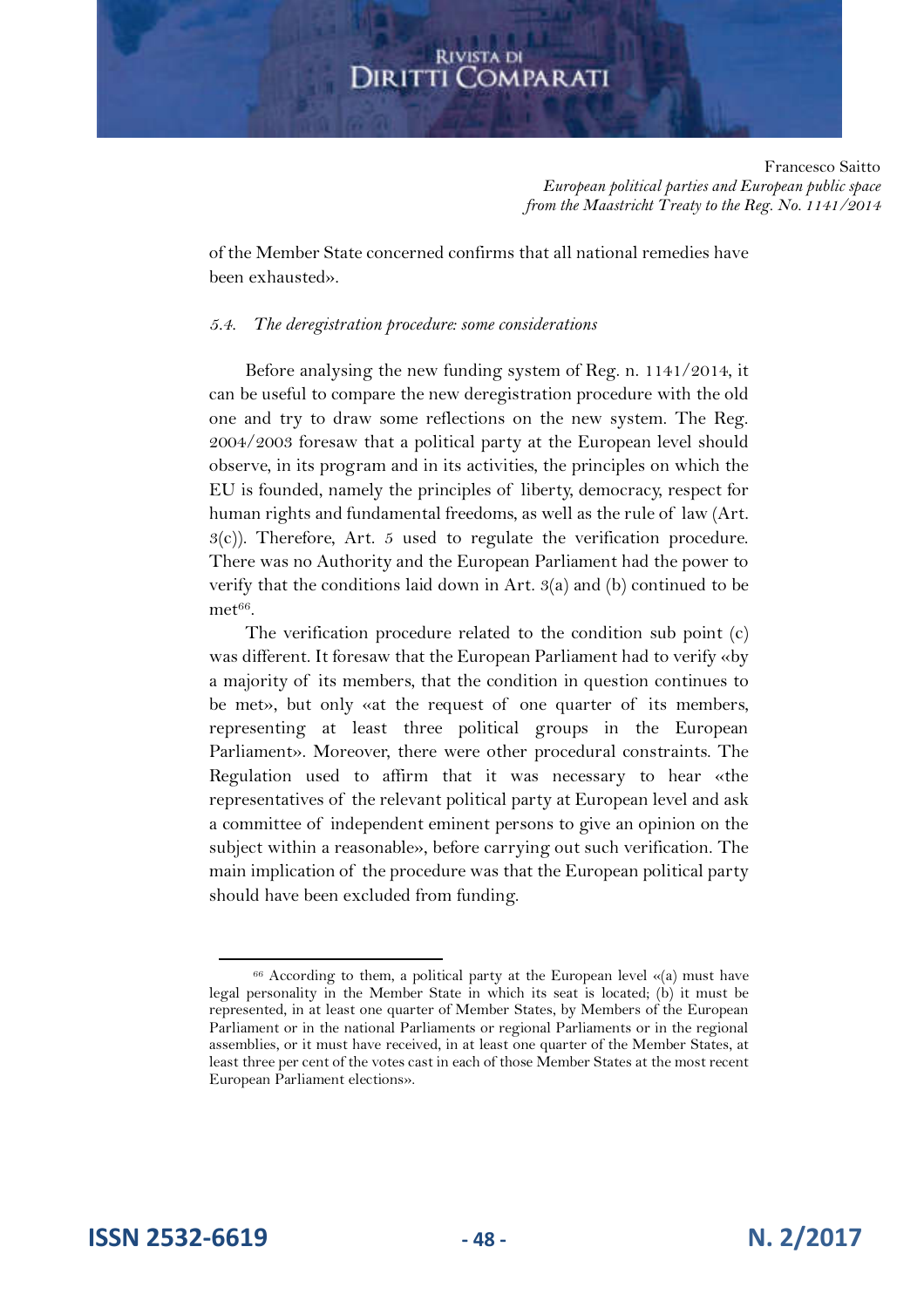Francesco Saitto *European political parties and European public space from the Maastricht Treaty to the Reg. No. 1141/2014*

More specifically, Rule 225 of the European Parliament's Rules of Procedure implemented Art. 4-5 Reg. n. 2003/2004. The title of Art. 225 is «Powers and responsibilities of the committee responsible and of Parliament's plenary»<sup>67</sup>. It foresaw that, if requested by one-quarter of Parliament's Members representing at least three political groups, the President «following an exchange of views in the Conference of Presidents» should have called upon «the committee responsible to verify whether or not a political party at European level is continuing (particularly in its program and in its activities) to observe the principles upon which the European Union is founded».

Subsequently, the committee should have heard the representatives of the political party concerned. Moreover, a committee of independent eminent persons should have expressed its opinion. Eventually, there was a Parliament's vote by a majority of the votes cast on the proposal. This vote was decisive to evaluate if a political party does not observe the conditions laid down in Art. 3 of the Regulation.

From this frame, it is clear that the verification procedure was mainly a political oversight. The new Regulation, on the contrary, tries to balance a political aim, still evident by the provision of the veto power, with a technical one, personified by the Authority and tempered by the committee of eminent persons. It will be interesting to observe if the new discipline will succeed.

Eventually, some considerations should be taken into account analysing the control that the Authority shall execute on European political parties. It is well known that the European Court of Human Rights delivered a detailed test to declare, in conformity with the Convention, a political party unconstitutional. It seems a significant indirect consequence of that ECHR's case law the recent *BVerfG*'s decision<sup>68</sup> on the *Nationaldemokratische Partei Deutschlands* (NPD), which is, at the moment, represented in the European Parliament.

**ISSN 2532-6619 - 49 - N. 2/2017**

<sup>&</sup>lt;sup>67</sup> It is now foreseen that «Rule 225 shall remain applicable to political parties and political foundations at the European level within the meaning of Art. 2 of Regulation (EC) No. 2004/2003, for as long as they receive funding for the 2014, 2015, 2016 and 2017 budget years in application of that regulation».

<sup>68</sup> BVerfG 2 BvB 1/13 vom 17. Januar 2017. The BVerfG deeply analyses the ECHR's case law on political parties, affirming that «requirements that result from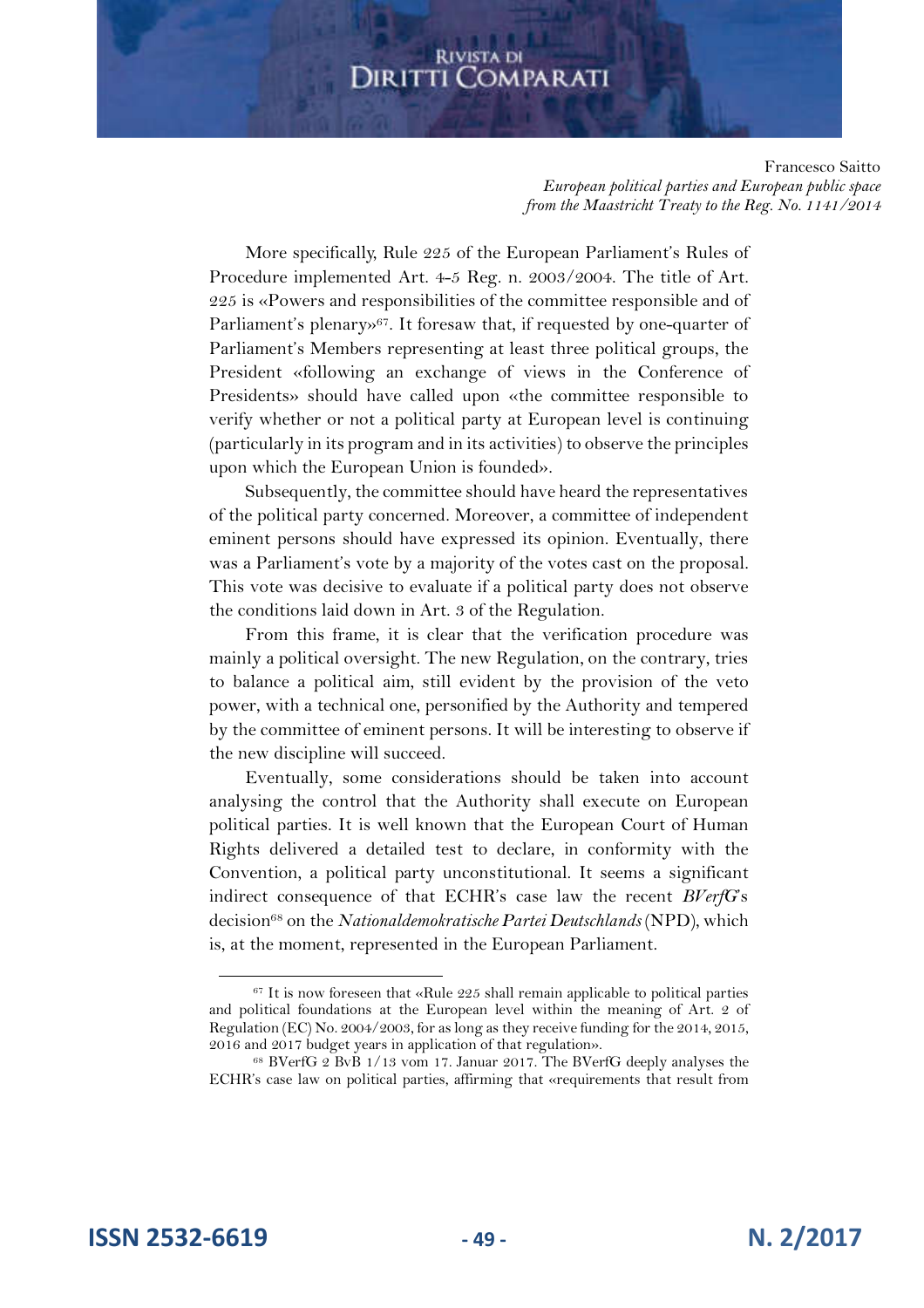Francesco Saitto *European political parties and European public space from the Maastricht Treaty to the Reg. No. 1141/2014*

Art. 21 Abs. 2 GG foresees that «Parties that, by reason of their aims or the behaviour of their adherents, seek to undermine or abolish the free democratic basic order or to endanger the existence of the Federal Republic of Germany shall be unconstitutional. The Federal Constitutional Court shall rule on the question of unconstitutionality». In the fifties, the unconstitutionality of two German political parties was declared, mainly on ideological grounds, without considering whether they could have represented a real danger for the free democratic basic order of the German Republic<sup>69</sup>.

The EU has not yet acceded to the European Convention for the Protection of Human Rights and Fundamental Freedoms as Art. 6(2) TEU requires<sup>70</sup>. However, whether the verification procedure will be conducted on a mere ideological and programmatic basis, it is possible to see some problems of legal correspondence with the ECHR's case law on political parties.

Moreover, according to Art. 10(4) TEU, it must be taken into consideration the fact that nowadays European political parties no

the standards set out above and which need to be met to establish that a political party is unconstitutional are fully compatible (2) with the case-law of the European Court of Human Rights (ECtHR) on prohibitions of political parties, which it derived from the European Convention on Human Rights» (Rn. 607 ff.).

<sup>69</sup> For the case law on the Art. 21 Abs. 2 see M. MORLOK, *Art. 21 [Parteien]*, in H. Dreier (ed.), *Grundgesetz Kommentar*, Band II, Tubingen, 1998, pp. 248 ff. Critically, more recently, on the interpretation of Art. 21 Abs. 2, GG see M.J. ALTER, *Das Parteiverbot: Weltanschauungsvorsorge oder Gefahrenabwehr?*, in *AöR*, 2016, pp. 571 ff. In order to read the *Parteiverbot* armonically with the ECHR's case law more specifically see J.P. SCHAEFER, *Das Parteiverbot im Lichte der Europäischen Menschenrechtskonvention*, in *AöR*, 2016, pp. 594 ff. For a quantitative analysis focusing on how militant democracy has worked in Europe, see A. K. BOURNE, F. CASAL BÉRTOA, *Mapping "Militant Democracy": Variation in Party Ban Practices in European Democracies (1945- 2015)*, in *European Constitutional Law Review*, 2017, pp. 221 ff. See moreover, for a critical comparison between principles historically developed by the *BVerfG* on the constitutional status of German political parties and the European principles regulating European political parties T. SCHWEITZER, *Die Europäische Parteien und ihre Finanzierung durch die Europäische Union*, pp. 110 ff. and more specifically on the connections between Art. 21 Abs. 2 GG and the protection of fundamental values at the European level 214 ff. [see *above* ft. 3]. For an Italian point of view, see at least S. CECCANTI, *Le democrazie protette e semi-protette da eccezione a regola. Prima e dopo le Twin Towers*, Torino, 2004 and I. NICOTRA, *Democrazia "convenzionale" e partiti antisistema*, Torino, 2007.

<sup>70</sup> See the controversial Opinion 2/13 (Full Court) of 18 December 2014.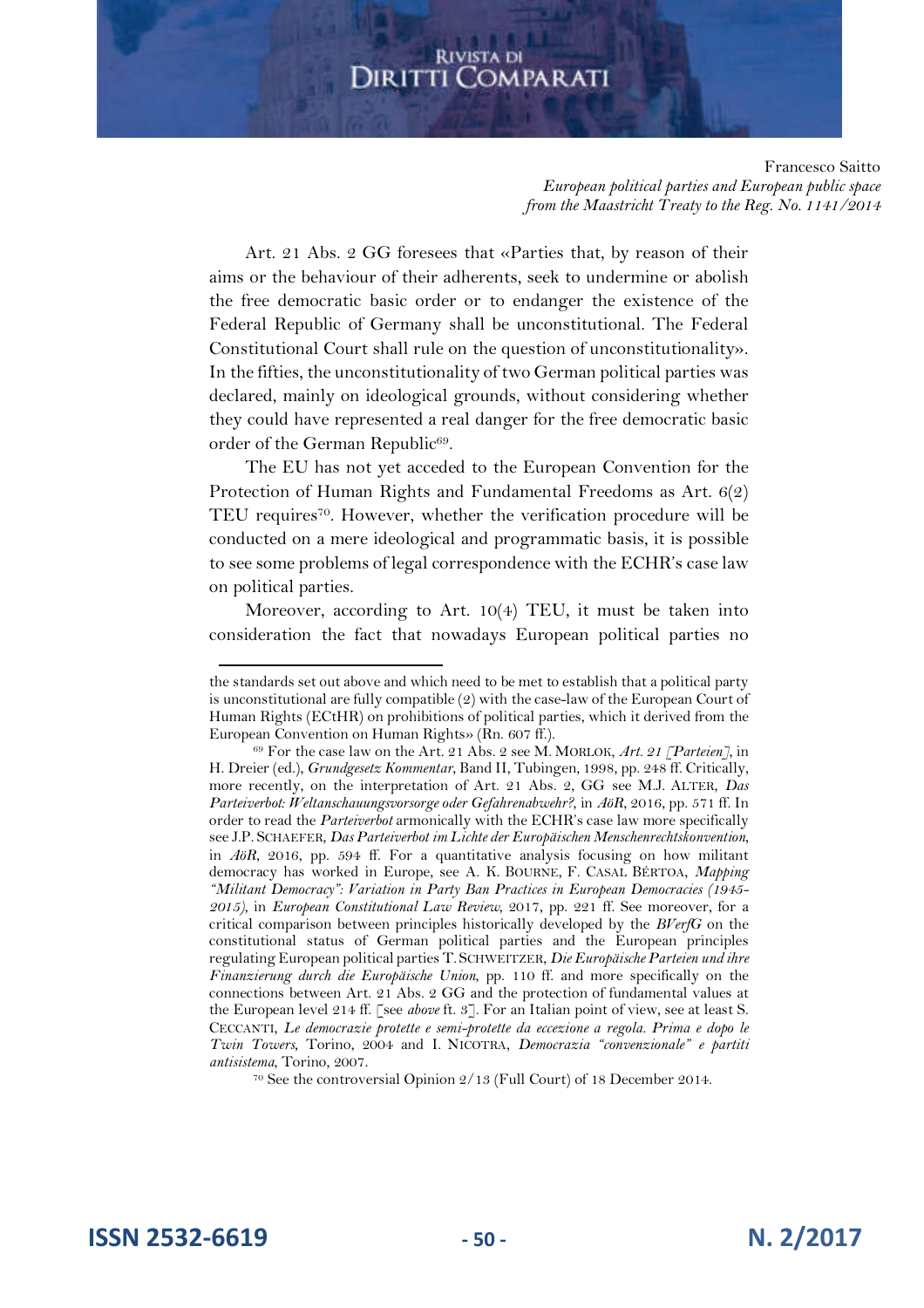Francesco Saitto *European political parties and European public space from the Maastricht Treaty to the Reg. No. 1141/2014*

longer have the function to be important as a factor for integration within the Union, as the Maastricht Treaty used to foresee (see  $\S$  2 and 4). This choice allows without any problems to consider as legally admissible if a European party is openly and programmatically against the integration process.

#### *5.5. Funding and sanctions: «never for money, always for love»?*

Analysing Reg. n. 1141/2014 makes interesting innovations apparent. Nevertheless, once more, it seems mainly devoted to regulating the funding procedure. A European political party may apply for funding only if correctly registered, represented in the EU Parliament with at least one of its members and not in a situation of exclusion referred to in Art. 106(1) of Financial Regulation<sup>71</sup>. Art. 17(4) foresees that financial contributions shall not exceed 85% of the annual reimbursable expenditures. Award criteria are then regulated by Art. 19, establishing that only 15% of the contributions or grants awarded in accordance with Art. 18 shall be distributed in equal shares among the beneficiary European political parties. The other 85% shall be distributed in proportion to their share of elected members. This provision could be problematic, if analysed under the lens of the principle of *Chancengleichheit* among political parties<sup>72</sup> .

Coping with an old problem, it has been more precisely established that European political parties shall use funding from the general budget of the EU or from any other source to finance campaigns conducted by the European political parties in the context of elections to the European Parliament in which they or their members participate (Art. 21). By contrast, it is not allowed to finance, even indirectly,

*<sup>71</sup> Reg. (EU, Euratom) n. 966/2012 of the European Parliament and of the Council of 25 October 2012 on the financial rules applicable to the general budget of the Union and repealing Council Regulation (EC, Euratom) No. 1605/2002.*

<sup>&</sup>lt;sup>72</sup> On that problem, with references to the German case law and the old Regulation, see T. SCHWEITZER, *Die Europäische Parteien und ihre Finanzierung durch die Europäische Union*, pp. 122 ff. [see *above* ft. 3].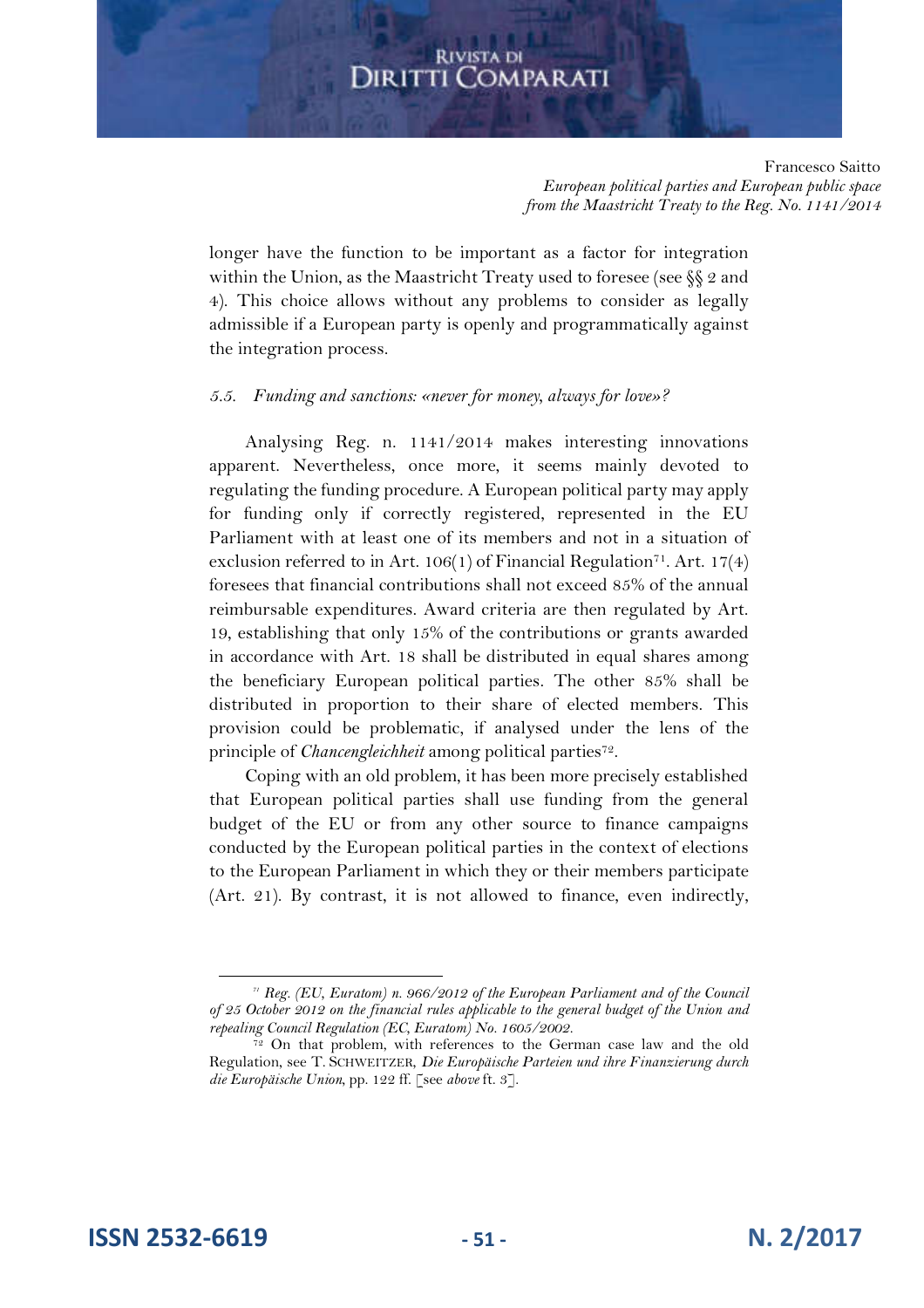Francesco Saitto *European political parties and European public space from the Maastricht Treaty to the Reg. No. 1141/2014*

national political parties  $(Art. 22(1))$ .<sup>73</sup> Besides public funding, donations and contributions are regulated by Art. 20, providing for quantitative limits and defining the kinds of donations not acceptable. Art. 23, finally, regulates accounts, reporting and audit obligations. According to Art. 24, the power to control is exercised in cooperation by the Authority, the Authorizing Officer of the European Parliament and the competent Member States<sup>74</sup> (Art. 24(2)). The Court of Auditors, finally, shall exercise its audit powers in accordance with Art. 287 TFEU (Art. 25 (3)) and the OLAF may carry out investigations.

Art. 27 regulates sanctions. They can consist either in a decision to deregister a European political party if some circumstances occur or in financial sanctions. There, it is foreseen that the Authority, in accordance with Art. 16, can remove a European political party from the Register by way of sanction. It can happen if the party in question has been found by a judgment having the force of res judicata to have engaged in illegal activities detrimental to the financial interests of the Union as defined in Art. 106(1) of the Financial Regulation.

Moreover, this can occur whether, in accordance with the procedures set out in Art.  $10(2)$  to (5), the political party no longer fulfils one or more of the conditions set out in points (a), (c) and (e) of Art.  $3(1)$ . Eventually, the Authority shall act, where there is a request by a Member State for de-registration on grounds of serious failure to fulfil obligations under national law meets the requirements set out in Art.  $16(3)(b)$ .

<sup>73</sup> Art. 7 and 8 of the Reg. 1524/2007 already regulated that problem. However, it has been necessary to amend them. Other positive and negative limits are clearly established by Art. 22, affirming that «2. The funding of European political foundations from the general budget of the EU or from any other source shall not be used for any other purpose than for financing their tasks as listed in Art. 2(4) and to meet expenditure directly linked to the objectives set out in their statutes in accordance with Art. 5. It shall in particular not be used for the direct or indirect funding of elections, political parties, or candidates or other foundations; 3. The funding of European political parties and European political foundations from the general budget of the EU or from any other source shall not be used to finance referendum campaigns».

<sup>74</sup> Art. 28 regulates how the Authority, the Authorising Officer of the European Parliament and the Member States shall cooperate.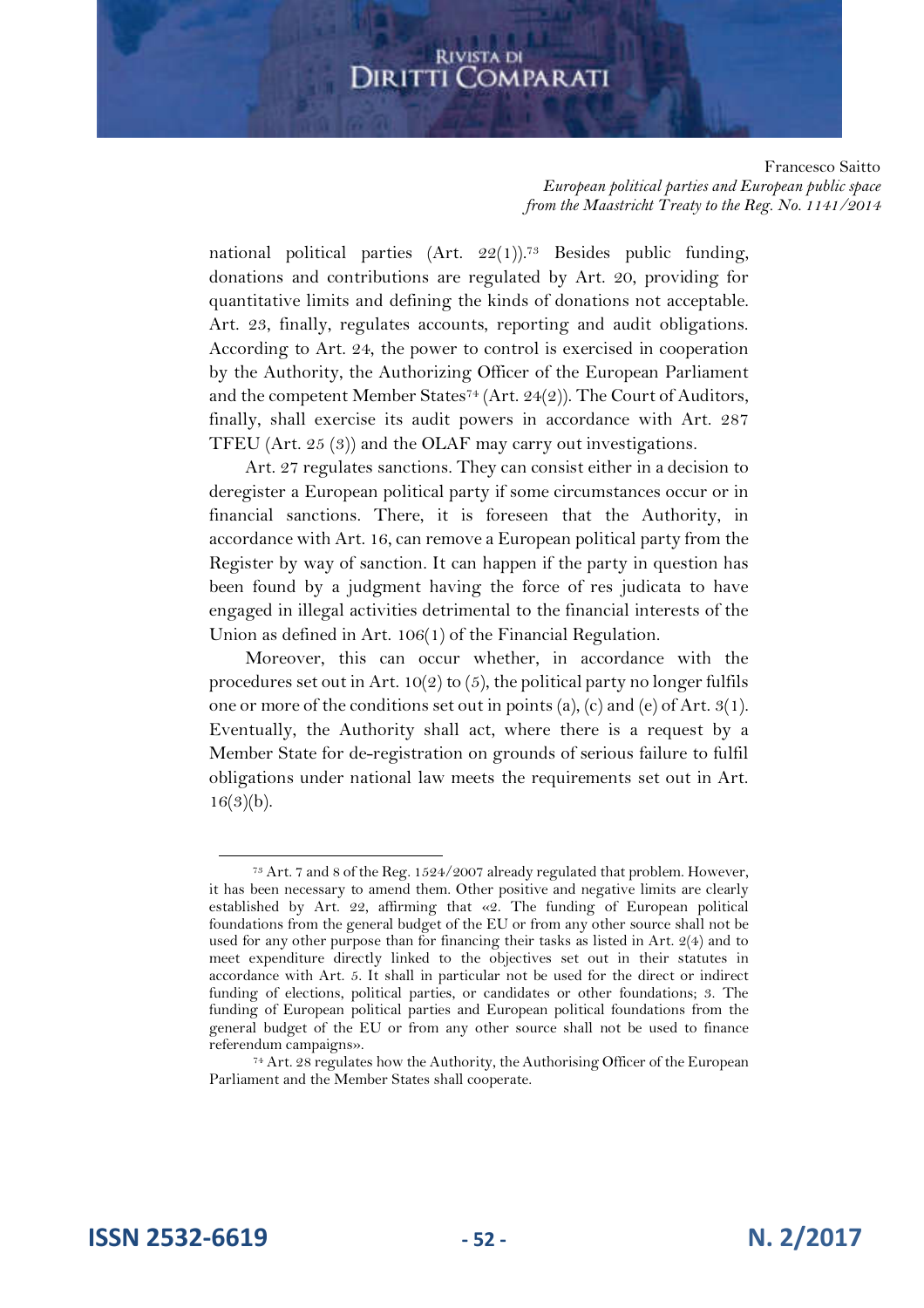Francesco Saitto *European political parties and European public space from the Maastricht Treaty to the Reg. No. 1141/2014*

Financial sanctions may be imposed by the Authority. Art. 27(2) distinguishes between non-quantifiable infringements and quantifiable infringements. On the one hand, non-quantifiable infringements can imply as sanctions a fixed percentage of the annual budget of the European political party (5% to 50%). On the other hand, in cases of quantifiable infringements, it is foreseen that the Authority shall impose a fixed percentage of the amount of the irregular sums received or not reported in accordance with the following scale, up to a maximum of 10% of the annual budget of the European political party or European political foundation concerned.

Moreover, «the Authorising Officer of the European Parliament has the power to exclude a European political party or a European political foundation from future Union funding for up to five years, or up to 10 years in cases of an infringement repeated within a five-year period, where it has been found guilty of any of the infringements listed in points (v) and (vi) of point a of paragraph  $2$ » (art. 27 (3))<sup>75</sup>. Final provisions concern information to citizen (Art. 31), rules on transparency (Art. 32), protection of personal data (Art. 33), the right to be heard before the Authority or the Authorizing Officer of the European Parliament (Art. 34), the right of appeal (Art. 35).

Eventually, the Reg. n. 1141/2014 establishes some final rules concerning, for example, how the Commission can exercise its delegated powers (Art. 36); the duty of the Parliament and of the Commission to publish two reports on the application of the Reg. n. 1141/2014; the Member States' duty to ensure the Regulation (Art. 39), the abrogation of Reg. n. 2004/2003 (art. 40) and other specific provisions on the entry into force of the Regulation (art. 41).

<sup>&</sup>lt;sup>75</sup> It must be considered that Art.  $30(2)$  foresees that «A European political party or European political foundation on which a sanction has been imposed for any of the infringements listed in Art.  $27(1)$  and in points (v) and (vi) of Art.  $27(2)(a)$  shall for that reason no longer be in compliance with Art. 18(2). As a result, the Authorising Officer of the European Parliament shall terminate the contribution or grant agreement or decision on Union funding received under this Regulation and shall recover amounts unduly paid under the contribution or grant agreement or decision, including any unspent Union funds from previous years».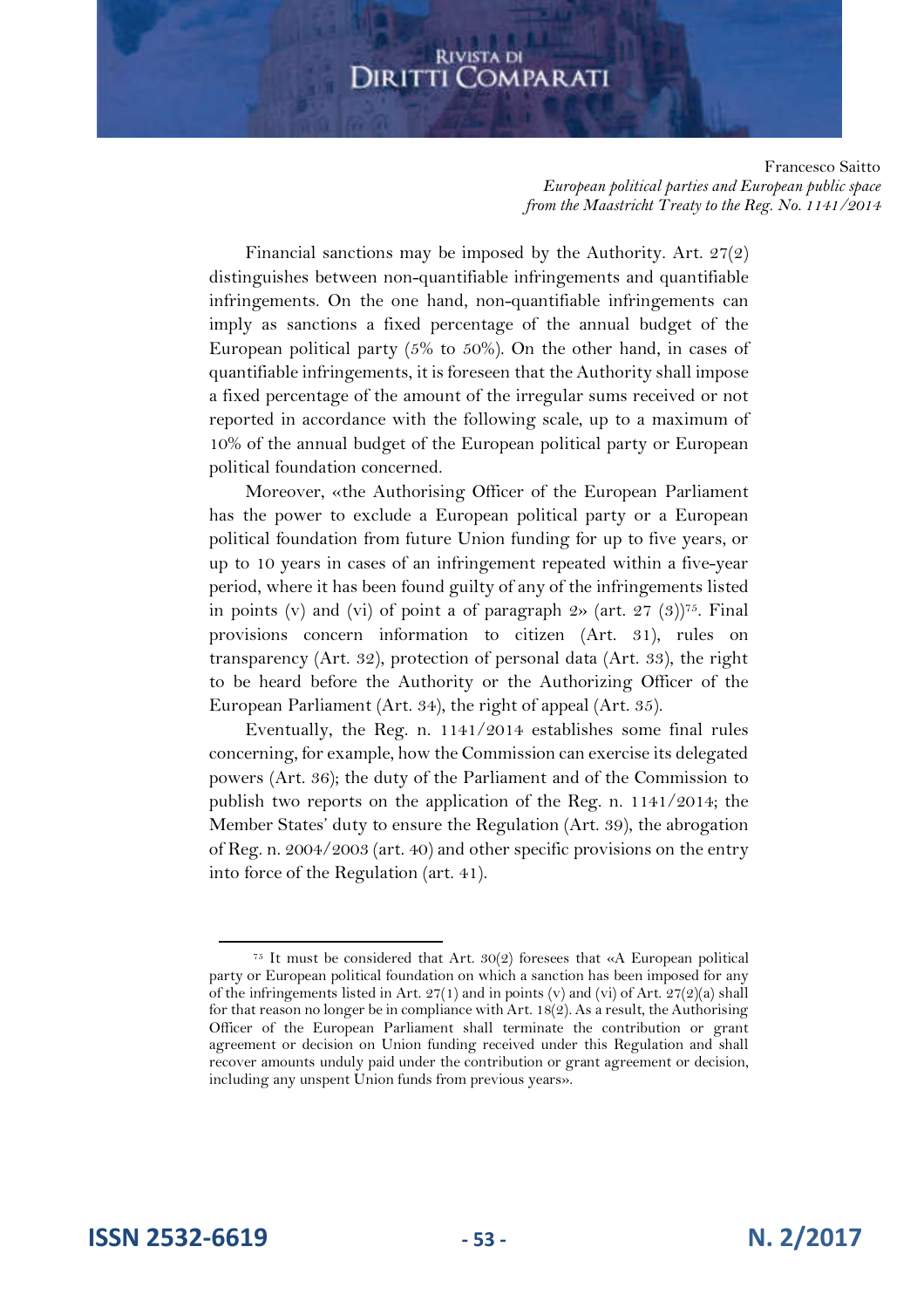Francesco Saitto *European political parties and European public space from the Maastricht Treaty to the Reg. No. 1141/2014*

*6. Final remarks: political parties at the European Level and the emerging of a European public sphere in the light of two possible future developments* 

The role of European political parties can be a pivotal one in the emerging of a European public sphere. The enhancing of this sphere could be crucial to create a real European polity in a communicative integration process that will merge different public spaces shaping a single European political community<sup>76</sup>. That would be a crucial step for the European democracy, because «the public sphere is a precondition for the realization of popular sovereignty», since it «not only enables *autonomous opinion formation* but also empowers the citizens to *influence* the decision makers»<sup>77</sup> .

Historically, political parties have played an important role in the *Öffentlichkeit* to enhancing the dialogue between civil society and the State<sup>78</sup>. They still represent a central element for a true representative democracy. The *Öffentlichkeit* could strengthen that process of democratization, since it helps in democratizing the interpretation of the Constitution involving the people in a permanent public dialogue<sup>79</sup> .

**ISSN 2532-6619 - 54 - N. 2/2017**

<sup>76</sup> E.O. ERIKSEN, *An Emerging European Public Sphere*, in *EJST*, 2005, pp. 341- 363.

<sup>77</sup> E.O. ERIKSEN, *An Emerging European Public Sphere*, pp. 341-342 [see *above* ft. 76].

<sup>78</sup> See recently, P.RIDOLA, *Costituzione, stato e società nelle democrazie pluralistiche. Lo "spazio pubblico"*, in Id., *Stato e Costituzione in Germania*, Torino, 2016, pp. 123 ff. On the notion of civil society in different contexts and in a transnational framework J. KOCKA, *Civil society in Historical Perspective*, in J. Keane (ed.), *Civil Society: Berlin Perspectives*, New York, 2007, pp. 37 ff.; more specifically on the relationship between civil society and the state pp. 42 ff. and pp. 46 ff.

<sup>79</sup> See P. HÄBERLE, *Öffentlichkeit und Verfassung* (1969), in Id., *Verfassung als öffentlicher Prozeß*, Berlin, 1998, pp. 225 ff.; in the same book see also *Verfassungsinterpretation als öffentlicher Prozeß* (pp. 121 ff.) and *Die offene Gesellschaft der Verfassungsinterpreten* (1975) (pp. 155 ff.). On the concept of *Öffentlichkeit* more specifically related to the role of political parties see K. HESSE, *Die verfassungsrechtliche Stellung der politischen Parteien im modernen Staat*, pp. 83 ff. [see *above* ft. 16]. On the European *Öffentlichkeit* and the role of European political parties see F. SHIRVANI, *Das Parteienrecht und der Strukturwandel im Parteiensystem: Staats- und europarechtliche Untersuchungen zu den strukturellen Veränderungen im bundesdeutschen und europäischen*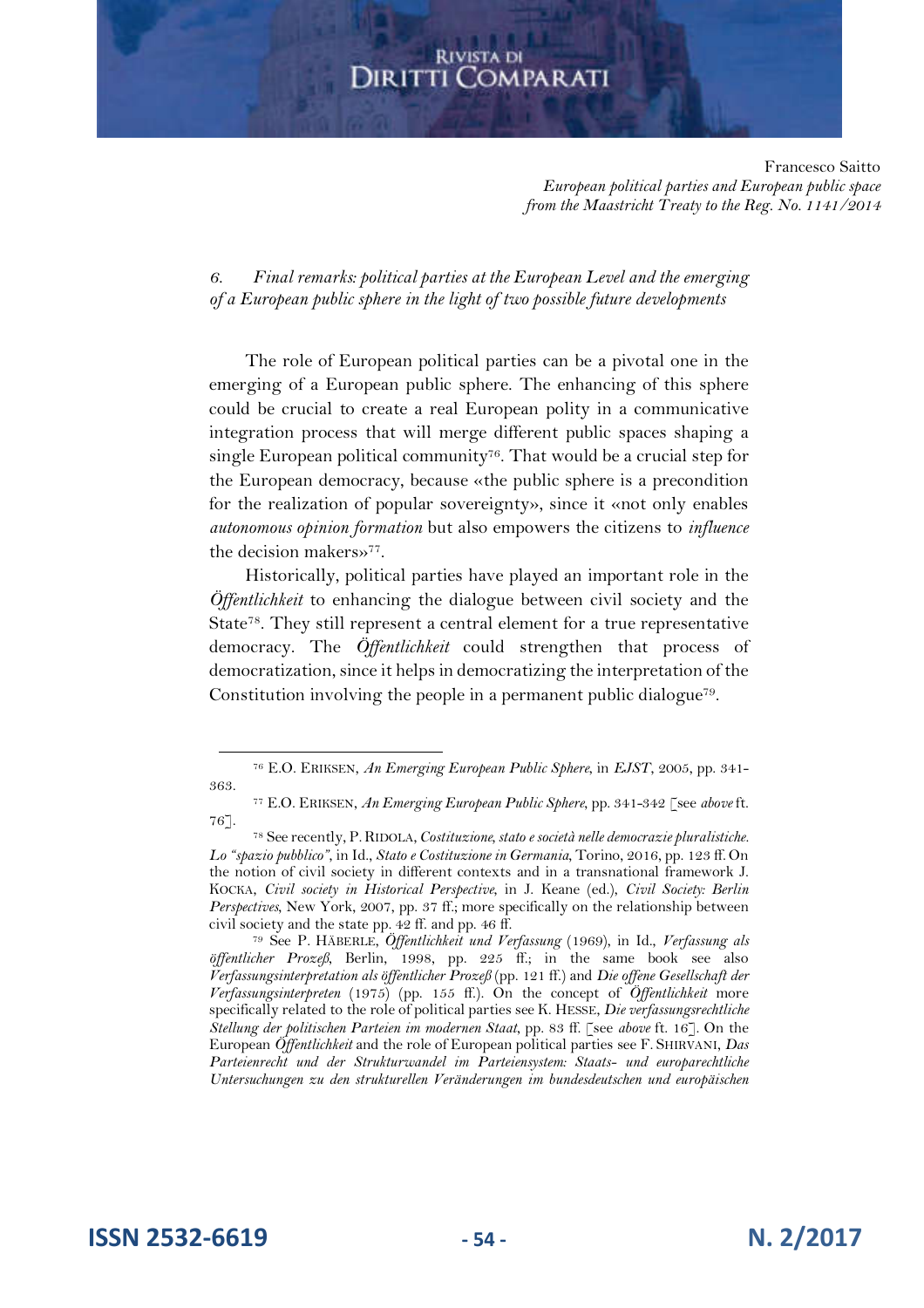Francesco Saitto *European political parties and European public space from the Maastricht Treaty to the Reg. No. 1141/2014*

Political parties at the European level, as the *BVerfG* confirmed in the Maastricht Urteil, may help in that process of engagement, even if their role in the European *Öffentlichkeit* is different. They can strengthen, however, some fundamental values, helping in defining their meaning and debating on European issues. Moreover, they can contribute in creating an interesting overlap of connections among national Parliaments and the European Parliament.

Therefore, an authentic development of a group of strong European political parties can be helpful to address the fact that traditionally a public sphere is connected to national state boundaries, by creating a communicative space among citizens and Parliaments of different member states<sup>80</sup>. European political parties can develop a real system of political relations among different civil societies and a true supranational public sphere, contributing to shape a European debate through mass media communication tools and by forging a political discourse<sup>81</sup>.

It will probably not be enough to create a sound supranational democracy, but political parties could be helpful to define a clearer relation between responsiveness and accountability. In this perspective, they can be a useful tool to influence a development of the institutional framework of the EU, by creating a clearer connection between responsiveness and accountability at the European level, giving more importance to the right to vote of European citizens.

How can these aims be reached? In another historical phase of the integration process, the so called "parliamentarisation" of the EU has been important to support the formation of a real debate on the public sphere in Europe. As a matter of fact, the European Parliament<sup>82</sup> is the

**ISSN 2532-6619 - 55 - N. 2/2017**

*Parteiensystem*, pp. 345 ff. [see *above* ft. 17] who underlines the connection between the democratic deficit and the *Öffentlichkeitdeficit.*

<sup>80</sup> E.O. ERIKSEN, *An Emerging European Public Sphere*, pp. 342; on the conceptualization of the public sphere beyond the nation state, pp. 348 ff. [see *above* ft. 76].

<sup>81</sup> E.O. ERIKSEN, *An Emerging European Public Sphere*, pp. 350 ff. [see *above* 76].

<sup>82</sup> P. RIDOLA, *The Parliamentarisation of the Institutional Architecture of the European Union Between Representative Democracy and Participatory Democracy*, in H.J. Blanke, S. Mangiameli (eds.), *Governing Europe under a Constitution*, Berlin-Heidelberg, Springer, 2006, pp. 415 ff.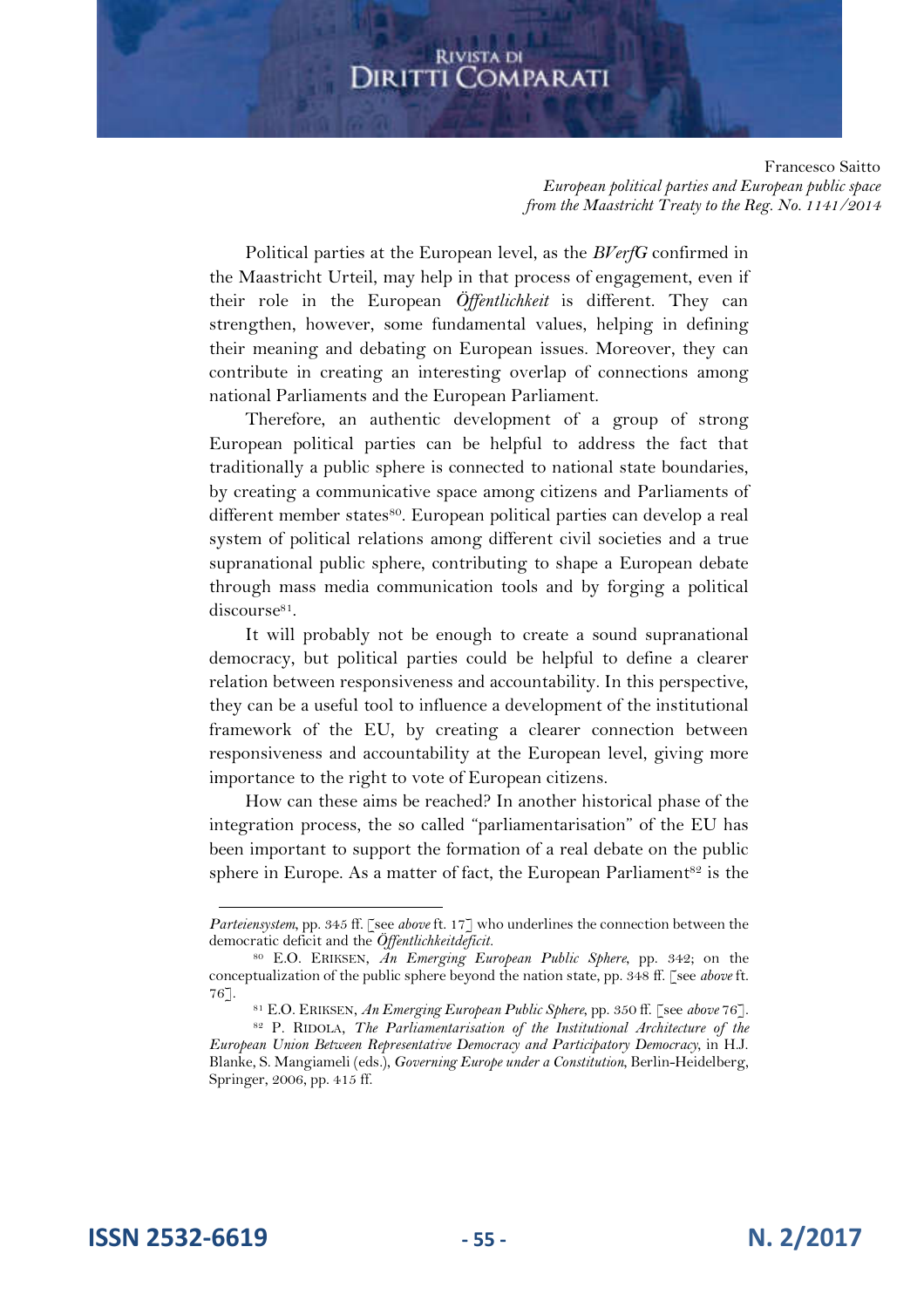Francesco Saitto *European political parties and European public space from the Maastricht Treaty to the Reg. No. 1141/2014*

only institution directly elected by the European citizens. Nowadays, however, something has changed and a new debate on the urgency to enhance a real democracy in Europe is emerging<sup>83</sup>, focusing on a new system of structural relations among national Parliaments and European institutions<sup>84</sup> .

From that perspective, focusing the attention more directly on the European political party system, it seems useful to analyse two different but connected processes. The first consists of the so-called indication of the *Spitzenkandidaten* in the 2014 European election.<sup>85</sup> The second is the proposal to amend the European electoral law. Both appear, at least theoretically, interesting tools to enhance the European political system and the European Parliament.

The so called *Spitzenkandidaten* are an interpretative innovation that occurred during the last European Parliament election<sup>86</sup>. According to Art. 17(7) TEU, «taking into account the elections to the European Parliament and after having held the appropriate consultations, the European Council, acting by a qualified majority, shall propose to the European Parliament a candidate for President of the Commission». The candidate will then be elected by the European Parliament through a majority of its component members. Interpreting the sentence «taking into account the elections to the European

<sup>&</sup>lt;sup>83</sup> See for example, in a huge debate, E. BALIBAR, *Europe: crise et fin?* (2016), it. trans. *Crisi e fine dell'Europa?*, Torino, 2016 and the idea of Stéphanie Hennette, Thomas Piketty, Guillaume Sacriste and Antoine Vauchez proposing to approve a Treaty in order to democratizing the Euro Area Governance. But on the weaknesses of the European project see moreover D. CHALMERS, M. JACHTENFUCHS, C. JOERGES (eds.), *The End of the Eurocrats' Dream*, Cambridge, 2016.

<sup>84</sup> See, for example, the importance of the interparliamentary cooperation: N. LUPO, C. FASONE (eds.), *Interparliamentary Cooperation in the Composite European Constitution*, Oxford-Portland, 2016.

<sup>85</sup> On this innovation, see EDITORIAL*, Fateful Election? Investing in the Future of Europe*, in *ICON*, 2014, pp. 273 ff., pp. 275 ff.

<sup>86</sup> On that development see T. HOLZNER, *Das Europäische Parlament im Institutionengefüge der EU – Verabschiedung der Kräftverhältnisse infolge der Durchsetzung eines "Spitzenkandidaten" als Kommissionpresident*, in *EuR*, 2015, pp. 525 ff. and D. NICKEL, *Wahl- und Kreationsfunktionen des Europäischen Parlaments – unter besonderer Berücksichtigung der Einsetzung der Kommission*, in *EuR*, 2016, pp. 28 ff., spec. pp. 45 ff. In the nineties a similar proposal was suggested by S. HIX, *The Study of European Union II: the "New Governance Agenda and its Rival"*, pp. 52-53 [see *above* ft. 38].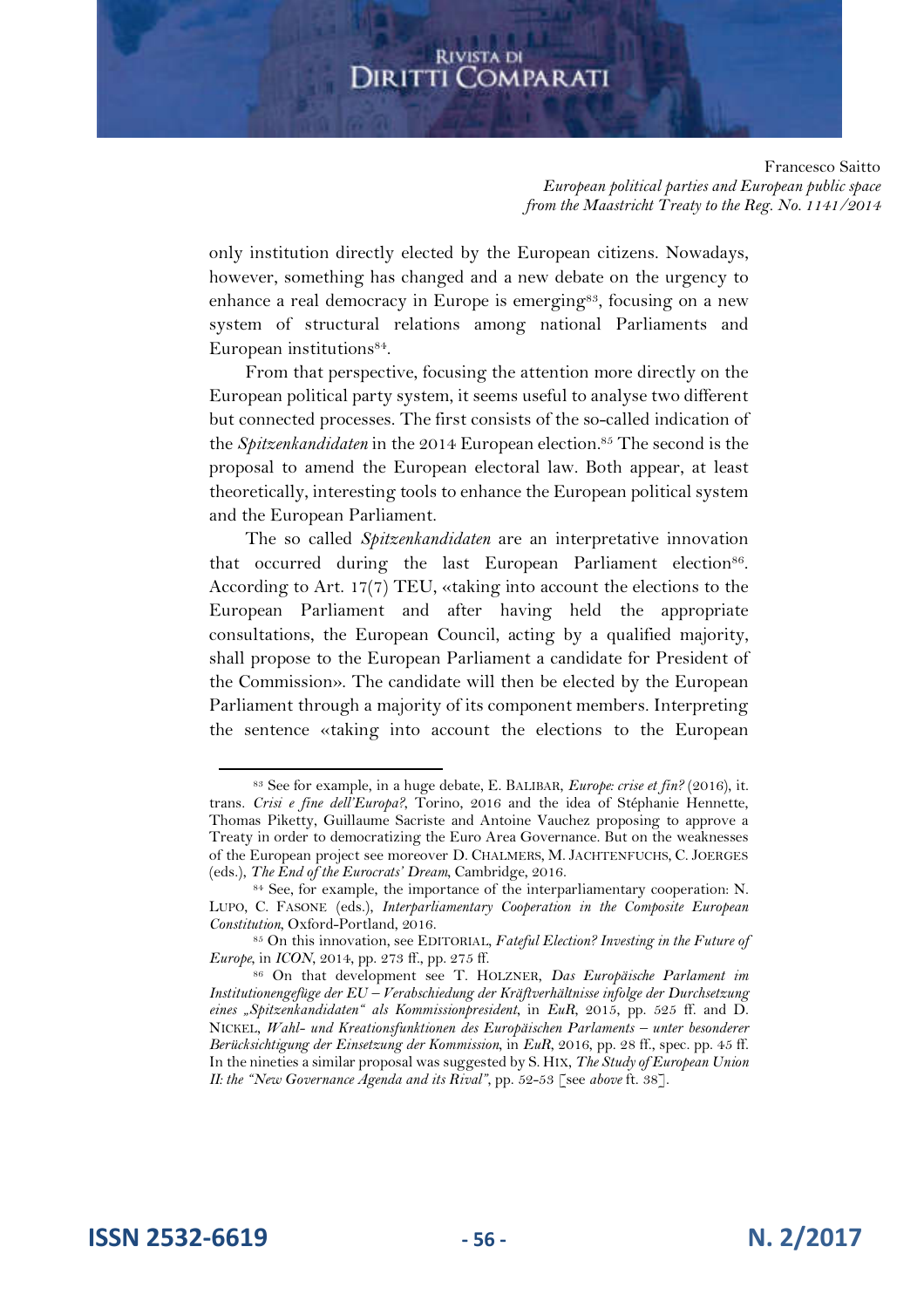Francesco Saitto *European political parties and European public space from the Maastricht Treaty to the Reg. No. 1141/2014*

Parliament» in an innovative and strong way, the European Parliament with the resolution of 22 November 2012 on the elections to the European Parliament<sup>87</sup> expressed the view that European political parties should have nominated candidates for the Presidency of the Commission. Those candidates should have played a leading role in the parliamentary electoral campaign<sup>88</sup>.

The surplus value of the *Spitzenkandidaten* was in particular found in the fact that it was easier for the electoral body to identify a democratically responsible person. It could have meant a strong innovation to enhance democracy. The resolution added that the candidates should have personally presented their programme in all Member States, eventually stressing «the importance of reinforcing the political legitimacy of both Parliament and the Commission by connecting their respective elections more directly to the choice of the voters».

After that resolution, the Commission with a Recommendation on enhancing the democratic and efficient conduct of the elections to the European Parliament<sup>89</sup> underlined once more the potential political relevance of European political parties, by stating that «if European political parties and national parties make known the candidates for President of the Commission they support, and the candidate's programme, in the context of the elections to the European Parliament, this would make concrete and visible the link between the individual vote of a citizen of the Union for a political party in the European elections and the candidate for President of the Commission supported by that party».

The main aim of this document was to promote the democratic legitimacy of the EU decision making process, bringing the system closer to Union citizens. In this perspective, more transparency in the

**ISSN 2532-6619 - 57 - N. 2/2017**

<sup>87</sup> P7\_TA(2012)0462 (22 November 2012).

<sup>88</sup> On the legitimacy, limits and the implications of that choice, see T. HOLZNER, *Das Europäische Parlament im Institutionengefüge der EU – Verabschiedung der Kräftverhältnisse infolge der Durchsetzung eines "Spitzenkandidaten" als Kommissionpresident*, pp. 530 ff. [see *above* ft. 85].

<sup>89</sup> 12 March 2013 (2013/142/EU).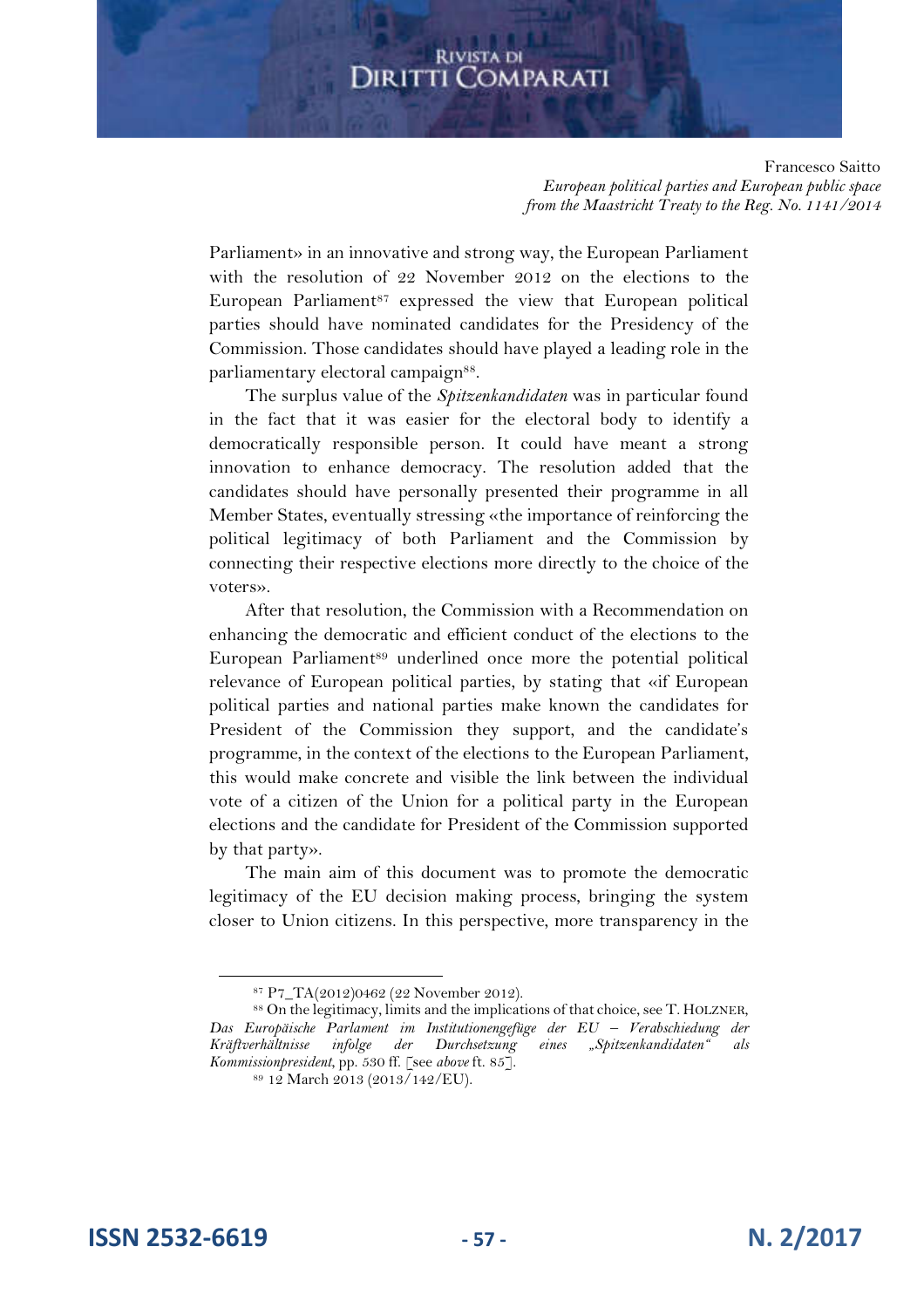Francesco Saitto *European political parties and European public space from the Maastricht Treaty to the Reg. No. 1141/2014*

electoral process could enhance the democratic legitimacy of the European Parliament.

Eventually, with a Parliament Resolution<sup>90</sup>, it has been asked to «the European political parties to nominate their candidates for the Commission presidency sufficiently well in advance of the election for them to be able to mount a significant, European-wide campaign that concentrates on European issues that are based on the party platform and on the programme of their candidate for the Commission presidency».

Moreover, the European Parliament insisted that political parties at all levels should have adopted «democratic and transparent procedures for the selection of candidates for election to the European Parliament and for the Presidency of the Commission» and that the European political parties should have held «a series of public debates between the candidates nominated for the Commission presidency». It was finally stressed that, in this process, the candidate for Commission President put forward by the European political party that wins the most seats in the Parliament should have been the first to be considered, with a view to ascertaining his or her ability to secure the support of the necessary absolute majority in Parliament.

Beyond some critics concerning the legal basis for this innovation, it appears rather clear how strong was the commitment to the introduction of the figure of the *Spitzenkandidaten*. The Commission underlined the importance of *Spitzenkandidaten* innovation in its Report on the 2014 European Parliament elections<sup>91</sup>. It was considered a good tool to enhance democracy and transparency. Furthermore, important connections were underlined between the *Spitzenkandidaten* innovation and the necessity to introduce a new European electoral law, amending

<sup>90</sup> European Parliament resolution of 4 July 2013 on improving the practical arrangements for the holding of the European elections in 2014 (2013/2102(INI)). 91 COM(2015) 206 final (8 May 2015).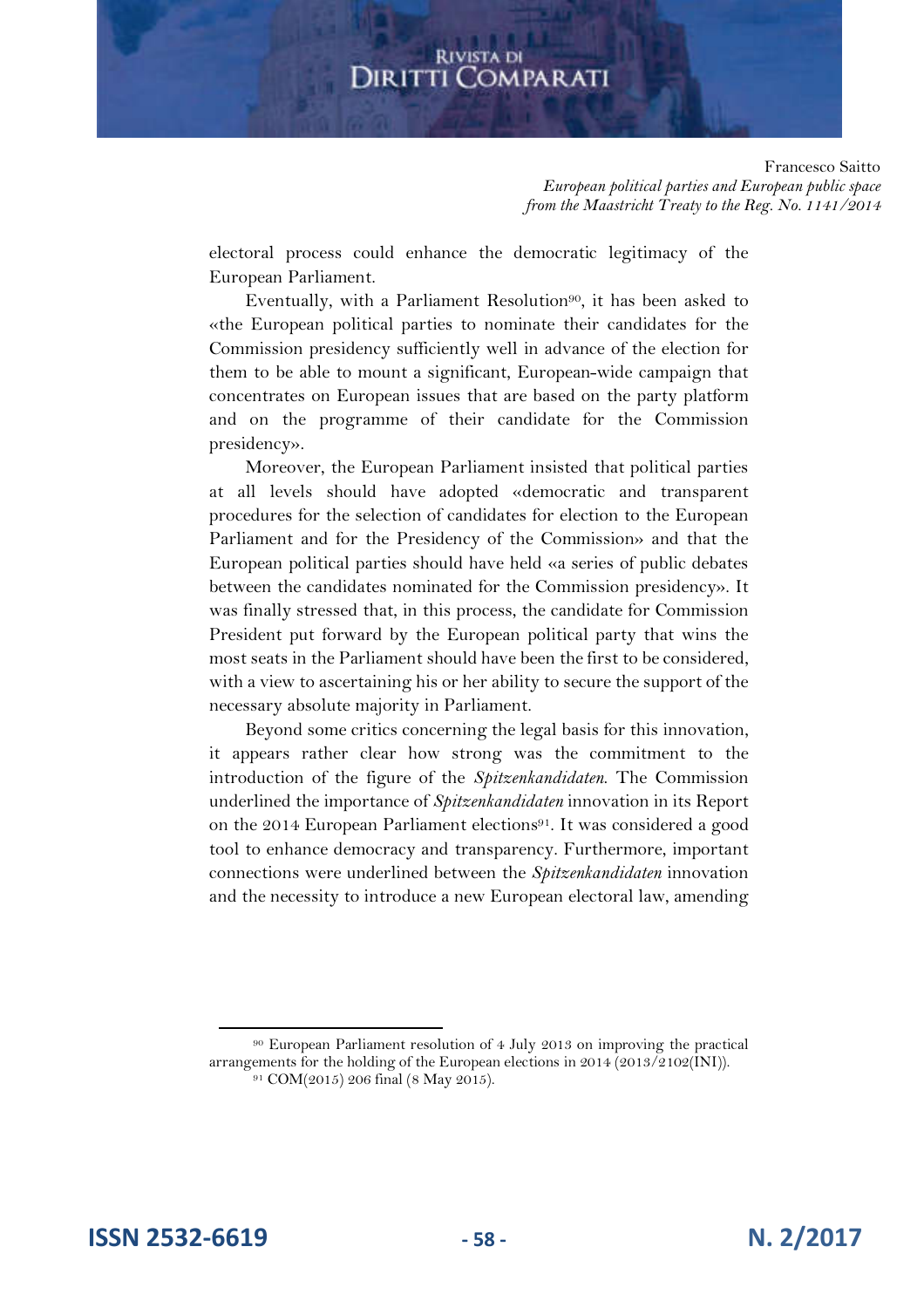Francesco Saitto *European political parties and European public space from the Maastricht Treaty to the Reg. No. 1141/2014*

the 1976  $Act^{92}$ . These connections were reaffirmed by the European Parliament with the Resolution adopted on 11 November 201593.

A more uniform European electoral law once again became a central issue. In the Recommendation of the Commission, it was moreover expressed the dissatisfaction towards the fact that elections to the European Parliament currently take place over a period of several days, as they are held on different days in different Member States. According to the Commission, it would be better to have a common European voting day with polling stations closing at the same time. Moreover, the Commission criticizes that several reports on the application of Directive 93/109/EC over the years have revealed deficiencies in the functioning of the mechanism to prevent multiple voting and candidacies and in the transmission of data among Member States.

The debate on the opportunity to amend the European electoral law is not new. Some years ago, in April 2011, the Committee on Constitutional Affairs of the European Parliament<sup>94</sup>, proposed interesting solutions to strengthen the European Parliament and European political parties<sup>95</sup>. More specifically, the Committee

<sup>95</sup> F. SHIRVANI, *Das Parteienrecht und der Strukturwandel im Parteiensystem: Staats- und europarechtliche Untersuchungen zu den strukturellen Veränderungen im bundesdeutschen und europäischen Parteiensystem*, pp. 334 ff. [see *above* ft. 17] underlines

**ISSN 2532-6619 - 59 - N. 2/2017**

<sup>92</sup> OJ L 278, 8.10.1976 concerning the election of the members of the European Parliament by direct universal suffrage, amended by the adoption of Council Decision 2002/772/EC, Euratom. On that topic, see Art. 22, regulating the right to vote of the European citizens, Art. 223(1) and 225 TFEU.

<sup>93</sup> P8\_TA(2015)0395, European Parliament resolution of 11 November 2015 on the reform of the electoral law of the EU (2015/2035(INL)); see below in this paragraph

 $94$  Report of 22 April 2011 on a proposal for a modification of the Act concerning the election of the Members of the European Parliament by direct universal suffrage of 20 September 1976 (2009/2134(INI)). The 1976 Act on the election of the representatives was amended in 2002, introducing important innovations with the Council Decision of 25 June and 23 September 2002 (2002/772/EC, Euratom). See G. CAVAGGION, *La nuova "legge elettorale" europea*, in *Research Paper – Centro studi sul federalismo*, 2016, p. 22 and A. CIANCIO, *European parties and the process of political integration in Europe*, pp. 15 ff. [see *above* ft. 19]. The Council Directive 93/109/EC of 6 December 1993 lays down detailed arrangements for the exercise of the right to vote and stand as a candidate in elections to the European Parliament for citizens of the Union residing in a Member State of which they are not nationals.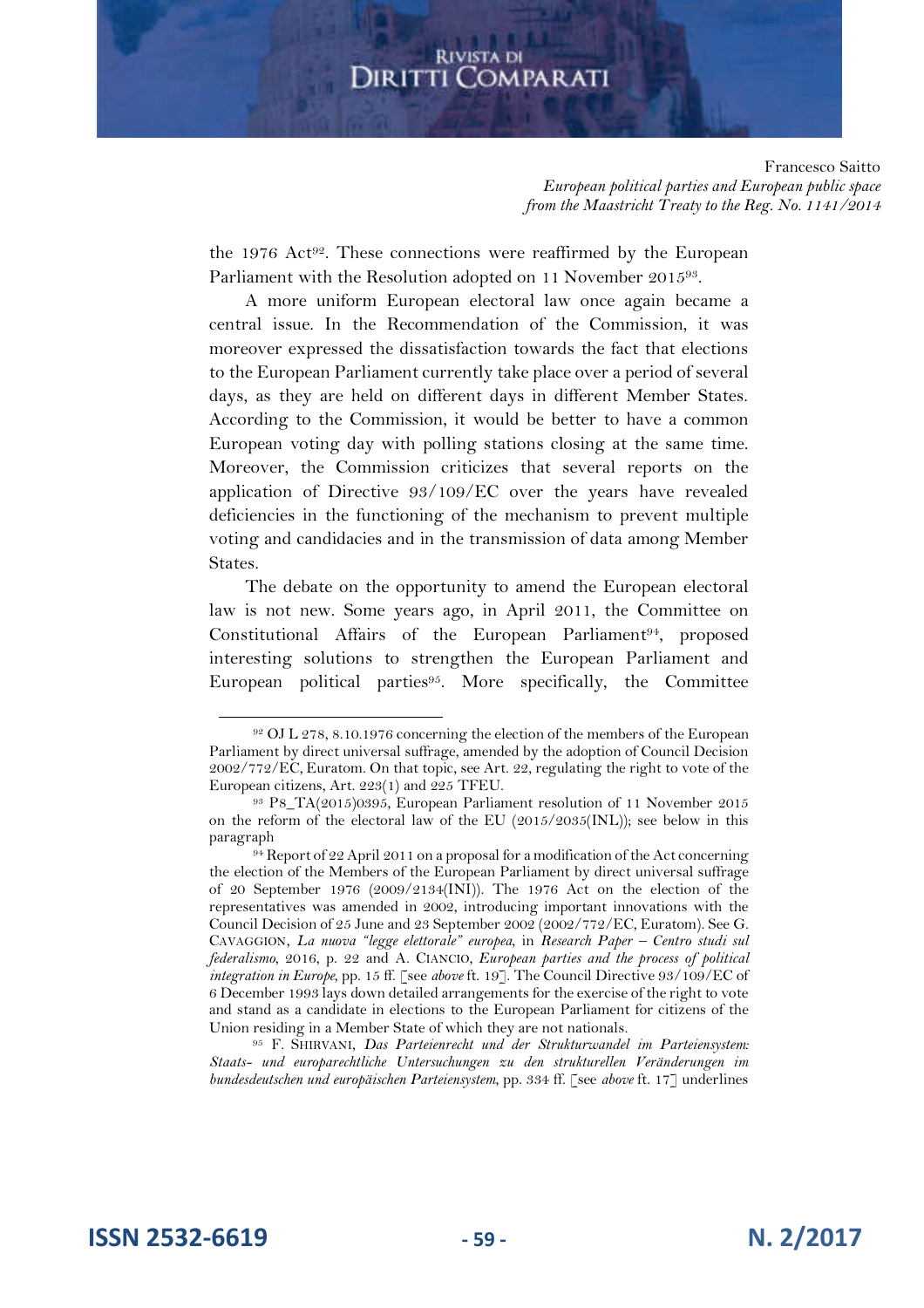Francesco Saitto *European political parties and European public space from the Maastricht Treaty to the Reg. No. 1141/2014*

considered that it could have been helpful to enhance the democratic legitimacy in the EU, creating, in a system of proportional representation, «a pan-European seat from which 25 MEPs», elected from transnational party lists<sup>96</sup>. At that time, however, the Plenary of the European Parliament asked for further considerations and a second Report<sup>97</sup> was rejected<sup>98</sup>.

Nevertheless, in 2015, the European Parliament enacted a new more specific resolution, claiming for the reform of the electoral law for the European Parliament<sup>99</sup>, after a new Report of the Committee on Constitutional Affairs<sup>100</sup>. The expressed purpose was that «the reform of the European Parliament's electoral procedure should aim to enhance the democratic and transnational dimension of the European elections and the democratic legitimacy of the Union decision-making process», considering that «the Treaty of Lisbon changed the mandate of

**ISSN 2532-6619 - 60 - N. 2/2017**

how important the electoral law could be in order to strengthen the European party system.

<sup>96</sup> See A. DUFF, *The Electoral Reform of the European Parliament: Composition, Procedure, and Legitimacy*, In-Depth Analysis for the AFCO Committee, 2015, p. 8. On the origins of that proposal, see W. GAGATEK, *The Treaty of Lisbon, the European Parliament Elections, and Europarties: A New Playing Field for 2014?*, pp. 209 ff. [see *above* ft. 32] who criticizes this possible development considering that «the creation of a pan-European constituency may in fact elevate the expectations of the role of Europarties to a level which many of them will simply not be capable of dealing with» (216). See moreover on the Duff proposal G. LÓPEZ DE LA FUENTE, *Pluralismo Político y Partidos Políticos Europeos*, pp. 153 ff. [see *above* ft. 25]. The Committee on Constitutional Affairs of the European Parliament proposed to amend the Europe electoral law in order to introduce a single European constituency through which elect a percentage of deputies (10%) already with the Recommendation of the  $\frac{8}{9}$ 0<sup>th</sup> May 2002 A5-0212/2002 (Rapporteur: Josè Maria Gil-Robles Gil-Delgado): see A MAURER, *Das Europäische Parlament*, in *Jahrbuch der Europäischen Integration*, 2001/2002, pp. 59 ff., pp. 62-63.

<sup>97 2</sup>nd Report on a proposal for a modification of the Act concerning the election of the members of the European Parliament by direct universal suffrage of 20 September 1976 (Rapporteur A. Duff) (2009/2134(INI)).

<sup>98</sup> See M. NOGAJ, E.-M. POPTCHEVA, *The Reform of the Electoral Law of the European Union*, In-Depth Analysis, EPRSE, September 2015, p. 11 (available at the link

http://www.europarl.europa.eu/thinktank/en/document.html?reference=EPRS\_ID A(2015)558775).

 $99$  Resolution of 11 November 2015 on the reform of the electoral law of the EU  $(2015/2035(INL)).$ 

<sup>100</sup> Rapporteur Danuta Maria Hübner and Jo Leinen.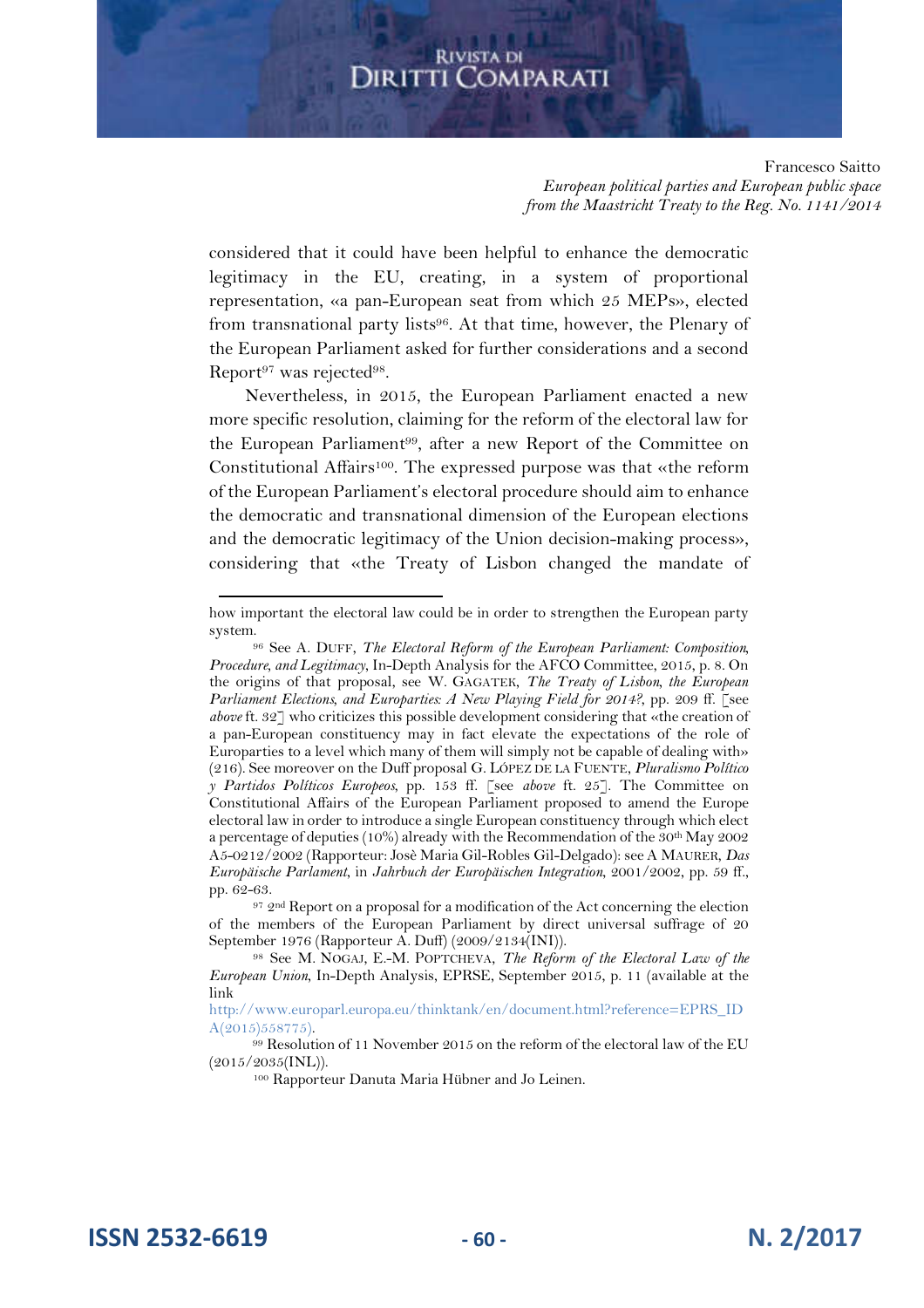Francesco Saitto *European political parties and European public space from the Maastricht Treaty to the Reg. No. 1141/2014*

Members of the European Parliament, making them direct representatives of the Union's citizens instead of "representatives of the peoples of the States brought together in the Community"». Criticizing all the deficiencies of the current legislation, it was affirmed that in the present situation «European political parties cannot sufficiently fulfil their constitutional mandate and "contribute to forming European political awareness and to expressing the will of citizens of the Union».

It was once more evident that a new electoral law and a strong system of European political parties were considered preconditions for a true European democracy. It was affirmed, for example, that «European political parties are best placed to "contribute to forming European political awareness" and should therefore play a stronger role in the campaigns for Parliament elections in order to improve their visibility and to show the link between a vote for a particular national party and the impact it has on the size of a European political group in the European Parliament».

Moreover, the Committee notes that «the 2014 European elections set an important precedent in this respect and have shown that nominating lead candidates increases the interest of citizens in European elections» and that «the nomination of lead candidates for the office of President of the European Commission provides a link between votes cast at national level and the European context and enables Union citizens to make informed choices between alternative political programmes; whereas the designation of lead candidates by open and transparent procedures reinforces democratic legitimacy and strengthens accountability».

The European Parliament, therefore, proposes to establish a common European voting day and to rethink the current threshold mechanism according to which each State can autonomously decide whether to introduce a threshold<sup>101</sup>. To that aim, the purpose is to

<sup>101</sup> It is foreseen to introduce a mandatory threshold: the European Parliament «suggests the introduction of an obligatory threshold, ranging between 3 % and 5 %, for the allocation of seats in single-constituency Member States and constituencies in which the list system is used and which comprise more than 26 seats; considers this measure to be important for safeguarding the functioning of the European Parliament, since it will avoid further fragmentation»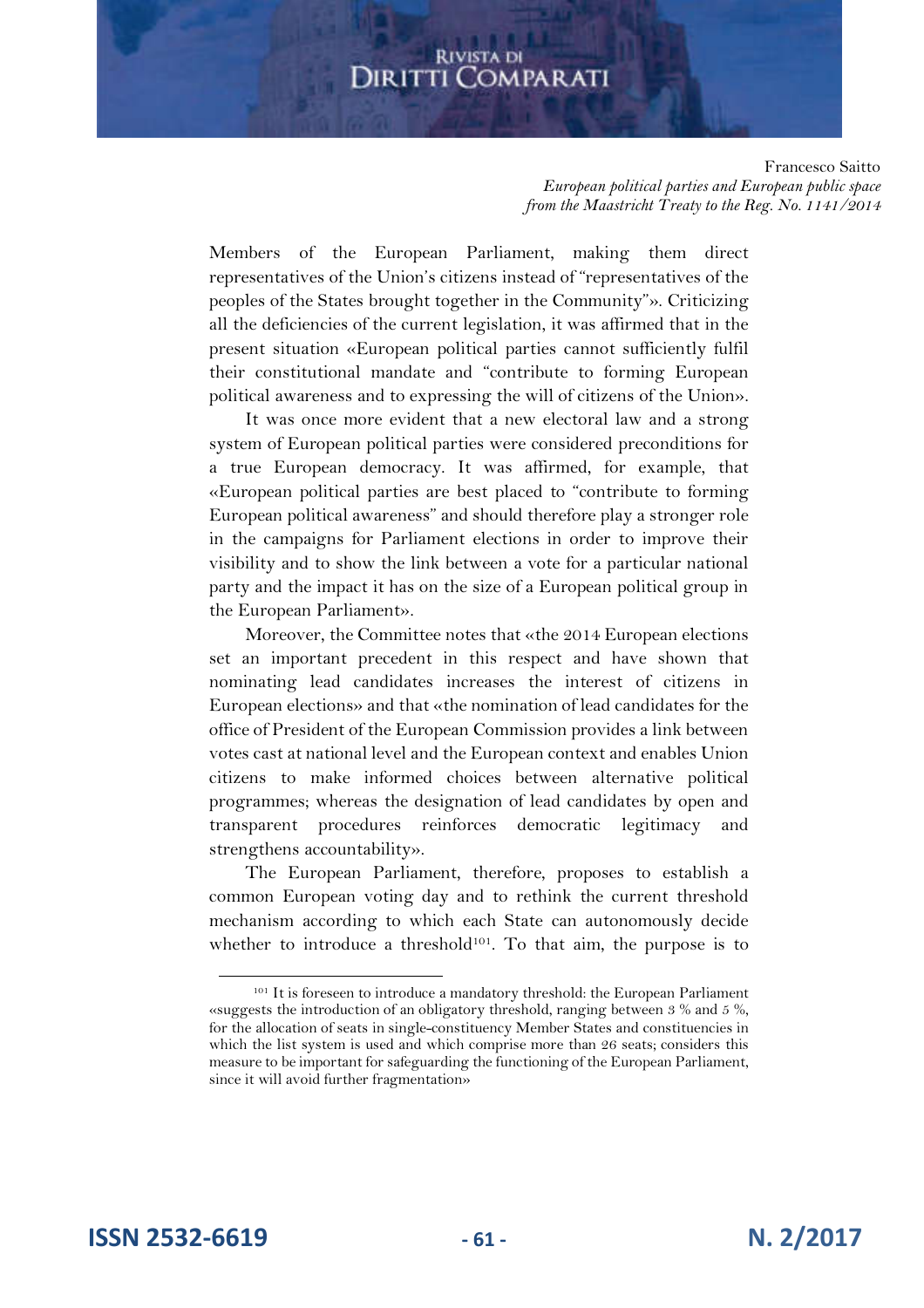Francesco Saitto *European political parties and European public space from the Maastricht Treaty to the Reg. No. 1141/2014*

reform the electoral procedure «in good time before the 2019 elections, with the aim of enhancing the democratic and transnational dimension of the European elections and the democratic legitimacy of the EU decision-making process».

European political parties are considered necessary to achieve these objectives and the Committee proposed to enhance their visibility «by placing their names and logos on the ballot papers, and recommends that the same should also appear on television and radio campaign broadcasts, posters and other material used in European election campaigns, especially the manifestos of national parties, since those measures would render European elections more transparent and improve the democratic manner in which they are conducted, as citizens will be able to link their vote clearly with the impact it has on the political influence of European political parties and their ability to form political groups in the European Parliament».

In the annexed Proposal for a council decision adopting the provisions amending the Act concerning the election of the members of the European Parliament by direct universal suffrage, the new Art. 1 foresees that members of the European Parliament shall be elected on the basis of proportional representation. In addition, the new Art. 2a establishes that «the Council decides by unanimity on a joint constituency in which lists are headed by each political family's candidate for the post of President of the Commission».

Among other amendments, the new Art. 3 affirms that some national states shall introduce a threshold that shall not be lower than  $3\%$  and higher than  $5\%^{102}$ . The connection between the *Spitzenkandidaten* innovation and the amendment of the European electoral law was reaffirmed by the Art. 3f, which establishes that «European political parties shall nominate their candidates for the

<sup>102</sup> Art. 3: «For constituencies, and for single-constituency Member States, in which the list system is used and which comprise more than 26 seats, Member States shall set a threshold for the allocation of seats which shall not be lower than 3 per cent, and shall not exceed 5 per cent, of the votes cast in the constituency, or the singleconstituency Member State, concerned». See the document at the link http://www.ipex.eu/IPEXLWEB/dossier/document/PE20152035.do#dossier-APP20150907.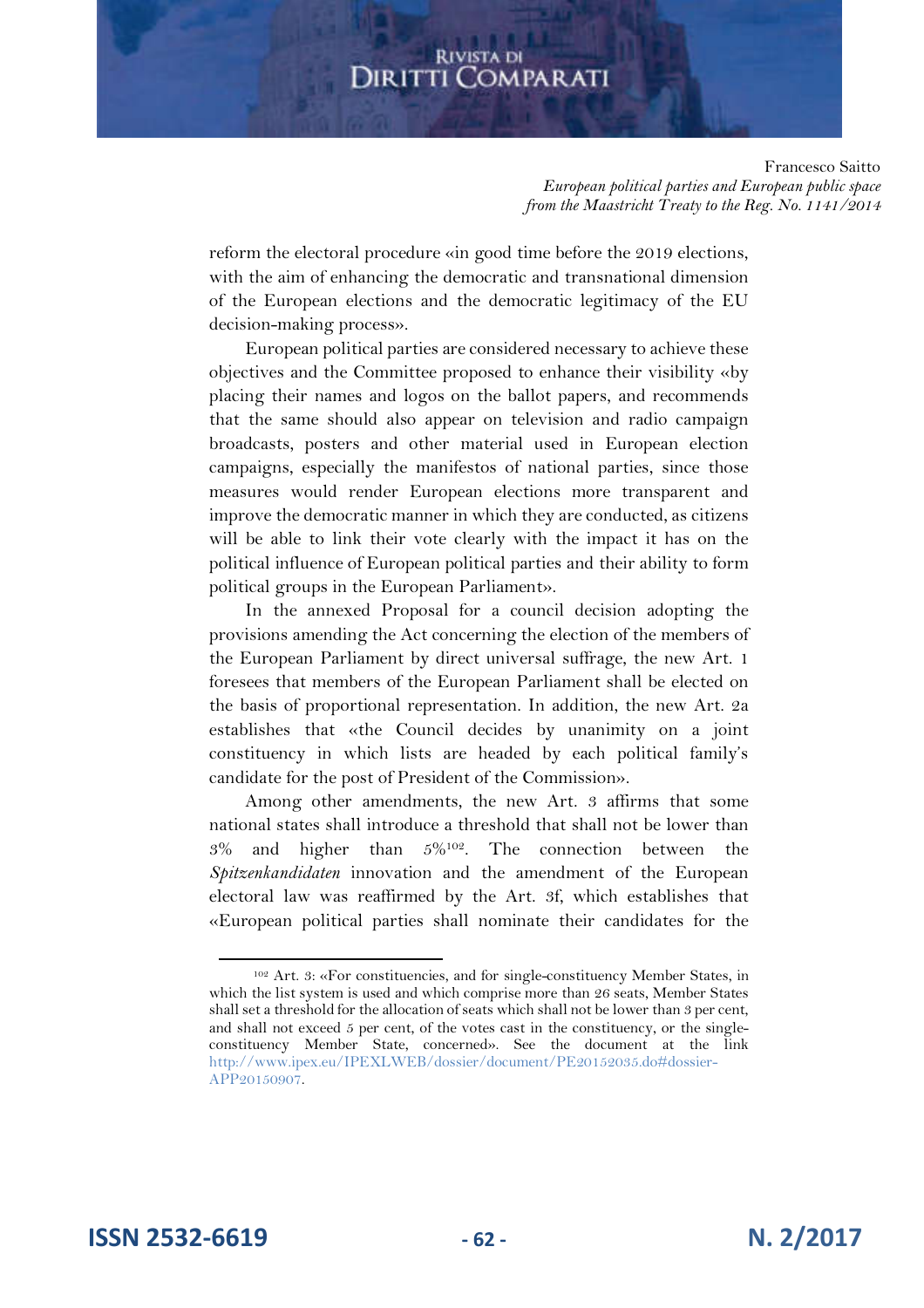Francesco Saitto *European political parties and European public space from the Maastricht Treaty to the Reg. No. 1141/2014*

position of President of the Commission at least 12 weeks before the start of the electoral period referred to in Art. 10(1)». However, as the so called "Legislative Train Schedule" reports, in an opinion of March 2016, the Council Legal Service affirmed that this innovation could be problematic<sup>103</sup>.

The procedure to amend the electoral law of 1976 is still in the preparatory phase<sup>104</sup>. However, considering the special procedure foreseen by the Art. 223 TFEU<sup>105</sup>, the President of the European Parliament at that time, Martin Schulz, in a letter to national Parliaments, expressly affirmed that the European Parliament «has chosen to make a proposal based on principles common to all Member States, therefore not proposing a uniform procedure»<sup>106</sup>.

106 M. Schulz letter of the 8th April 2016 (see http://www.ipex.eu/IPEXL-WEB/dossier/document/PE20152035.do#dossier-APP20150907).

**ISSN 2532-6619 - 63 - N. 2/2017**

<sup>103</sup> See http://www.europarl.europa.eu/legislative-train/theme-union-ofdemocratic-change/file-reform-of-the-electoral-law-of-the-eu where is possible to read: «According to informal sources, almost all delegations raised concerns and criticism about the different proposals included in the Parliament's legislative initiative, notably on the attempt to formalise the "lead candidate" ("Spitzenkandidat") practice. In an opinion of March 2016, the Council Legal Service (CLS) pointed to a possible impact of the proposal on the institutional balance, since the institutionalisation of the lead candidate practice "might end up encroaching on the institutional prerogatives of the European Council as defined in the Treaties" (CLS opinion, point 27). It appears that the CLS would like to keep the European Council's discretion to possibly also propose a candidate who is not the "direct expression of a political force". More generally, the CLS considered that Council is not bound by the substance of the EP proposal, when the latter acts on the basis of Art. 223 TFEU. Thus, the view of the CLS is that Council "enjoys the widest possible discretion when exercising this competence", and "is not bound by the scope or object of the European Parliament's proposal" (CLS opinion, point 7)».

<sup>104</sup> Some national parliaments have also expressed criticism on the EP proposals: see http://www.europarl.europa.eu/legislative-train/theme-union-ofdemocratic-change/file-reform-of-the-electoral-law-of-the-eu

<sup>105</sup> Art. 223 TFEU: «The European Parliament shall draw up a proposal to lay down the provisions necessary for the election of its Members by direct universal suffrage in accordance with a uniform procedure in all Member States or in accordance with principles common to all Member States. The Council, acting unanimously in accordance with a special legislative procedure and after obtaining the consent of the European Parliament, which shall act by a majority of its component Members, shall lay down the necessary provisions. These provisions shall enter into force following their approval by the Member States in accordance with their respective constitutional requirements».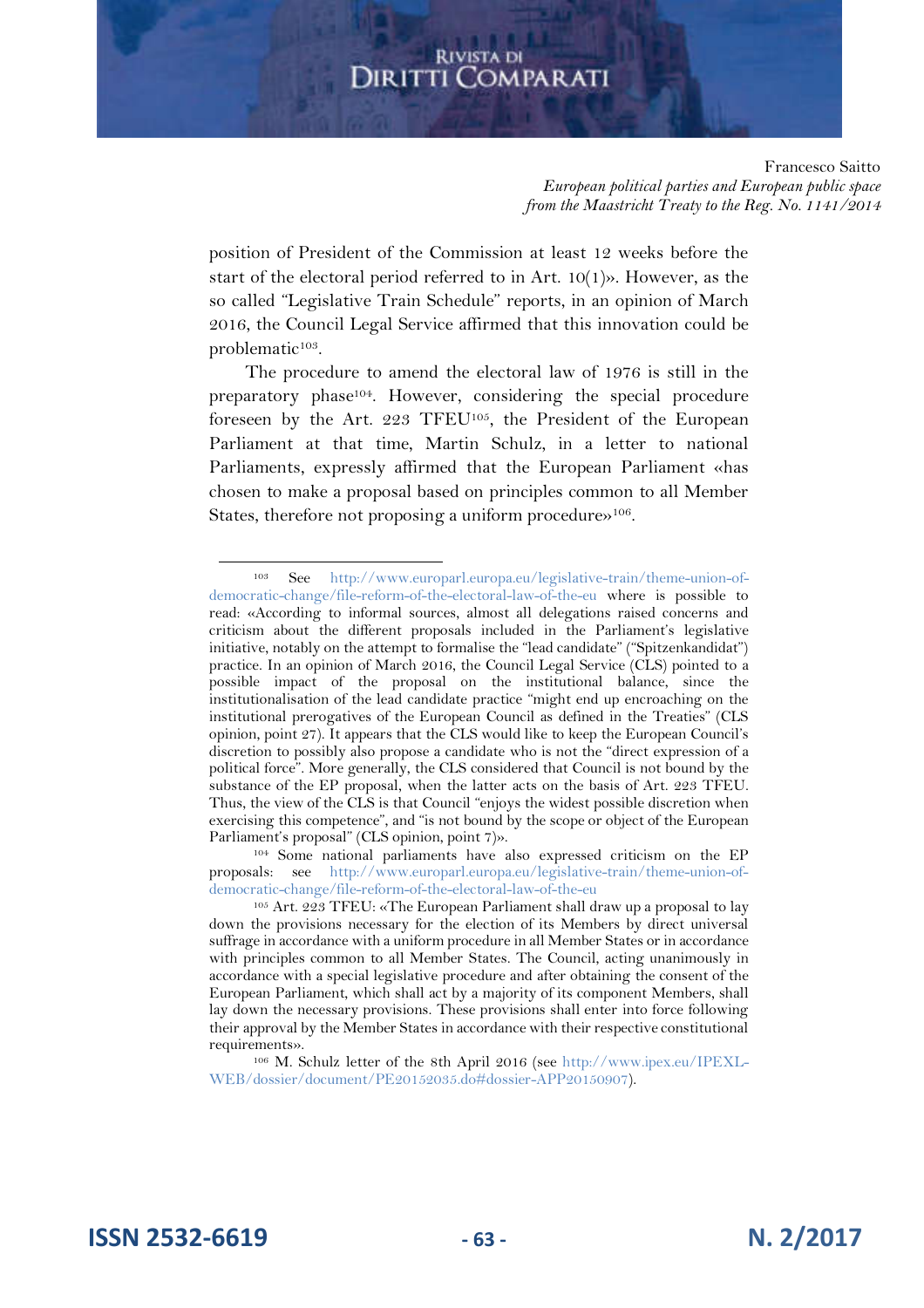#### Francesco Saitto *European political parties and European public space from the Maastricht Treaty to the Reg. No. 1141/2014*

Another important principle, however, governs how representatives are elected. From that point of view, it could be stressed that according to Art. 14(2) TEU «representation of citizens shall be degressively proportional, with a minimum threshold of six members per Member State. No Member State shall be allocated more than ninety-six seats». As is well-known, the *Bundesverfassungsgericht* did not consider this principle problematic in a constitutional perspective, because it is not referred to the national Parliament<sup>107</sup>. Nevertheless, the mechanism of the proportional degressivity was strongly emphasized in the Lisbon Judgment where the *BVerfG* considered that principle a clear proof of the non-representative nature of the European Parliament<sup>108</sup>.

In conclusion, European political parties can play an important role in significant political tasks and can contribute to enhance the European political debate. Nevertheless, it is unlikely that European political parties will be the key to shape a real European *demos* and they will probably not be the solution to the European "representative" democracy's contradictions. They are different in nature from political parties at the national level and it is difficult to think that they can be considered, at the European level, «zentrale Faktoren "politischen Willensbildung des Volkes"»<sup>109</sup>. However, it seems reasonable to imagine that European political parties can be decisive in laying the

<sup>107</sup> BVerfG 2 BvR 635/95 of the 31st May 1995 where it is possible to read that «Der Grundsatz der Wahlrechtsgleichheit wird durch die gegenwärtigen Zusammensetzung des Europäischen Parlament schon darum nicht verletzt, weil diese dem Charakter der Europäischen Union als eines Verbundes souveräner Mitgliedstaaten […] entspricht und mithin nicht an den Maßstäbe gemessen werden kann, die nach dem Grundgesetz für die Wahl eines Parlaments in der Bundesrepublik Deutschland Geltung haben».

<sup>108</sup> BVerfG, 2 BvE 2/08, pp. 279 ff.: «Even in the new wording of Art. 14.2 Lisbon TEU, and contrary to the claim that Art. 10.1 Lisbon TEU seems to make according to its wording, the European Parliament is not a representative body of a sovereign European people» (Rn. 280), because «it is not the European people that is represented within the meaning of Art. 10.1 Lisbon TEU but the peoples of Europe organised in their states, with their respective distribution of power brought about by democratic elections taking into account the principle of equality and pre-determined by party politics» (286).

<sup>109</sup> G. MANSSEN, *Die Finanzierung von politischen Parteien in Europa*, Frankfurt am Main, 2008, p. 17, quoting the Art. 21 GG.